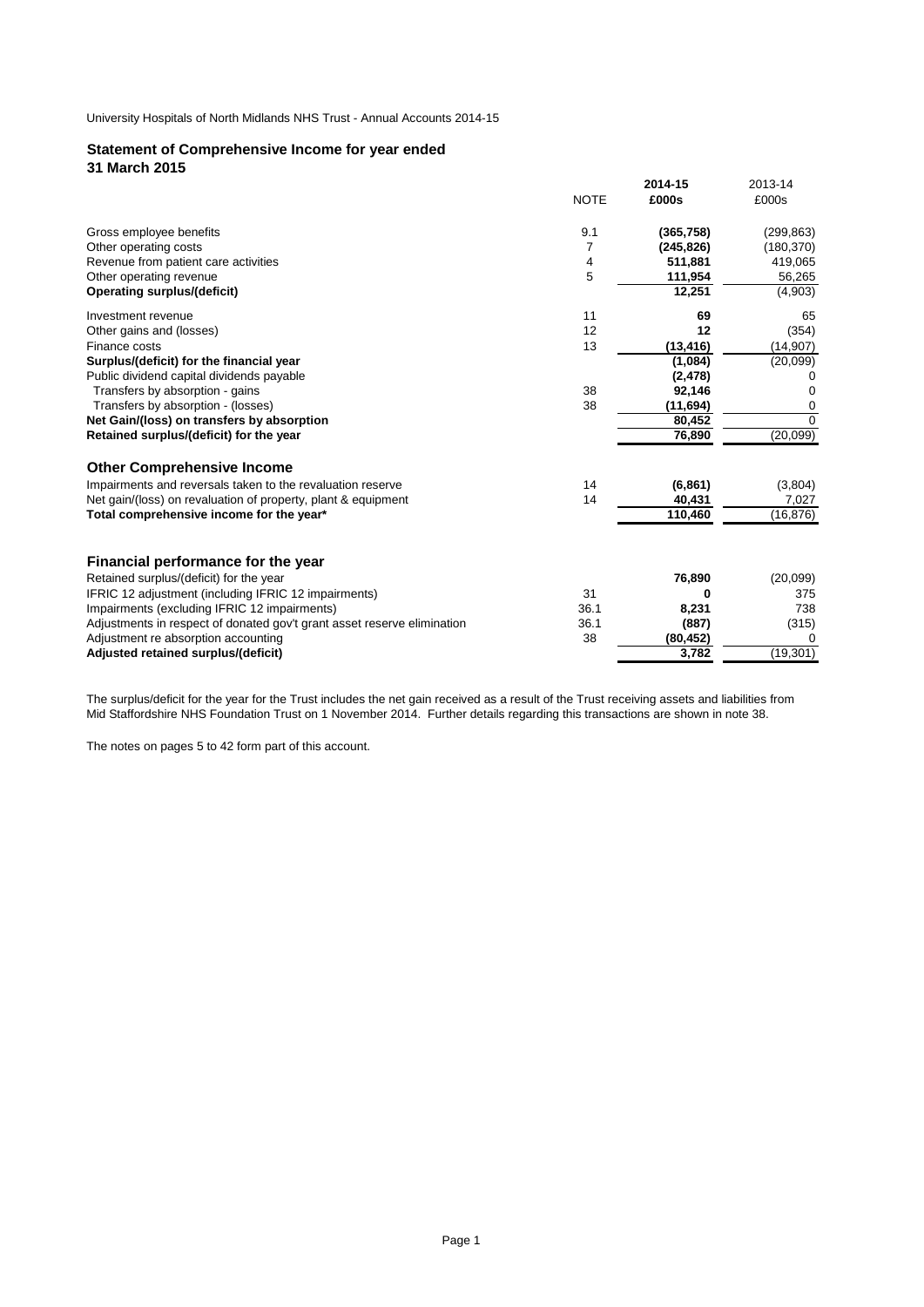# **Statement of Financial Position as at**

**31 March 2015**

|                                              |             | 31 March 2015 | 31 March 2014 |
|----------------------------------------------|-------------|---------------|---------------|
|                                              | <b>NOTE</b> | £000s         | £000s         |
| Non-current assets                           |             |               |               |
| Property, plant and equipment                | 14          | 497,497       | 367,880       |
| Intangible assets                            | 15          | 13,301        | 3,370         |
| Other non current assets                     | 21          | 286           | 215           |
| Trade and other receivables                  | 20          | 1,127         | 2,390         |
| <b>Total non-current assets</b>              |             | 512,211       | 373,855       |
| <b>Current assets</b>                        |             |               |               |
| Inventories                                  | 19          | 10,840        | 8,301         |
| Trade and other receivables                  | 20          | 64,086        | 41,688        |
| Other current assets                         | 21          | 17            | 21            |
| Cash and cash equivalents                    | 22          | 9,758         | 1,450         |
| <b>Total current assets</b>                  |             | 84,701        | 51,460        |
| <b>Total assets</b>                          |             | 596,912       | 425,315       |
| <b>Current liabilities</b>                   |             |               |               |
| Trade and other payables                     | 23          | (66, 251)     | (35, 540)     |
| Provisions                                   | 28          | (11, 645)     | (9,250)       |
| <b>Borrowings</b>                            | 24          | (10, 267)     | (8,973)       |
| <b>Total current liabilities</b>             |             | (88, 163)     | (53, 763)     |
| Net current assets/(liabilities)             |             | (3, 462)      | (2,303)       |
| <b>Total assets less current liabilities</b> |             | 508,749       | 371,552       |
| <b>Non-current liabilities</b>               |             |               |               |
| Provisions                                   | 28          | (1, 372)      | (894)         |
| <b>Borrowings</b>                            | 24          | (319, 190)    | (329, 731)    |
| <b>Total non-current liabilities</b>         |             | (320,562)     | (330,625)     |
| <b>Total assets employed</b>                 |             | 188,187       | 40,927        |
| <b>FINANCED BY:</b>                          |             |               |               |
| <b>Public Dividend Capital</b>               |             | 328,683       | 211,431       |
| Retained earnings                            |             | (245, 636)    | (221, 504)    |
| <b>Revaluation reserve</b>                   |             | 105,140       | 51,000        |
| <b>Total Taxpayers' Equity</b>               |             | 188,187       | 40.927        |

On 1 November 2014, the Trust received assets and liabilities of Mid Staffordshire NHS Foundation Trust in accordance with the Transfer Order. The Statement of Financial Position includes these movements, which are shown in further detail in note 38.

The notes on pages 5 to 42 form part of this account.

The financial statements on pages *1 to 42* were approved by the Board on 4th June 2015 and signed on its behalf by

# **Chief Executive:** Date: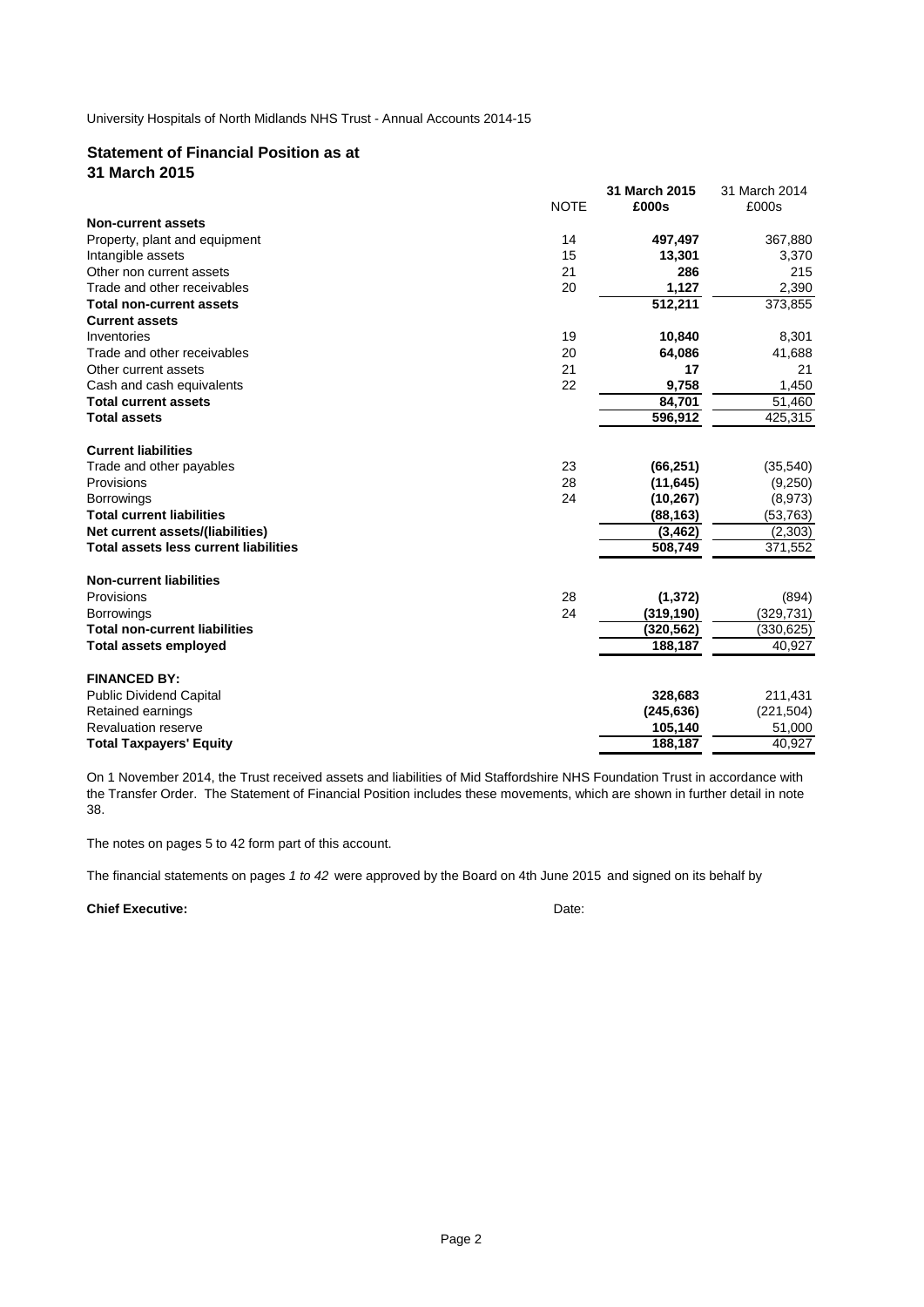# **Statement of Changes in Taxpayers' Equity For the year ending 31 March 2015**

|                                                                                                                | <b>Public</b><br><b>Dividend</b><br>capital | Retained<br>earnings | <b>Revaluation</b><br>reserve | <b>Total reserves</b> |
|----------------------------------------------------------------------------------------------------------------|---------------------------------------------|----------------------|-------------------------------|-----------------------|
|                                                                                                                | £000s                                       | £000s                | £000s                         | £000s                 |
| Balance at 1 April 2014                                                                                        | 211,431                                     | (221, 504)           | 51,000                        | 40,927                |
| Changes in taxpayers' equity for 2014-15                                                                       |                                             |                      |                               |                       |
| Retained surplus/(deficit) for the year                                                                        |                                             | 76,890               |                               | 76,890                |
| Net gain / (loss) on revaluation of property, plant, equipment                                                 |                                             |                      | 40,431                        | 40,431                |
| Impairments and reversals                                                                                      |                                             |                      | (6,861)                       | (6,861)               |
| Transfers between reserves                                                                                     |                                             | 2,946                | (2,946)                       | 0                     |
| <b>Reclassification Adjustments</b>                                                                            |                                             |                      |                               |                       |
| Transfers between revaluation reserve & retained rarnings in respect of<br>assets transferred under absorption |                                             | (23, 516)            | 23,516                        | 0                     |
| New permanent PDC received - cash                                                                              | 36,800                                      |                      |                               | 36,800                |
| Other movements                                                                                                | 80,452                                      | (80, 452)            |                               | 0                     |
| Net recognised revenue/(expense) for the year                                                                  | 117,252                                     | (24, 132)            | 54,140                        | 147,260               |
| Balance at 31 March 2015                                                                                       | 328.683                                     | (245, 636)           | 105,140                       | 188.187               |

The £23,516,000 above represents the recreation of the revaluation reserve for assets transferred from Mid Staffs NHS Foundation Trust (MSFT) The £80,452,000 in other movements is the net transfer value of balances trasnferred from MSFT, please refer to Note 38 for full details. The remaining £2,946,000 represents the correction of a historical capital work in progress issue.

| Balance at 1 April 2013                                        | 172.393  | (201.438)  | 47.810  | 18.765   |
|----------------------------------------------------------------|----------|------------|---------|----------|
| Changes in taxpayers' equity for the year ended 31 March 2014  |          |            |         |          |
| Retained surplus/(deficit) for the year                        |          | (20,099)   |         | (20,099) |
| Net gain / (loss) on revaluation of property, plant, equipment |          |            | 7.027   | 7.027    |
| Impairments and reversals                                      |          |            | (3,804) | (3,804)  |
| Transfers between reserves                                     |          | 33         | (33)    | n        |
| New temporary and permanent PDC received - cash                | 50.738   |            |         | 50.738   |
| New temporary and permanent PDC repaid in year                 | (11,700) |            |         | (11,700) |
| Net recognised revenue/(expense) for the year                  | 39,038   | (20,066)   | 3.190   | 22,162   |
| Balance at 31 March 2014                                       | 211,431  | (221, 504) | 51,000  | 40,927   |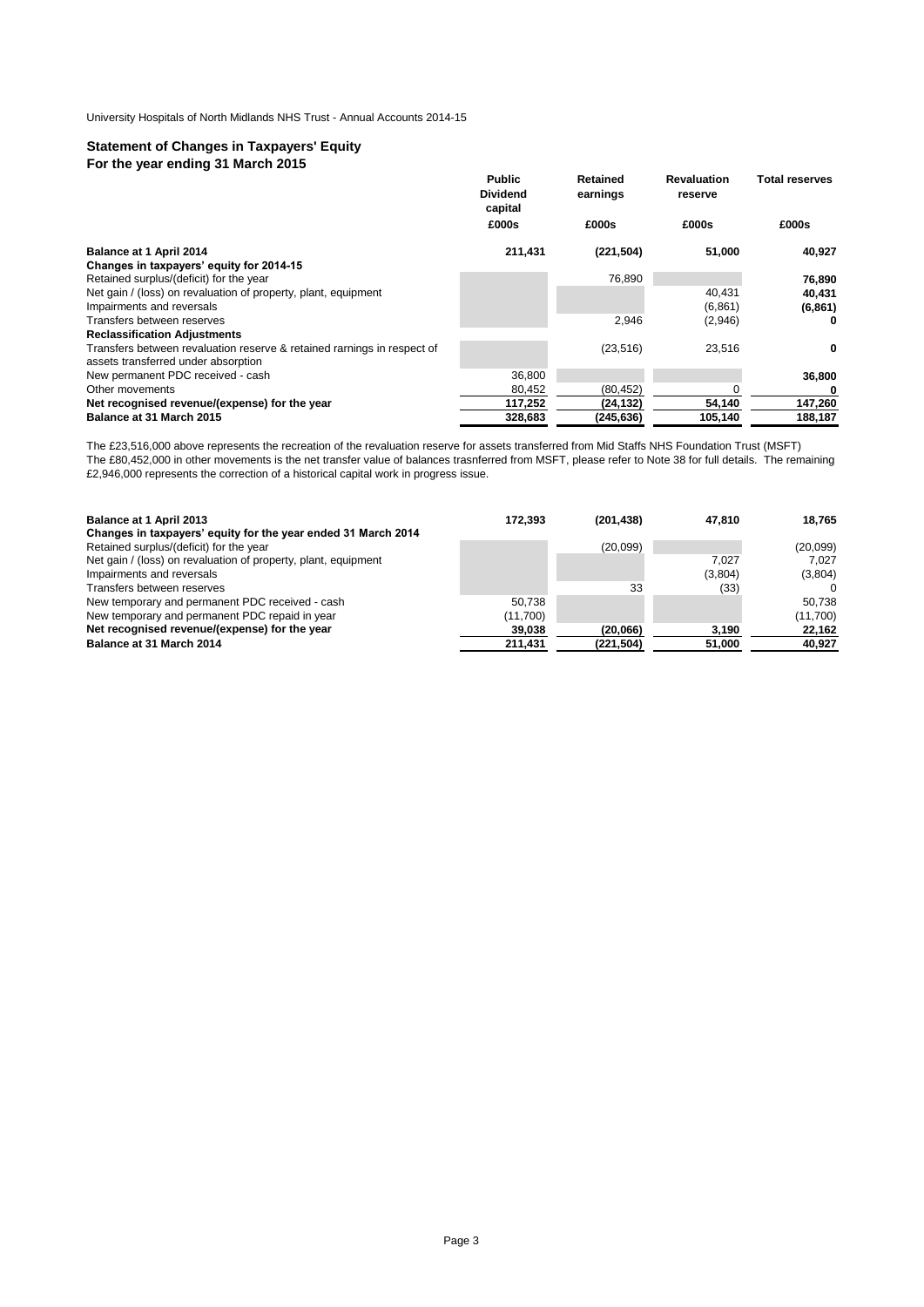# **Statement of Cash Flows For the Year ended 31 March 2015**

|                                                                                   | 2014-15   | 2013-14   |
|-----------------------------------------------------------------------------------|-----------|-----------|
|                                                                                   | £000s     | £000s     |
| <b>Cash Flows from Operating Activities</b>                                       |           |           |
| Operating surplus/(deficit)                                                       | 12,251    | (4,903)   |
| Depreciation and amortisation                                                     | 19.987    | 17,225    |
| Impairments and reversals                                                         | 8,231     | 1,113     |
| Donated Assets received credited to revenue but non-cash                          | (1, 486)  | (488)     |
| Government Granted Assets received credited to revenue but non-cash               | 0         | (379)     |
| Interest paid                                                                     | (13, 416) | (14,907)  |
| Dividend (paid)/refunded                                                          | (2,903)   | 558       |
| (Increase)/Decrease in Inventories                                                | (367)     | (1,340)   |
| (Increase)/Decrease in Trade and Other Receivables                                | (13, 236) | (17, 501) |
| (Increase)/Decrease in Other Current Assets                                       | (67)      | 5         |
| Increase/(Decrease) in Trade and Other Payables                                   | 5,686     | (4, 819)  |
| Provisions utilised                                                               | (113)     | (133)     |
| Increase/(Decrease) in movement in non cash provisions                            | 2,086     | 6,538     |
| Net Cash Inflow/(Outflow) from Operating Activities                               | 16,653    | (19,031)  |
| <b>Cash Flows from Investing Activities</b>                                       |           |           |
| <b>Interest Received</b>                                                          | 69        | 65        |
| (Payments) for Property, Plant and Equipment                                      | (31,007)  | (7, 228)  |
| (Payments) for Intangible Assets                                                  | (4,222)   | (2,084)   |
| Proceeds of disposal of assets held for sale (PPE)                                | 12        | 7         |
| Net Cash Inflow/(Outflow) from Investing Activities                               | (35, 148) | (9, 240)  |
| Net Cash Inform / (outflow) before Financing                                      | (18, 495) | (28, 271) |
| <b>Cash Flows from Financing Activities</b>                                       |           |           |
| Gross Permanent PDC Received                                                      | 36,800    | 50,738    |
| Gross Temporary and Permanent PDC Repaid                                          | 0         | (11,700)  |
| Cash transferred to NHS Foundation Trusts or on dissolution                       | 717       | $\Omega$  |
| Capital Element of Payments in Respect of Finance Leases and On-SoFP PFI and LIFT | (10, 714) | (9, 351)  |
| Net Cash Inflow/(Outflow) from Financing Activities                               | 26,803    | 29,687    |
| NET INCREASE/(DECREASE) IN CASH AND CASH EQUIVALENTS                              | 8,308     | 1,416     |
| Cash and Cash Equivalents (and Bank Overdraft) at Beginning of the Period         | 1,450     | 34        |
| Cash and Cash Equivalents (and Bank Overdraft) at year end                        | 9,758     | 1,450     |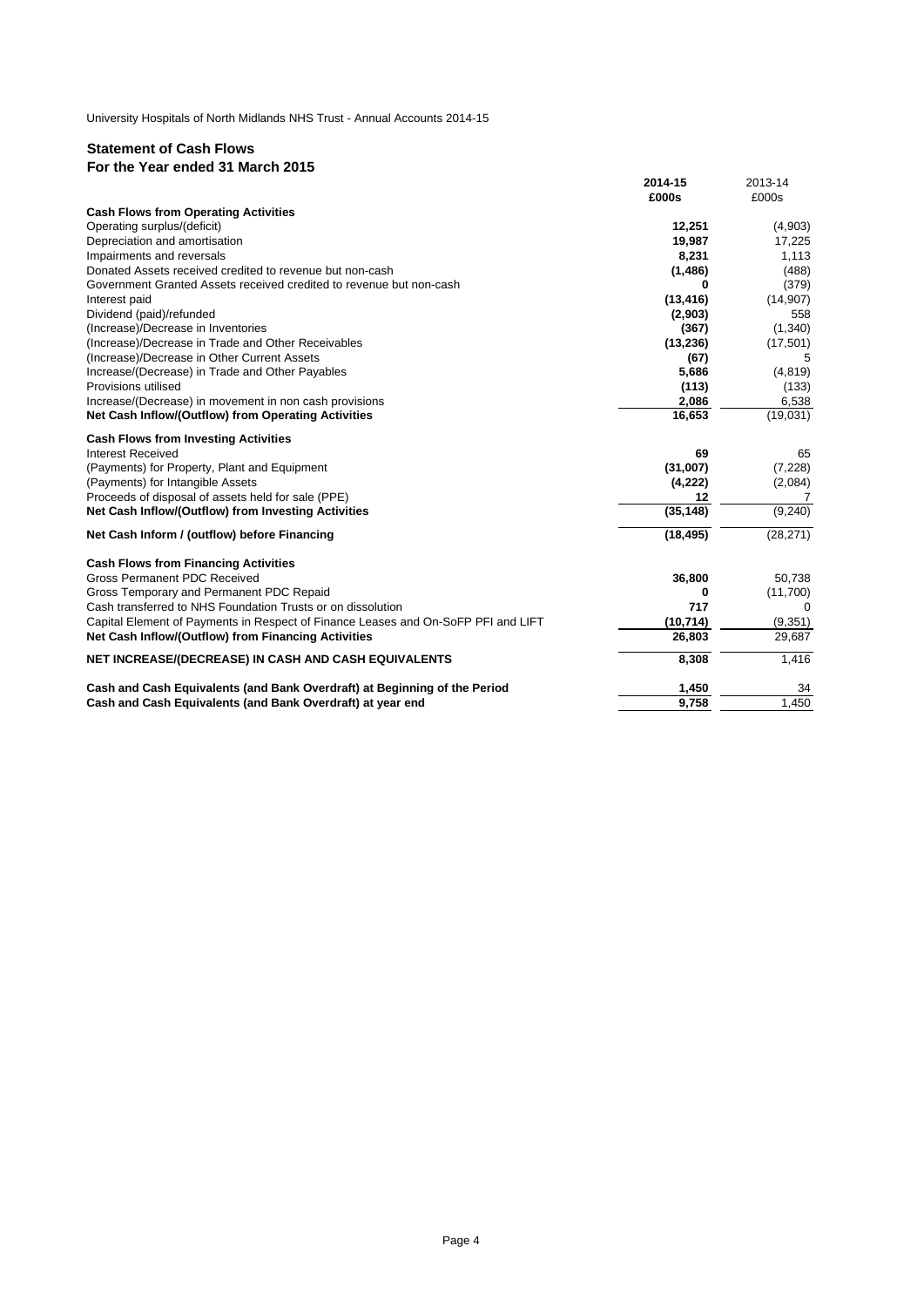## **1. Accounting policies**

The Secretary of State for Health has directed that the financial statements of NHS trusts shall meet the accounting requirements of the Department of Health Group Manual for Accounts, which shall be agreed with HM Treasury. Consequently, the following financial statements have been prepared in accordance with the DH Group Manual for Accounts 2014-15 issued by the Department of Health. The accounting policies contained in that manual follow International Financial Reporting Standards to the extent that they are meaningful and appropriate to the NHS, as determined by HM Treasury, which is advised by the Financial Reporting Advisory Board. Where the Manual for Accounts permits a choice of accounting policy, the accounting policy which is judged to be most appropriate to the particular circumstances of the trust for the purpose of giving a true and fair view has been selected. The particular policies adopted by the trust are described below. They have been applied consistently in dealing with items considered material in relation to the accounts.

# **1.1 Accounting convention**

These accounts have been prepared under the historical cost convention modified to account for the revaluation of property, plant and equipment, intangible assets, inventories and certain financial assets and financial liabilities.

### **1.2 Movement of assets within the DH Group**

Transfers as part of reorganisation fall to be accounted for by use of absorption accounting in line with the Treasury FReM. The FReM does not require retrospective adoption, so prior year transactions (which have been accounted for under merger accounting) have not been restated. Absorption accounting requires that entities account for their transactions in the period in which they took place, with no restatement of performance required when functions transfer within the public sector. Where assets and liabilities transfer, the gain or loss resulting is recognised in the SOCNE/SOCNI, and is disclosed separately from operating costs.

Other transfers of assets and liabilities within the Group are accounted for in line with IAS20 and similarly give rise to income and expenditure entries.

Further details of in year movement of assets from within the DH Group are detailed in note 38.

# **1.3 Charitable funds**

The divergence from the Government Financial Reporting Manual (FReM) that NHS Charitable Funds are not consolidated with NHS Trust's own financial statements has been removed for 2014-15. Under the provisions of IFRS 10 *Consolidated Financial Statements* , those Charitable Funds that fall under common control with NHS bodies should be consolidated within the entity's financial statements. The Trust has a Charitable Fund, the 'UHNM Charity' that falls under the definition of common control. Common control is defined within IFRS 10 as "the power to govern the financial and operational policies of an entity so as to obtain benefits from its activities". Control is presumed to exist where a parent owns directly or indirectly more than half of the voting power of an entity, including where a body acts as a corporate trustee. The Trustees of the Charitable Fund are all members of the Trust Board. The purpose of an NHS Charity is to assist NHS patients, and HM Treasury view this as the "benefit" link as per the IFRS 10 guidance. The Trust has reviewed the financial statements of the 'UHNM Charity' and it is deemed that the income, expenditure, assets and liabilities of the Charitable Fund are not material. IAS 1 *Presentation of Financial Statements* states that specific disclosure requirements set out in individual standards or interpretations need not be satisfied if the information is not material. The consolidation of the Charitable Fund would not have a material impact on the financial statements of the Trust and has therefore not been consolidated into the Trust's financial statements.

#### **1.4 Going concern**

IAS 1 requires management to assess, as part of the financial statements preparation process, the Trust's ability to continue as a going concern. In the context of non-trading entities in the public sector the anticipated continuation of the provision of a service in the future is normally sufficient evidence of going concern. The financial statements should be prepared on a going concern basis unless there are plans for, or no realistic alternative other than, the dissolution of the Trust without the transfer of its services to another entity.

In 2014/15 the Trust received additional income for the delivery of healthcare services of £17,000,000 from the Department of Health. If this income had not been received the Trust would have incurred a deficit in year. This income is shown within revenue from patient care activities (note 4).

The Directors consider the contracts it has agreed with commissioning bodies and a letter of support from the NHS Trust Development Authority (NTDA), confirming that the NTDA will make sufficient cash financing available to the Trust over the next twelve month period such that the Trust is able to meet its current liabilities, are sufficient evidence that the Trust will continue as a going concern for the foreseeable future. For this reason the going concern basis has been adopted for preparing the accounts.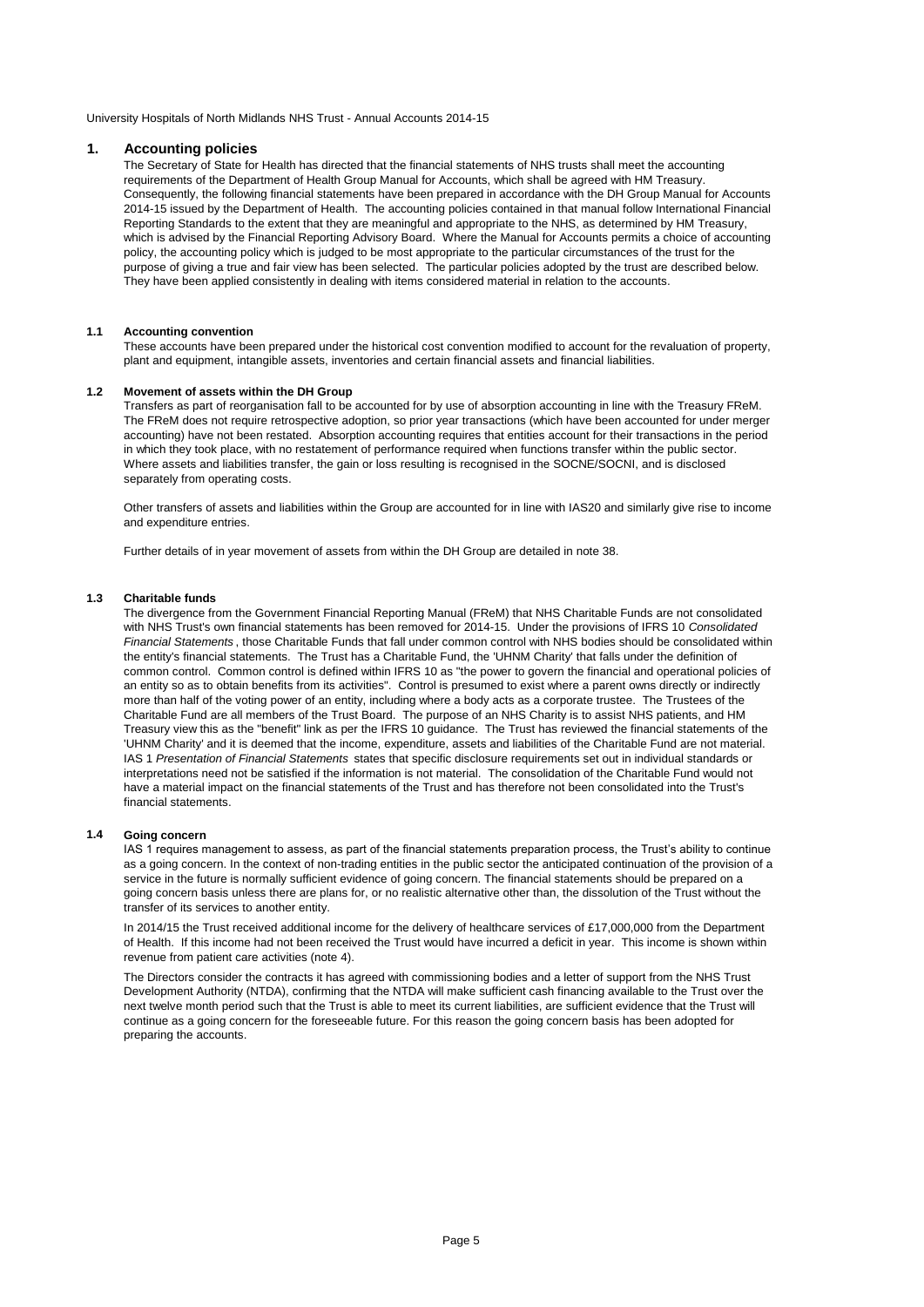# **1. Accounting policies (continued)**

# **1.5 Critical accounting judgements and key sources of estimation uncertainty**

In the application of the NHS trust's accounting policies, management is required to make judgements, estimates and assumptions about the carrying amounts of assets and liabilities that are not readily apparent from other sources. The estimates and associated assumptions are based on historical experience and other factors that are considered to be relevant. Actual results may differ from those estimates and the estimates and underlying assumptions are continually reviewed. Revisions to accounting estimates are recognised in the period in which the estimate is revised if the revision affects only that period or in the period of the revision and future periods if the revision affects both current and future periods.

# **1.5.1 Critical judgements in applying accounting policies**

The following are the critical judgements, apart from those involving estimations (see below) that management has made in the process of applying the NHS trust's accounting policies and that have the most significant effect on the amounts recognised in the financial statements.

The Trust's management have made the following judgements in applying accounting policies:

# **Income recognition**

It is the Trust's accounting policy to recognise income when performance occurs. In some instances the income that the Trust receives is not readily attributable to performance or the achievement of certain targets cannot readily be ascertained. The key judgements in relation to income recognition are detailed below.

# **Estate Valuation**

The Trust's management have elected to revalue the Trust's land and buildings as at 31 March 2015. This option was elected as providing the best assurance that the values are not materially misstated. If the Trust's management had not revalued the estate, i.e. the assets were shown at their original cost, the value of Land, Buildings and Dwellings would have been £410,590,000.

The Trust obtains valuations for its land, buildings and dwellings from a qualified independent valuer. These valuations are performed at a point in time and take into account conditions and circumstances relevant to that date. In future years, conditions may change resulting in uplifts or impairments being required to the value of land, buildings and dwellings. The valuation has been completed based on the depreciated replacement cost and the remaining useful economic life of the assets.

# **PFI Assets**

The Trust's PFI scheme is deemed under International Financial Reporting Standards to be classed as on Statement of Financial Position on the basis that the asset is under the control of the Trust and all risks and rewards sit with the Trust. This is deemed to be a critical judgement that impacts on the financial statements.

# **Operating leases/finance leases**

The Trust has two buildings which are leased to a third party. The Trust has deemed that this is an operating lease where the risks and rewards of the asset remain with the Trust and as such are recognised on the Trust's Statement of Financial Position as assets. This is deemed to be a critical judgement as if the transaction was deemed to be a finance lease the assets would not be reflected in the Statement of Financial Position and the property, plant and equipment balance would be £13,621,000 lower if these assets were not included.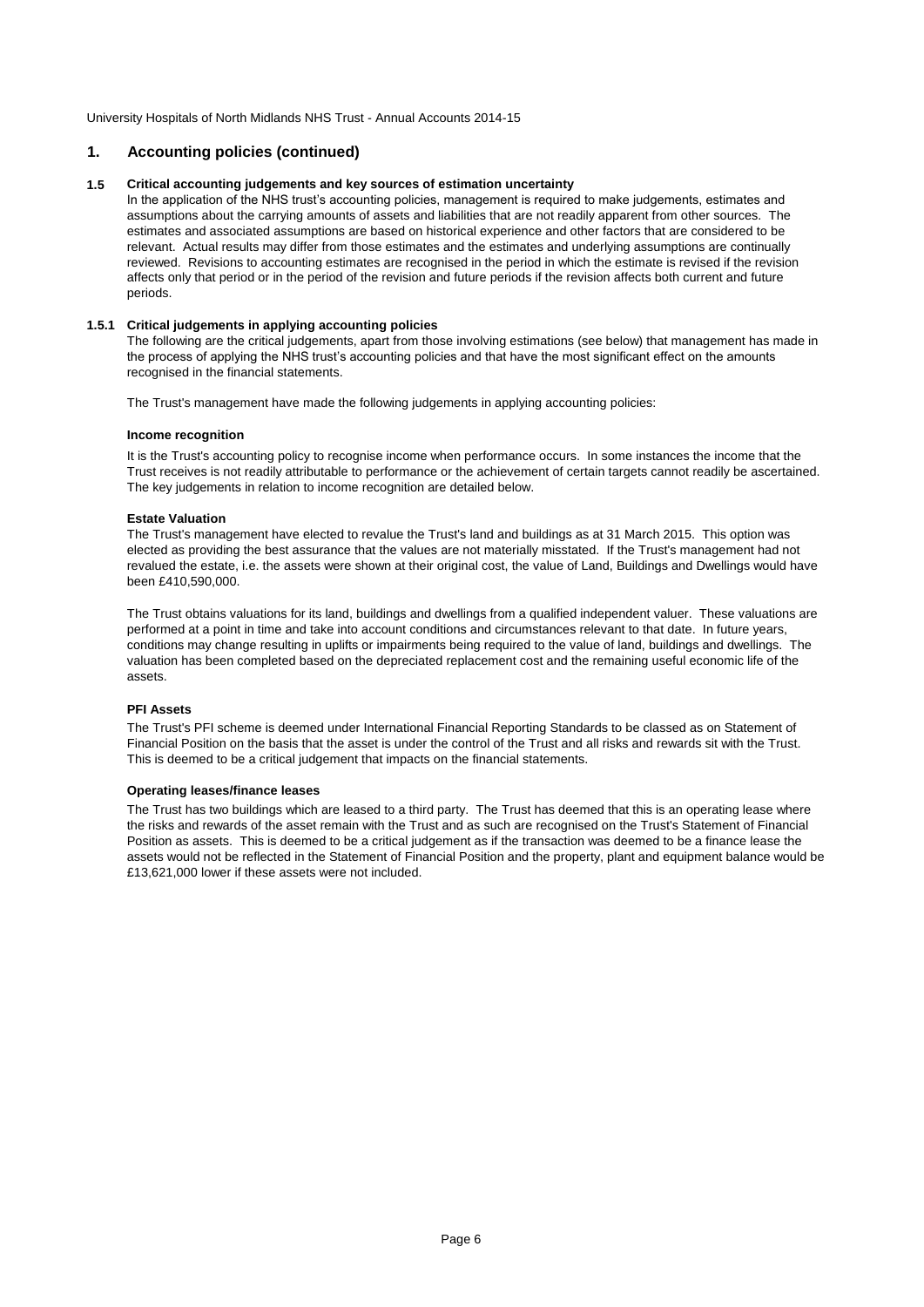# **1. Accounting policies (continued)**

#### **1.5.2 Key sources of estimation uncertainty**

The following are the key assumptions concerning the future, and other key sources of estimation uncertainty at the end of the reporting period, that have a significant risk of causing a material adjustment to the carrying amounts of assets and liabilities within the next financial year.

#### **Income recognition**

In 2008-09 the requirement to account for patient care spells that were in progress but not complete as at 31 March was introduced. The value put on this activity is estimated using an average tariff, rather than the specific tariff relevant for each patient. The total value of the accrual for patient care is £4,592,000 and therefore a change of 1% between the average tariff applied and the actual tariff due would affect income assumptions by £46,000.

In 2013-14 the Payment by Results (PbR) rules regarding maternity pathways changed. The key element of this change is that the Commissioners make one payment per pregnancy covering the whole of the maternity pathway at the point at which the woman first presents for treatment. As providers of the treatment, the Trust defers the element of income which has been received in advance of the care being provided. The Trust estimates the income to be deferred based on the number of weeks of maternity care remaining for the patients who have attended the Trust. The Trust estimates the average antenatal phase for each patient and calculates the proportion of the antenatal phase which has not been completed by 31 March 2015 based on the average antenatal phase. The Trust then defers this element of income. The total value of income deferred is £2,150,000 and therefore a change of 1% to the value deferred would affect the income assumptions by £215,000.

The Trust has provided for elements of clinical income where the Trust considers the receipt of such income to be at risk. Where the Trust is uncertain over the element of income at risk the Trust will calculate and include a provision to the value of the element of income felt to be at risk. These provisions are estimates and the actual figures are dependent on future events. The difference between the estimated impact on income and the actual impact will be accounted for in the year when such determination is made. In 2013/14 the Trust estimated the uncertainties regarding income and provided for the element of income deemed to be at risk. Due to the 2013/14 contractual position being less well defined at the date of the accounts the Trust recognised that this increased the level of risk associated with income accruals contained within the financial statements. As a result of the determination of the actual position for 2013/14 in the current financial year the Trust unwound provisions of £9,000,000

The Trust has in 2014/15 made an estimate of the potential uncertainties regarding the income recognised for 2014/15 and has provided for income estimated to be at risk. Due to the work that has been completed with the Trust's local commissioners there is deemed to be a much lower element of income at risk in the current financial year and the provisions included in 2014/15 reflect this position.

### **Valuation of liabilities**

As at 31 March 2015 the Trust recognised £43,005,000 of accruals and deferred income within trade and payables liability. The Trust's management has made the best estimate of the value of the liability based on information available at the reporting date. The value of these accruals may differ from the values estimated and since the value is high a difference of only 1% between the estimate and actual value would result in a change to the Trust's expenditure of £430,050. However, since none of the accruals are individually material and the Trust has provided at the most likely value (rather than with a bias towards a more or less favourable outturn) it is unlikely that the difference between actual and estimated values would be significant.

The Trust has obtained professional advice where applicable for the value that should be recognised in respect of provisions and contingent liabilities. The value of these liabilities is uncertain and values are likely to differ from those estimated. A difference of 1% between the estimated provision and actual value would result in a change to the Trusts position of £130,170. However, the Trust has provided at what it estimates the likely value would be based on information available.

### **Valuation of assets**

As at 31 March 2015 the Trust recognised trade and receivables assets of £64,817,000. The Trust provides for income invoices more than 180 days past the due date, for RTA accruals at the prescribed rate of 18.9% and individually for any other debts which Trust management has reason to believe the Trust may not receive. The Trust's management considers that this is a reasonable estimate of the value of asset.

The Trust uses appropriate estimations to allocate the annual unitary payment into the relevant component parts. The Trust obtained professional advice at the beginning of the PFI contract to review and allocate the payments appropriately as set out in note 1.16.

#### **1.6 Revenue**

Revenue in respect of services provided is recognised when, and to the extent that, performance occurs, and is measured at the fair value of the consideration receivable. The main source of revenue for the trust is from commissioners for healthcare services. Revenue relating to patient care spells that are part-completed at the year end are apportioned across the financial years on the basis of \*length of stay at the end of the reporting period compared to expected total length of stay.

Where income is received for a specific activity that is to be delivered in the following year, that income is deferred.

The NHS Trust receives income under the NHS Injury Cost Recovery Scheme, designed to reclaim the cost of treating injured individuals to whom personal injury compensation has subsequently been paid e.g. by an insurer. The NHS trust recognises the income when it receives notification from the Department of Work and Pension's Compensation Recovery Unit that the individual has lodged a compensation claim. The income is measured at the agreed tariff for the treatments provided to the injured individual, less a provision for unsuccessful compensation claims and doubtful debts.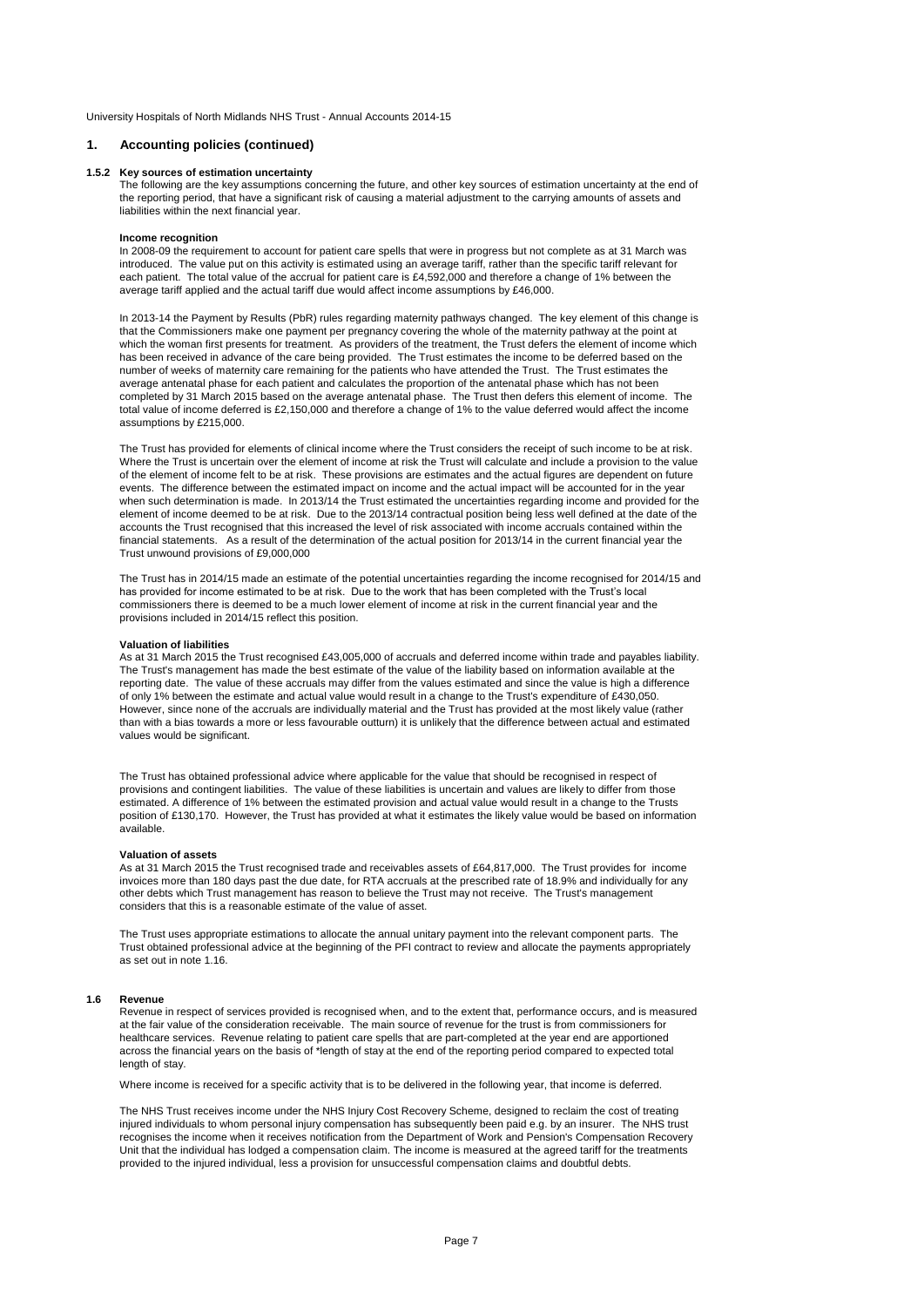# **1. Accounting policies (continued)**

# **1.7 Employee Benefits**

# **Short-term employee benefits**

Salaries, wages and employment-related payments are recognised in the period in which the service is received from employees.

# **Retirement benefit costs**

Past and present employees are covered by the provisions of the NHS Pensions Scheme. The scheme is an unfunded, defined benefit scheme that covers NHS employers, General Practices and other bodies, allowed under the direction of the Secretary of State, in England and Wales. The scheme is not designed to be run in a way that would enable NHS bodies to identify their share of the underlying scheme assets and liabilities. Therefore, the scheme is accounted for as if it were a defined contribution scheme: the cost to the NHS body of participating in the scheme is taken as equal to the contributions payable to the scheme for the accounting period. In line with the Governments auto enrolment pension roll out, from 1st April 2013 the Trust also offered the NEST pension scheme to employees who may not be eligible to join the NHS Pension Scheme. The NEST pension scheme is a defined contribution scheme.

For early retirements other than those due to ill health the additional pension liabilities are not funded by the scheme. The full amount of the liability for the additional costs is charged to expenditure at the time the Trust commits itself to the retirement, regardless of the method of payment.

# **1.8 Other expenses**

Other operating expenses are recognised when, and to the extent that, the goods or services have been received. They are measured at the fair value of the consideration payable.

# **1.9 Property, plant and equipment**

### **Recognition**

Property, plant and equipment is capitalised if:

- it is held for use in delivering services or for administrative purposes:
- it is probable that future economic benefits will flow to, or service potential will be supplied to the Trust;
- it is expected to be used for more than one financial year;
- the cost of the item can be measured reliably; and
- the item has cost of at least £5,000; or

● Collectively, a number of items have a cost of at least £5,000 and individually have a cost of more than £250, where the assets are functionally interdependent, they had broadly simultaneous purchase dates, are anticipated to have simultaneous disposal dates and are under single managerial control; or

● Items form part of the initial equipping and setting-up cost of a new building, ward or unit, irrespective of their individual or collective cost.

Where a large asset, for example a building, includes a number of components with significantly different asset lives, the components are treated as separate assets and depreciated over their own useful economic lives.

# **Valuation**

All property, plant and equipment are measured initially at cost, representing the cost directly attributable to acquiring or constructing the asset and bringing it to the location and condition necessary for it to be capable of operating in the manner intended by management. All assets are measured subsequently at fair value.

Land and buildings used for the Trust's services or for administrative purposes are stated in the statement of financial position at their revalued amounts, being the fair value at the date of revaluation less any impairment.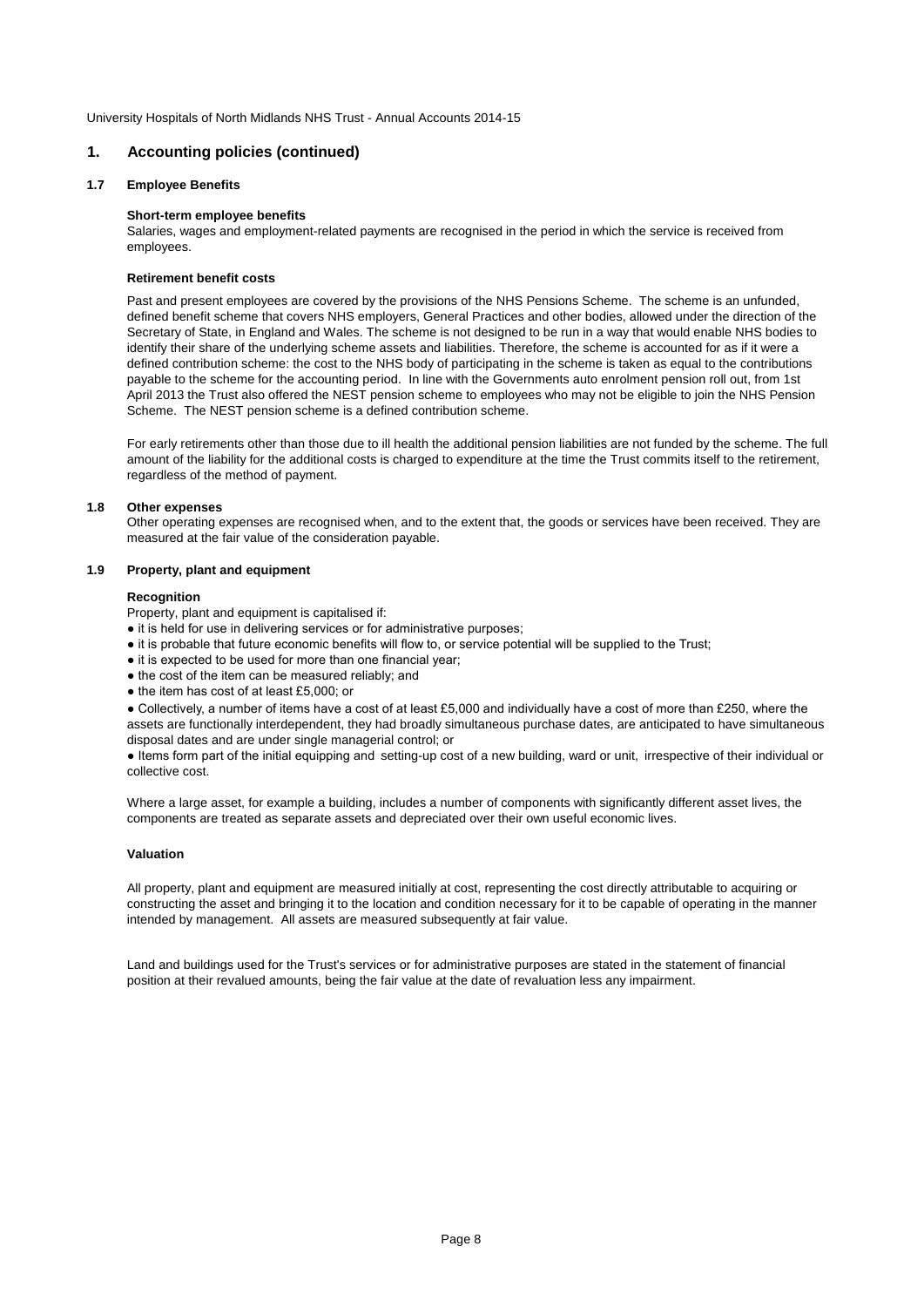# **1. Accounting policies (continued)**

## **1.9 Property, plant and equipment (continued)**

Revaluations are performed with sufficient regularity to ensure that carrying amounts are not materially different from those that would be determined at the end of the reporting period. Fair values are determined as follows:

- Land and non-specialised buildings market value for existing use
- Specialised buildings depreciated replacement cost

HM Treasury has adopted a standard approach to depreciated replacement cost valuations based on modern equivalent assets and, where it would meet the location requirements of the service being provided, an alternative site can be valued.

Properties in the course of construction for service or administration purposes are carried at cost, less any impairment loss. Cost includes professional fees but not borrowing costs, which are recognised as expenses immediately, as allowed by IAS 23 for assets held at fair value. Assets are revalued and depreciation commences when they are brought into use.

Fixtures and equipment are carried at depreciated historic cost as this is not considered to be materially different from fair value.

An increase arising on revaluation is taken to the revaluation reserve except when it reverses an impairment for the same asset previously recognised in expenditure, in which case it is credited to expenditure to the extent of the decrease previously charged there. A revaluation decrease that does not result from a loss of economic value or service potential is recognised as an impairment charged to the revaluation reserve to the extent that there is a balance on the reserve for the asset and, thereafter, to expenditure. Impairment losses that arise from a clear consumption of economic benefit should be taken to expenditure. Gains and losses recognised in the revaluation reserve are reported as other comprehensive income in the Statement of Comprehensive Income.

### **Subsequent expenditure**

Where subsequent expenditure enhances an asset beyond its original specification, the directly attributable cost is capitalised. Where subsequent expenditure restores the asset to its original specification, the expenditure is capitalised and any existing carrying value of the item replaced is written-out and charged to operating expenses.

# **1.10 Intangible assets**

# **Recognition**

Intangible assets are non-monetary assets without physical substance, which are capable of sale separately from the rest of the trust's business or which arise from contractual or other legal rights. They are recognised only when it is probable that future economic benefits will flow to, or service potential be provided to, the trust; where the cost of the asset can be measured reliably, and where the cost is at least £5,000.

Intangible assets acquired separately are initially recognised at fair value. Software that is integral to the operating of hardware, for example an operating system, is capitalised as part of the relevant item of property, plant and equipment. Software that is not integral to the operation of hardware, for example application software, is capitalised as an intangible asset. Expenditure on research is not capitalised: it is recognised as an operating expense in the period in which it is incurred. Internally-generated assets are recognised if, and only if, all of the following have been demonstrated: ● the technical feasibility of completing the intangible asset so that it will be available for use

• the intention to complete the intangible asset and use it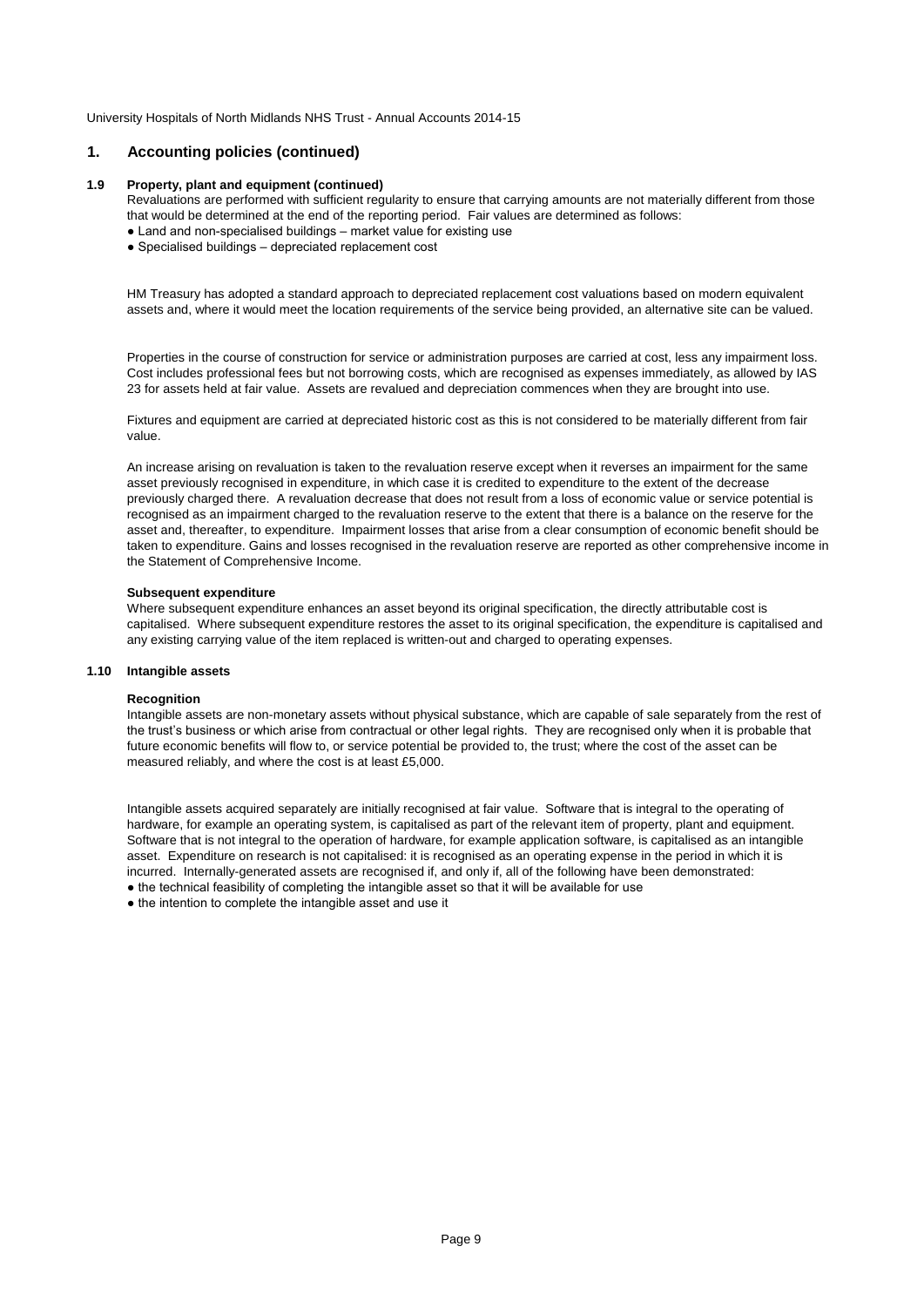# **1. Accounting policies (continued)**

## **1.10 Intangible assets (continued)**

- the ability to sell or use the intangible asset
- how the intangible asset will generate probable future economic benefits or service potential
- the availability of adequate technical, financial and other resources to complete the intangible asset and sell or use it
- the ability to measure reliably the expenditure attributable to the intangible asset during its development

#### **Measurement**

The amount initially recognised for internally-generated intangible assets is the sum of the expenditure incurred from the date when the criteria above are initially met. Where no internally-generated intangible asset can be recognised, the expenditure is recognised in the period in which it is incurred.

Following initial recognition, intangible assets are carried at fair value by reference to an active market, or, where no active market exists, at amortised replacement cost (modern equivalent assets basis), indexed for relevant price increases, as a proxy for fair value. Internally-developed software is held at historic cost to reflect the opposing effects of increases in development costs and technological advances.

# **1.11 Depreciation, amortisation and impairments**

Freehold land, properties under construction, and assets held for sale are not depreciated.

Otherwise, depreciation and amortisation are charged to write off the costs or valuation of property, plant and equipment and intangible non-current assets, less any residual value, over their estimated useful lives, in a manner that reflects the consumption of economic benefits or service potential of the assets. The estimated useful life of an asset is the period over which the NHS trust expects to obtain economic benefits or service potential from the asset. This is specific to the NHS trust and may be shorter than the physical life of the asset itself. Estimated useful lives and residual values are reviewed each year end, with the effect of any changes recognised on a prospective basis. Assets held under finance leases are depreciated over their estimated useful lives.

At each reporting period end, the NHS trust checks whether there is any indication that any of its tangible or intangible noncurrent assets have suffered an impairment loss. If there is indication of an impairment loss, the recoverable amount of the asset is estimated to determine whether there has been a loss and, if so, its amount. Intangible assets not yet available for use are tested for impairment annually.

A revaluation decrease that does not result from a loss of economic value or service potential is recognised as an impairment charged to the revaluation reserve to the extent that there is a balance on the reserve for the asset and, thereafter, to expenditure. Impairment losses that arise from a clear consumption of economic benefit should be taken to expenditure. Where an impairment loss subsequently reverses, the carrying amount of the asset is increased to the revised estimate of the recoverable amount but capped at the amount that would have been determined had there been no initial impairment loss. The reversal of the impairment loss is credited to expenditure to the extent of the decrease previously charged there and thereafter to the revaluation reserve.

Impairments are analysed between Departmental Expenditure Limits (DEL) and Annually Managed Expenditure (AME). This is necessary to comply with Treasury's budgeting guidance. DEL limits are set in the Spending Review and Departments may not exceed the limits that they have been set.

AME budgets are set by the Treasury and may be reviewed with departments in the run-up to the Budget. Departments need to monitor AME closely and inform Treasury if they expect AME spending to rise above forecast. Whilst Treasury accepts that in some areas of AME inherent volatility may mean departments do not have the ability to manage the spending within budgets in that financial year, any expected increases in AME require Treasury approval.

# **1.12 Donated assets**

Donated non-current assets are capitalised at their fair value on receipt, with a matching credit to Income. They are valued, depreciated and impaired as described above for purchased assets. Gains and losses on revaluations, impairments and sales are as described above for purchased assets. Deferred income is recognised only where conditions attached to the donation preclude immediate recognition of the gain.

### **1.13 Government grants**

The value of assets received by means of a government grant are credited directly to income. Deferred income is recognised only where conditions attached to the grant preclude immediate recognition of the gain.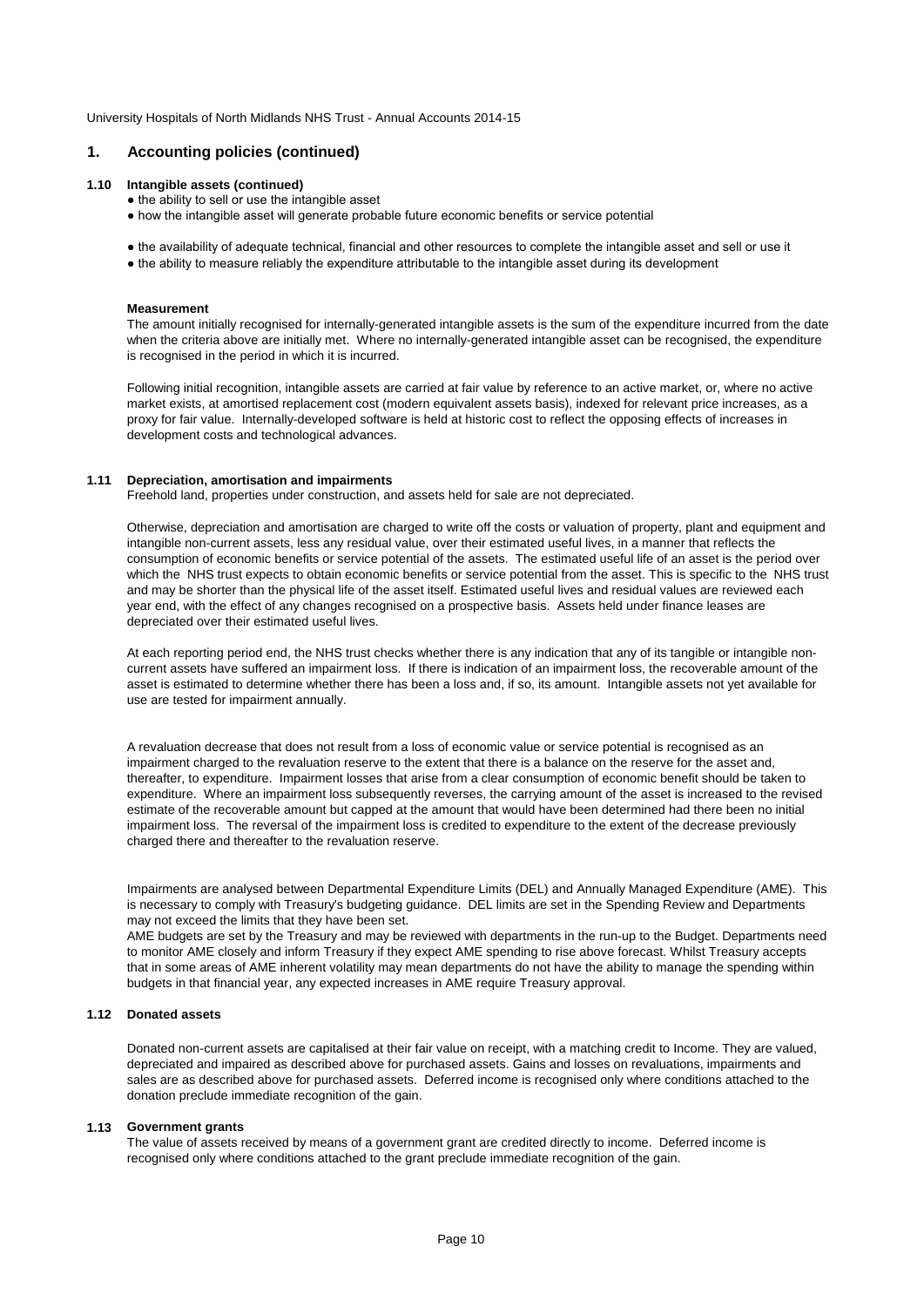# **1. Accounting policies (continued)**

## **1.14 Non-current assets held for sale**

Non-current assets are classified as held for sale if their carrying amount will be recovered principally through a sale transaction rather than through continuing use. This condition is regarded as met when the sale is highly probable, the asset is available for immediate sale in its present condition and management is committed to the sale, which is expected to qualify for recognition as a completed sale within one year from the date of classification. Non-current assets held for sale are measured at the lower of their previous carrying amount and fair value less costs to sell. Fair value is open market value including alternative uses.

The profit or loss arising on disposal of an asset is the difference between the sale proceeds and the carrying amount and is recognised in the Statement of Comprehensive Income. On disposal, the balance for the asset on the revaluation reserve is transferred to retained earnings.

Property, plant and equipment that is to be scrapped or demolished does not qualify for recognition as held for sale. Instead, it is retained as an operational asset and its economic life is adjusted. The asset is de-recognised when it is scrapped or demolished.

## **1.15 Leases**

Leases are classified as finance leases when substantially all the risks and rewards of ownership are transferred to the lessee. All other leases are classified as operating leases.

# **The trust as lessee**

Property, plant and equipment held under finance leases are initially recognised, at the inception of the lease, at fair value or, if lower, at the present value of the minimum lease payments, with a matching liability for the lease obligation to the lessor. Lease payments are apportioned between finance charges and reduction of the lease obligation so as to achieve a constant rate on interest on the remaining balance of the liability. Finance charges are recognised in calculating the trust's surplus/deficit.

Operating lease payments are recognised as an expense on a straight-line basis over the lease term. Lease incentives are recognised initially as a liability and subsequently as a reduction of rentals on a straight-line basis over the lease term.

Contingent rentals are recognised as an expense in the period in which they are incurred.

Where a lease is for land and buildings, the land and building components are separated and individually assessed as to whether they are operating or finance leases.

# **The NHS trust as lessor**

Amounts due from lessees under finance leases are recorded as receivables at the amount of the NHS trust's net investment in the leases. Finance lease income is allocated to accounting periods so as to reflect a constant periodic rate of return on the trust's net investment outstanding in respect of the leases.

Rental income from operating leases is recognised on a straight-line basis over the term of the lease. Initial direct costs incurred in negotiating and arranging an operating lease are added to the carrying amount of the leased asset and recognised on a straight-line basis over the lease term.

# **1.16 Private Finance Initiative (PFI) transactions**

HM Treasury has determined that government bodies shall account for infrastructure PFI schemes where the government body controls the use of the infrastructure and the residual interest in the infrastructure at the end of the arrangement as service concession arrangements, following the principles of the requirements of IFRIC 12. The Trust therefore recognises the PFI asset as an item of property, plant and equipment together with a liability to pay for it. The services received under the contract are recorded as operating expenses.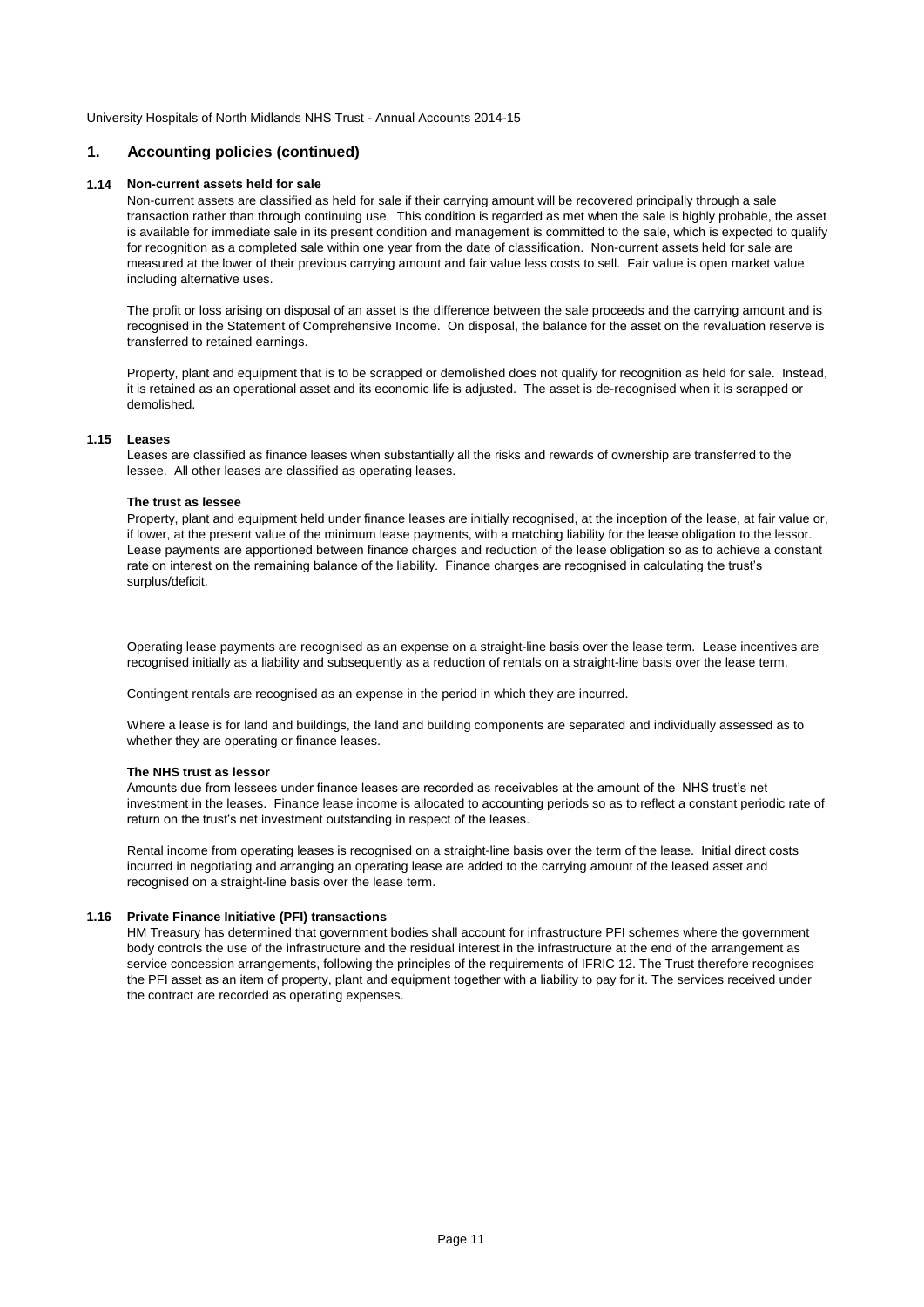# **1. Accounting policies (continued)**

# **1.16 Private Finance Initiative (PFI) transactions (Continued)**

The annual unitary payment is separated into the following component parts, using appropriate estimation techniques where necessary:

- a) Payment for the fair value of services received;
- b) Payment for the PFI asset, including finance costs; and
- c) Payment for the replacement of components of the asset during the contract 'lifecycle replacement'.

### **Services received**

The fair value of services received in the year is recorded under the relevant expenditure headings within 'operating expenses'.

### **PFI Asset**

The PFI assets are recognised as property, plant and equipment, when they come into use. The assets are measured initially at fair value in accordance with the principles of IAS 17. Subsequently, the assets are measured at fair value, which is kept up to date in accordance with the Trust's approach for each relevant class of asset in accordance with the principles of IAS 16.

### **PFI liability**

A PFI liability is recognised at the same time as the PFI assets are recognised. It is measured initially at the same amount as the fair value of the PFI assets and is subsequently measured as a finance lease liability in accordance with IAS 17.

An annual finance cost is calculated by applying the implicit interest rate in the lease to the opening lease liability for the period, and is charged to 'Finance Costs' within the Statement of Comprehensive Income.

The element of the annual unitary payment that is allocated as a finance lease rental is applied to meet the annual finance cost and to repay the lease liability over the contract term.

An element of the annual unitary payment increase due to cumulative indexation is allocated to the finance lease. In accordance with IAS 17, this amount is not included in the minimum lease payments, but is instead treated as contingent rent and is expensed as incurred. In substance, this amount is a finance cost in respect of the liability and the expense is presented as a contingent finance cost in the Statement of Comprehensive Income.

### **Lifecycle replacement**

Components of the asset replaced by the operator during the contract ('lifecycle replacement') are capitalised where they meet the Trust's criteria for capital expenditure. They are capitalised at the time they are provided by the operator and are measured initially at their fair value.

The element of the annual unitary payment allocated to lifecycle replacement is pre-determined for each year of the contract from the operator's planned programme of lifecycle replacement. Where the lifecycle component is provided earlier or later than expected, a short-term finance lease liability or prepayment is recognised respectively.

Where the fair value of the lifecycle component is less than the amount determined in the contract, the difference is recognised as an expense when the replacement is provided. If the fair value is greater than the amount determined in the contract, the difference is treated as a 'free' asset and a deferred income balance is recognised. The deferred income is released to the operating income over the shorter of the remaining contract period or the useful economic life of the replacement component.

## **Assets contributed by the NHS trust to the operator for use in the scheme**

Assets contributed for use in the scheme continue to be recognised as items of property, plant and equipment in the NHS trust's Statement of Financial Position.

# **Other assets contributed by the NHS trust to the operator**

Assets contributed (e.g. cash payments, surplus property) by the NHS trust to the operator before the asset is brought into use, which are intended to defray the operator's capital costs, are recognised initially as prepayments during the construction phase of the contract. Subsequently, when the asset is made available to the NHS trust, the prepayment is treated as an initial payment towards the finance lease liability and is set against the carrying value of the liability.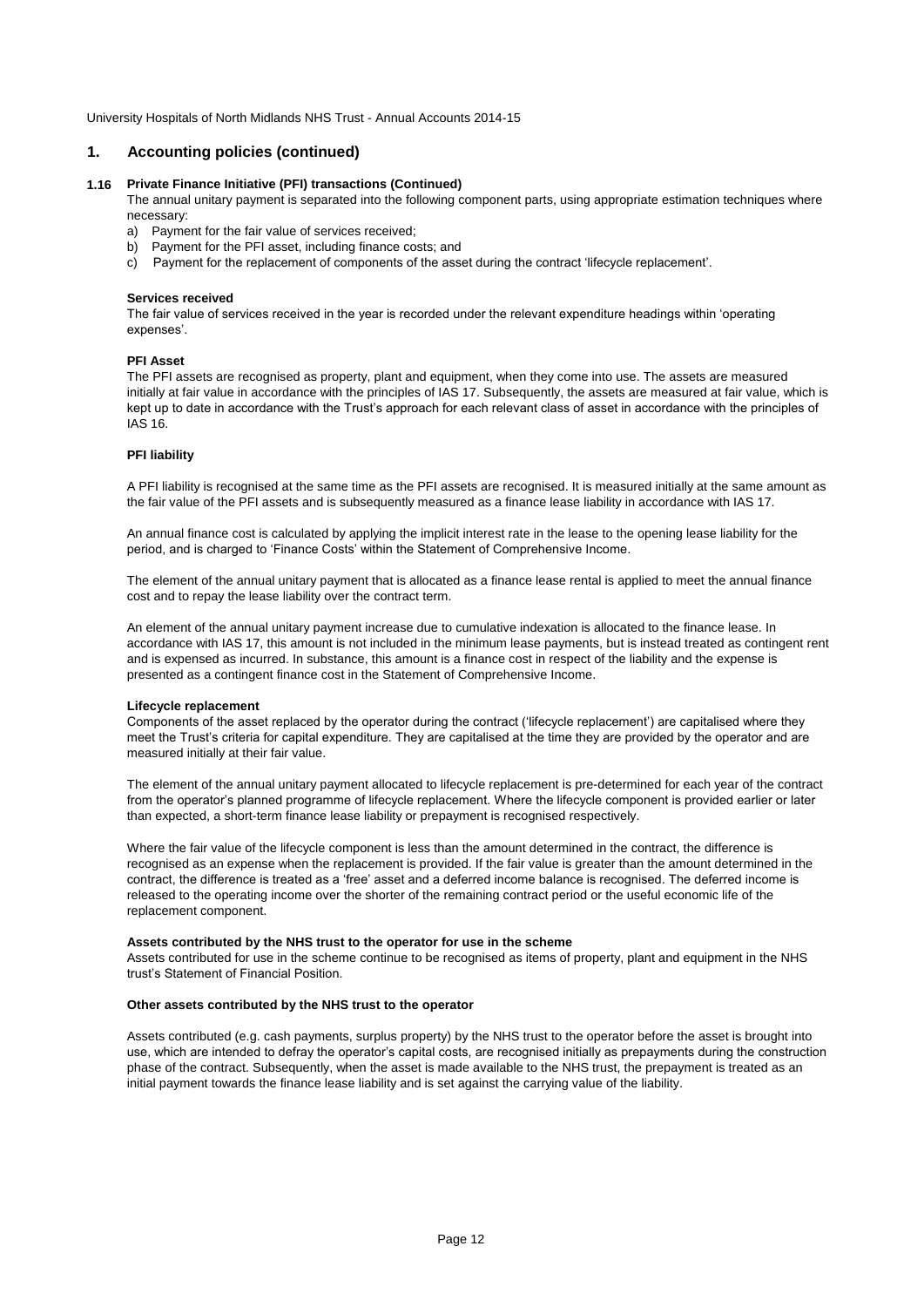# **1. Accounting policies (continued)**

# **1.17 Inventories**

Inventories are valued at the lower of cost and net realisable value using the weighted average or first-in first-out cost formula. This is considered to be a reasonable approximation to fair value due to the high turnover of stocks.

### **1.18 Cash and cash equivalents**

Cash is cash in hand and deposits with any financial institution repayable without penalty on notice of not more than 24 hours. Cash equivalents are investments that mature in 3 months or less from the date of acquisition and that are readily convertible to known amounts of cash with insignificant risk of change in value.

In the Statement of Cash Flows, cash and cash equivalents are shown net of bank overdrafts that are repayable on demand and that form an integral part of the NHS trust's cash management.

# **1.19 Provisions**

Provisions are recognised when the NHS trust has a present legal or constructive obligation as a result of a past event, it is probable that the NHS trust will be required to settle the obligation, and a reliable estimate can be made of the amount of the obligation. The amount recognised as a provision is the best estimate of the expenditure required to settle the obligation at the end of the reporting period, taking into account the risks and uncertainties. Where a provision is measured using the cash flows estimated to settle the obligation, its carrying amount is the present value of those cash flows using HM Treasury's discount rate of -1.05% in real terms (2.2% for employee early departure obligations) except where such adjustments are not deemed material to the Trust's financial statements.

When some or all of the economic benefits required to settle a provision are expected to be recovered from a third party, the receivable is recognised as an asset if it is virtually certain that reimbursements will be received and the amount of the receivable can be measured reliably.

A restructuring provision is recognised when the Trust has developed a detailed formal plan for the restructuring and has raised a valid expectation in those affected that it will carry out the restructuring by starting to implement the plan or announcing its main features to those affected by it. The measurement of a restructuring provision includes only the direct expenditures arising from the restructuring, which are those amounts that are both necessarily entailed by the restructuring and not associated with ongoing activities of the entity.

# **1.20 Clinical negligence costs**

The NHS Litigation Authority (NHSLA) operates a risk pooling scheme under which the trust pays an annual contribution to the NHSLA which in return settles all clinical negligence claims. The contribution is charged to expenditure. Although the NHSLA is administratively responsible for all clinical negligence cases the legal liability remains with the NHS trust'. The total value of clinical negligence provisions carried by the NHSLA on behalf of the trust is disclosed at note 29.

# **1.21 Non-clinical risk pooling**

The NHS trust participates in the Property Expenses Scheme and the Liabilities to Third Parties Scheme. Both are risk pooling schemes under which the NHS trust pays an annual contribution to the NHS Litigation Authority and, in return, receives assistance with the costs of claims arising. The annual membership contributions, and any excesses payable in respect of particular claims are charged to operating expenses as and when they become due.

# **1.22 Carbon Reduction Commitment Scheme (CRC)**

CRC and similar allowances are accounted for as government grant funded intangible assets if they are not expected to be realised within twelve months, and otherwise as other current assets. They are valued at open market value. As the NHS body makes emissions, a provision is recognised with an offsetting transfer from deferred income. The provision is settled on surrender of the allowances. The asset, provision and deferred income amounts are valued at fair value at the end of the reporting period.

# **1.23 Contingencies**

A contingent liability is a possible obligation that arises from past events and whose existence will be confirmed only by the occurrence or non-occurrence of one or more uncertain future events not wholly within the control of the NHS trust, or a present obligation that is not recognised because it is not probable that a payment will be required to settle the obligation or the amount of the obligation cannot be measured sufficiently reliably. A contingent liability is disclosed unless the possibility of a payment is remote.

A contingent asset is a possible asset that arises from past events and whose existence will be confirmed by the occurrence or non-occurrence of one or more uncertain future events not wholly within the control of the NHS trust. A contingent asset is disclosed where an inflow of economic benefits is probable.

Where the time value of money is material, contingencies are disclosed at their present value.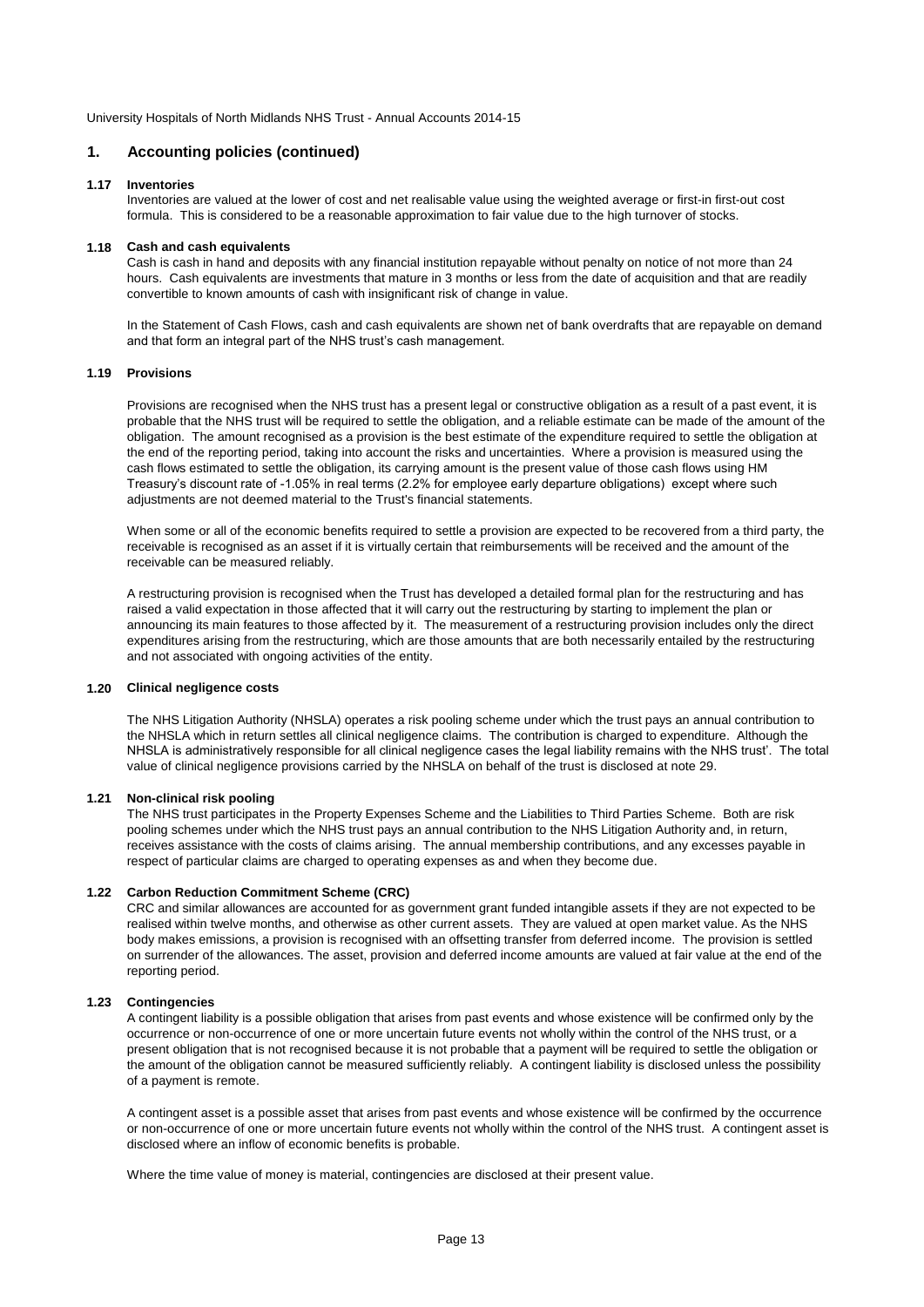### **1. Accounting policies (continued)**

#### **1.24 Financial assets**

Financial assets are recognised when the NHS trust becomes party to the financial instrument contract or, in the case of trade receivables, when the goods or services have been delivered. Financial assets are derecognised when the contractual rights have expired or the asset has been transferred.

Financial assets are classified into the following categories: financial assets at fair value through profit and loss; held to maturity investments; available for sale financial assets, and loans and receivables. The classification depends on the nature and purpose of the financial assets and is determined at the time of initial recognition.

#### **Loans and receivables**

Loans and receivables are non-derivative financial assets with fixed or determinable payments which are not quoted in an active market. After initial recognition, they are measured at amortised cost using the effective interest method, less any impairment. Interest is recognised using the effective interest method.

The effective interest rate is the rate that exactly discounts estimated future cash receipts through the expected life of the financial asset, to the initial fair value of the financial asset.

At the end of the reporting period, the NHS trust assesses whether any financial assets, other than those held at 'fair value through profit and loss' are impaired. Financial assets are impaired and impairment losses recognised if there is objective evidence of impairment as a result of one or more events which occurred after the initial recognition of the asset and which has an impact on the estimated future cash flows of the asset.

For financial assets carried at amortised cost, the amount of the impairment loss is measured as the difference between the asset's carrying amount and the present value of the revised future cash flows discounted at the asset's original effective interest rate. The loss is recognised in expenditure and the carrying amount of the asset is reduced directly/through a provision for impairment of receivables.

If, in a subsequent period, the amount of the impairment loss decreases and the decrease can be related objectively to an event occurring after the impairment was recognised, the previously recognised impairment loss is reversed through expenditure to the extent that the carrying amount of the receivable at the date of the impairment is reversed does not exceed what the amortised cost would have been had the impairment not been recognised.

#### **1.25 Financial liabilities**

Financial liabilities are recognised on the statement of financial position when the NHS trust becomes party to the contractual provisions of the financial instrument or, in the case of trade payables, when the goods or services have been received. Financial liabilities are de-recognised when the liability has been discharged, that is, the liability has been paid or has expired.

Loans from the Department of Health are recognised at historical cost. Otherwise, financial liabilities are initially recognised at fair value.

#### **Financial guarantee contract liabilities**

Financial guarantee contract liabilities are subsequently measured at the higher of:

The premium received (or imputed) for entering into the guarantee less cumulative amortisation.

The amount of the obligation under the contract, as determined in accordance with IAS 37 *Provisions, Contingent Liabilities and Contingent Assets* ; and

#### **Financial liabilities at fair value through profit and loss**

Embedded derivatives that have different risks and characteristics to their host contracts, and contracts with embedded derivatives whose separate value cannot be ascertained, are treated as financial liabilities at fair value through profit and loss. They are held at fair value, with any resultant gain or loss recognised in the NHS trust's surplus/deficit. The net gain or loss incorporates any interest payable on the financial liability. [Disclose how fair value is determined.]

#### **Other financial liabilities**

After initial recognition, all other financial liabilities are measured at amortised cost using the effective interest method, except for loans from Department of Health, which are carried at historic cost. The effective interest rate is the rate that exactly discounts estimated future cash payments through the life of the asset, to the net carrying amount of the financial liability. Interest is recognised using the effective interest method.

#### **1.26 Value Added Tax**

Most of the activities of the trust are outside the scope of VAT and, in general, output tax does not apply and input tax on purchases is not recoverable. Irrecoverable VAT is charged to the relevant expenditure category or included in the capitalised purchase cost of fixed assets. Where output tax is charged or input VAT is recoverable, the amounts are stated net of VAT.

#### **1.27 Foreign currencies**

The Trust's functional currency and presentational currency is sterling. Transactions denominated in a foreign currency are translated into sterling at the exchange rate ruling on the dates of the transactions. At the end of the reporting period, monetary items denominated in foreign currencies are retranslated at the spot exchange rate on 31 March. Resulting exchange gains and losses for either of these are recognised in the trust's surplus/deficit in the period in which they arise.

#### **1.28 Third party assets**

Assets belonging to third parties (such as money held on behalf of patients) are not recognised in the accounts since the trust has no beneficial interest in them. Details of third party assets are given in note 37 to the accounts.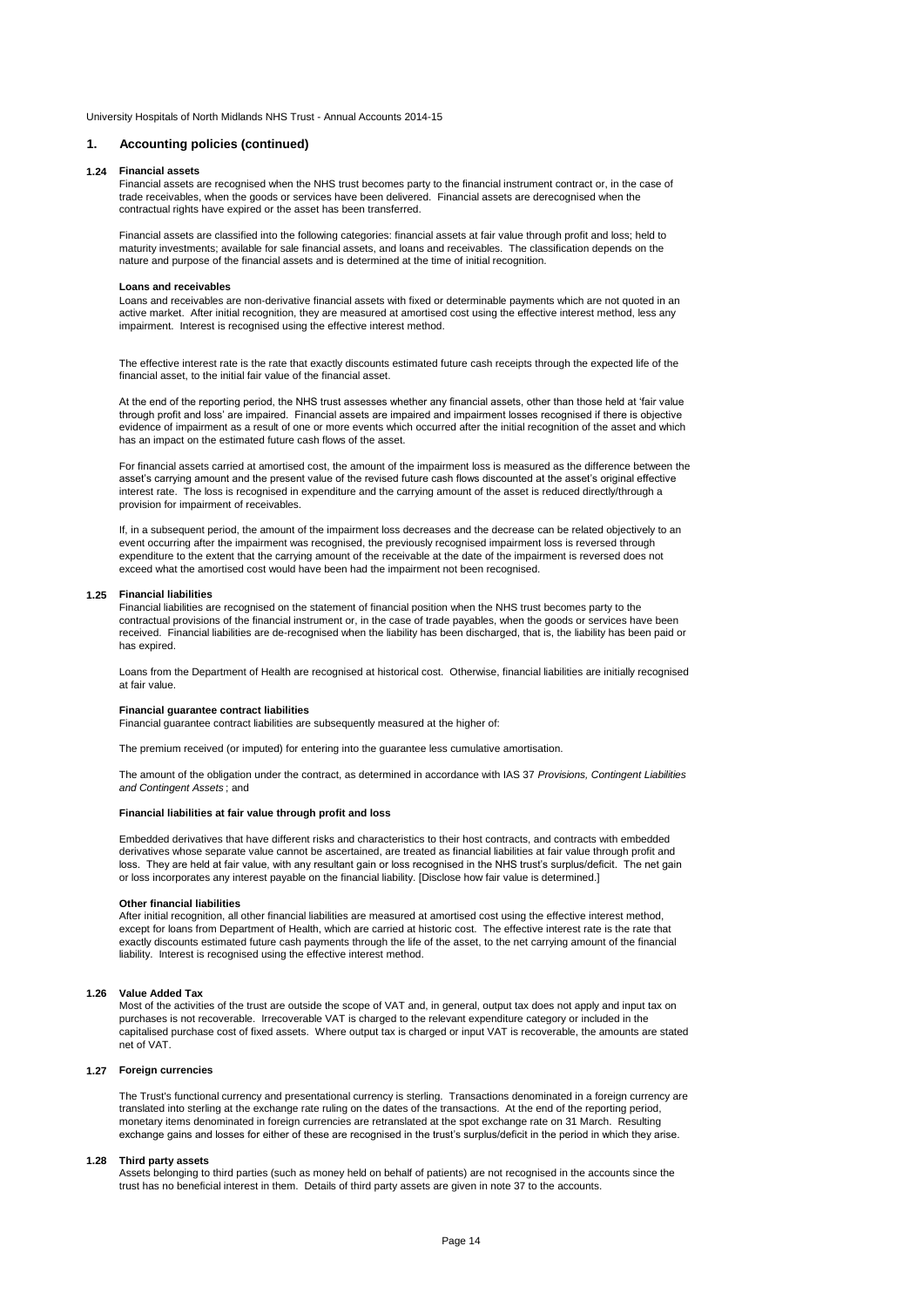# **1. Accounting policies (continued)**

## **1.29 Public Dividend Capital (PDC) and PDC dividend**

Public dividend capital represents taxpayers' equity in the NHS trust. At any time the Secretary of State can issue new PDC to, and require repayments of PDC from, the trust. PDC is recorded at the value received. As PDC is issued under legislation rather than under contract, it is not treated as an equity financial instrument.

An annual charge, reflecting the cost of capital utilised by the trust, is payable to the Department of Health as public dividend capital dividend. The charge is calculated at the real rate set by HM Treasury (currently 3.5%) on the average carrying amount of all assets less liabilities (except for donated assets and cash balances with the Government Banking Service). The average carrying amount of assets is calculated as a simple average of opening and closing relevant net assets.

# **1.30 Losses and Special Payments**

Losses and special payments are items that Parliament would not have contemplated when it agreed funds for the health service or passed legislation. By their nature they are items that ideally should not arise. They are therefore subject to special control procedures compared with the generality of payments. They are divided into different categories, which govern the way that individual cases are handled.

Losses and special payments are charged to the relevant functional headings in expenditure on an accruals basis, including losses which would have been made good through insurance cover had the Trust not been bearing their own risks (with insurance premiums then being included as normal revenue expenditure).

# **1.31 Subsidiaries**

Material entities over which the NHS Trust has the power to exercise control are classified as subsidiaries and are consolidated. The NHS Trust has control when it is exposed to or has rights to variable returns through its power over another entity. The income and expenses; gains and losses; assets, liabilities and reserves; and cash flows of the subsidiary are consolidated in full into the appropriate financial statement lines. Appropriate adjustments are made on consolidation where the subsidiary's accounting policies are not aligned with the NHS trust or where the subsidiary's accounting date is not co-terminus.

Subsidiaries that are classified as 'held for sale' are measured at the lower of their carrying amount or 'fair value less costs to sell'.

From 2013-14, the Trust is required under IFRS10 to consolidate the results of 'UHNM Charity' Charitable Funds over which it considers it has the power to exercise control in accordance with IFRS10 requirements. The Trust however deems that the income, expenditure, assets and liabilities of the Charitable Fund are not material to the Trust's financial statements and in line with IAS1, which states that specific disclosure requirements set out in individual standards or interpretations need not be satisfied if the information is not material, the Trust has not consolidated the Charitable Fund.

# **1.32 Research and Development**

Research and development expenditure is charged against income in the year in which it is incurred, except insofar as development expenditure relates to a clearly defined project and the benefits of it can reasonably be regarded as assured. Expenditure so deferred is limited to the value of future benefits expected and is amortised through the SOCNE/SOCI on a systematic basis over the period expected to benefit from the project. It should be revalued on the basis of current cost. The amortisation is calculated on the same basis as depreciation, on a quarterly basis.

# **1.33 Accounting Standards that have been issued but have not yet been adopted**

The Treasury FReM does not require the following Standards and Interpretations to be applied in 2014-15. The application of the Standards as revised would not have a material impact on the accounts for 2014-15, were they applied in that year:

IFRS 9 Financial Instruments - subject to consultation - subject to consultation IFRS 13 Fair Value Measurement - subject to consultation IFRS 15 Revenue from Contracts with Customers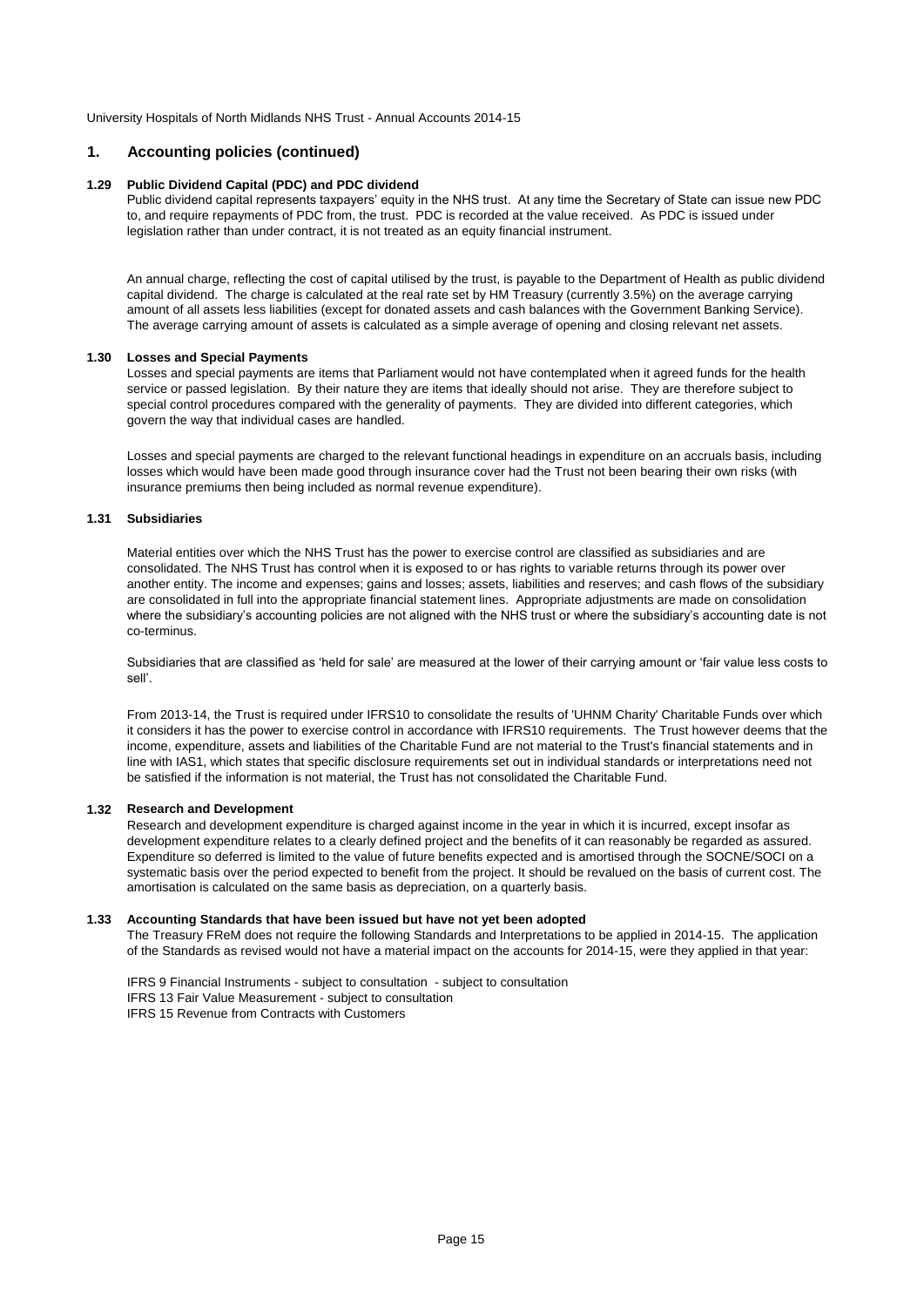### **2. Operating segments**

IFRS 8 requires reporting entities to separate out the financial performance of each segment of the business, on the basis reported to the Chief Operating Decision Maker (CODM). The Trust considers that the Trust Board is the CODM of the organisation. The Trust Board receives financial performance data for the Trust as one 'healthcare' segment and makes decisions on this basis.

|                                | Healthcare<br>Per SOCI |                  | Healthcare<br><b>Reported to Trust Board</b> |                  | Healthcare<br>Variance |                  |
|--------------------------------|------------------------|------------------|----------------------------------------------|------------------|------------------------|------------------|
|                                | 2014-15<br>£000s       | 2013-14<br>£000s | 2014-15<br>£000s                             | 2013-14<br>£000s | 2014-15<br>£000s       | 2013-14<br>£000s |
| Total income                   | 622.363                | 475.080          | 621.923                                      | 475.330          | 440                    | (250)            |
| Pay costs                      | (365, 758)             | (299.863)        | (365, 842)                                   | (299, 651)       | 84                     | (212)            |
| Non pay costs                  | (252,823)              | (194,518)        | (252,299)                                    | (194,980)        | (524)                  | 462              |
| Reported breakeven performance | 3,782                  | (19, 301)        | 3,782                                        | (19,301)         | (0)                    | (0)              |

The variance between the figures reported to the Trust Board & the SOCI is due to Trust Chair and Non-executive Directors classified as non pay in the accounts of £84,000.

The financial performance of the Trust is reported to Board on a breakeven basis. A reconciliation of the Trust's breakeven performance to the retained surplus/(deficit) reported in the Statement of Comprehensive Income is presented at note 36.

Since all the business of the Trust is deemed to be one 'healthcare' segment there is no difference between the financial performance of this segment and the financial performance of the Trust and all the disclosures in the notes to the accounts are identical.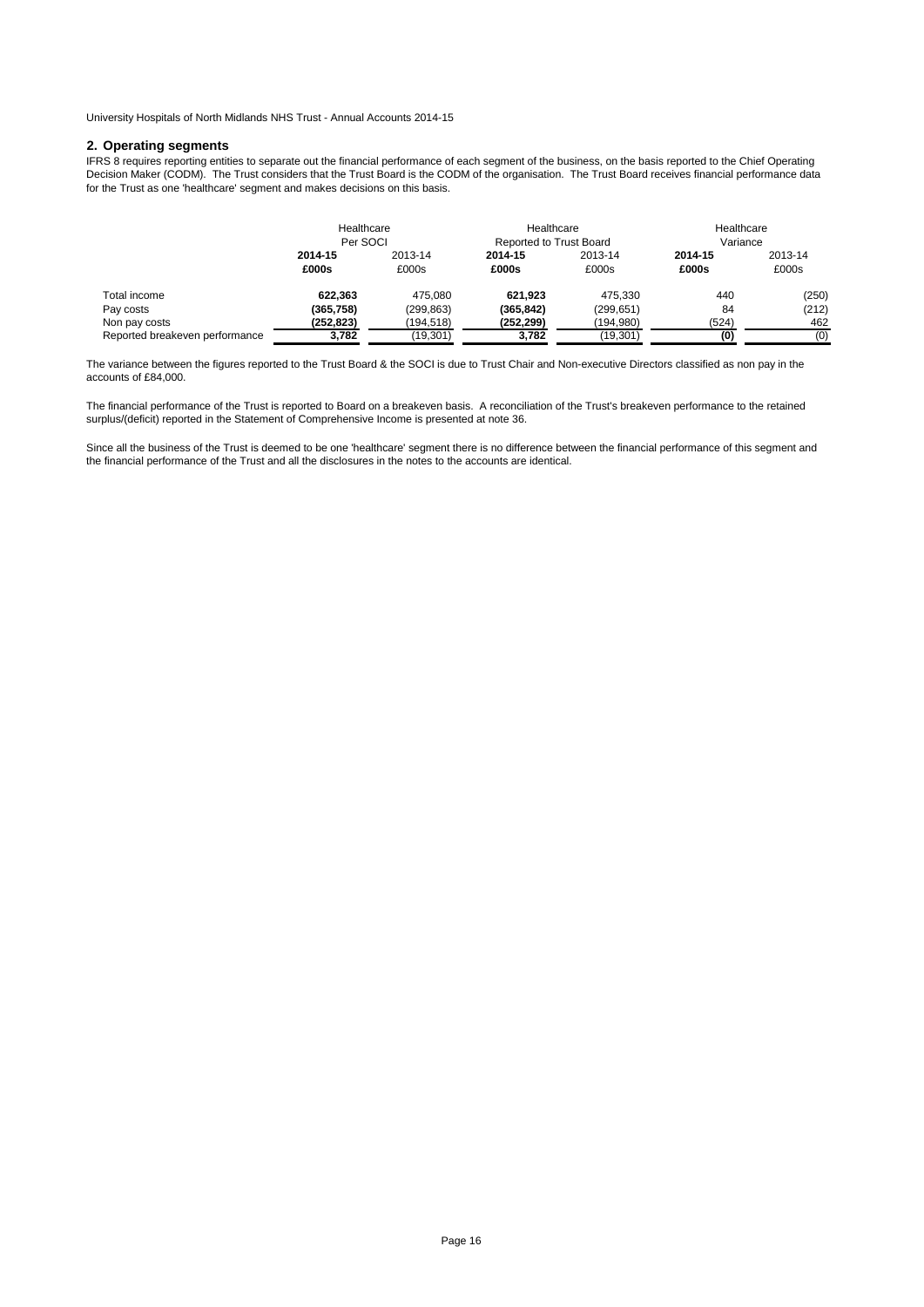# **3. Income generation activities**

The Trust undertakes income generation activities with an aim of achieving profit, which is then used in patient care. The following provides details of income generation activities whose full cost exceeded £1m or was otherwise material.

|                   | 2014-15 | 2013-14 |
|-------------------|---------|---------|
|                   | £000s   | £000s   |
| Income            | 2195    | 1240    |
| Full cost         | 1599    | 1215    |
| Surplus/(deficit) | 596     | 25      |
|                   |         |         |

| 4. Revenue from patient care activities                 | 2014-15 | 2013-14 |
|---------------------------------------------------------|---------|---------|
|                                                         | £000s   | £000s   |
| <b>NHS England</b>                                      | 161,293 | 146.260 |
| <b>Clinical Commissioning Groups</b>                    | 321.472 | 264.480 |
| NHS Other (including Public Health England and Prop Co) | 3.635   | 439     |
| Additional income for delivery of healthcare services   | 17,000  |         |
| Non-NHS:                                                |         |         |
| <b>Local Authorities</b>                                | 85      | 309     |
| Private patients                                        | 1.299   | 1.022   |
| Overseas patients (non-reciprocal)                      | 197     | 197     |
| Injury costs recovery                                   | 2.458   | 2.426   |
| Other                                                   | 4.442   | 3,932   |
| Total Revenue from patient care activities              | 511.881 | 419,065 |

Other non NHS revenue relates mainly to income received from NHS bodies within Wales which are classed as non NHS as such bodies are outside NHS England.

Included within revenue from patient care activities is additional income that the Trust received from the Department of Health for the delivery of healthcare services of £17,000,000. This income supported the Trust to a breakeven position from its original planned deficit of £16,800,000.

The Trust has seen an increase in revenue from patient care activities following the integration with Mid Staffordshire NHS Foundation Trust on 1st November 2014. The clinical activity from Mid Staffordshire NHS Foundation Trust was transferred to the Trust resulting in additional revenue from Commissioners.

| 5. Other operating revenue                                         | 2014-15<br>£000s | 2013-14<br>£000s |
|--------------------------------------------------------------------|------------------|------------------|
| Recoveries in respect of employee benefits                         | 416              | 286              |
| Education, training and research                                   | 27,827           | 25,924           |
| Charitable and other contributions to revenue expenditure - NHS    | 0                | 148              |
| Charitable and other contributions to revenue expenditure -non-NHS | 148              | $\Omega$         |
| Receipt of donations for capital acquisitions - Charity            | 1,540            | 488              |
| Support from DH for mergers                                        | 36,701           |                  |
| Receipt of Government grants for capital acquisitions              | o                | 378              |
| Non-patient care services to other bodies                          | 41,285           | 25,497           |
| Income generation                                                  | 2.829            | 1,860            |
| Rental revenue from operating leases                               | 1.037            | 987              |
| Other revenue                                                      | 171              | 697              |
| <b>Total Other Operating Revenue</b>                               | 111,954          | 56,265           |
| <b>Total operating revenue</b>                                     | 623.835          | 475.330          |

Support from DH for mergers relates to additional income received as transitional support for the Mid Staffordshire NHS Foundation Trust integration. The Trust has seen an increase in other operating revenue following the integration with Mid Staffordshire NHS Foundation Trust on 1st November 2014. The activity from Mid Staffordshire NHS Foundation Trust was transferred to the Trust resulting in additional other operating revenue.

| 6. Overseas Visitors Disclosure                                        | 2014-15<br>£000 | 2013-14<br>£000s |
|------------------------------------------------------------------------|-----------------|------------------|
| Income recognised during 2014-15 (invoiced amounts and accruals)       | 197             | 197              |
| Cash payments received in-year (re receivables at 31 March 2014)       | 195             | 346              |
| Cash payments received in-year (re invoices issued 2014-15)            | 18              | 85               |
| Amounts added to provision for impairment of receivables (re           |                 |                  |
| receivables at 31 March 2014)                                          | 0               | 66               |
| Amounts added to provision for impairment of receivables (iro invoices |                 |                  |
| issued 2014-15)                                                        | 41              | 44               |
| Amounts written off in-year (irrespective of year of recognition)      | 0               | 100              |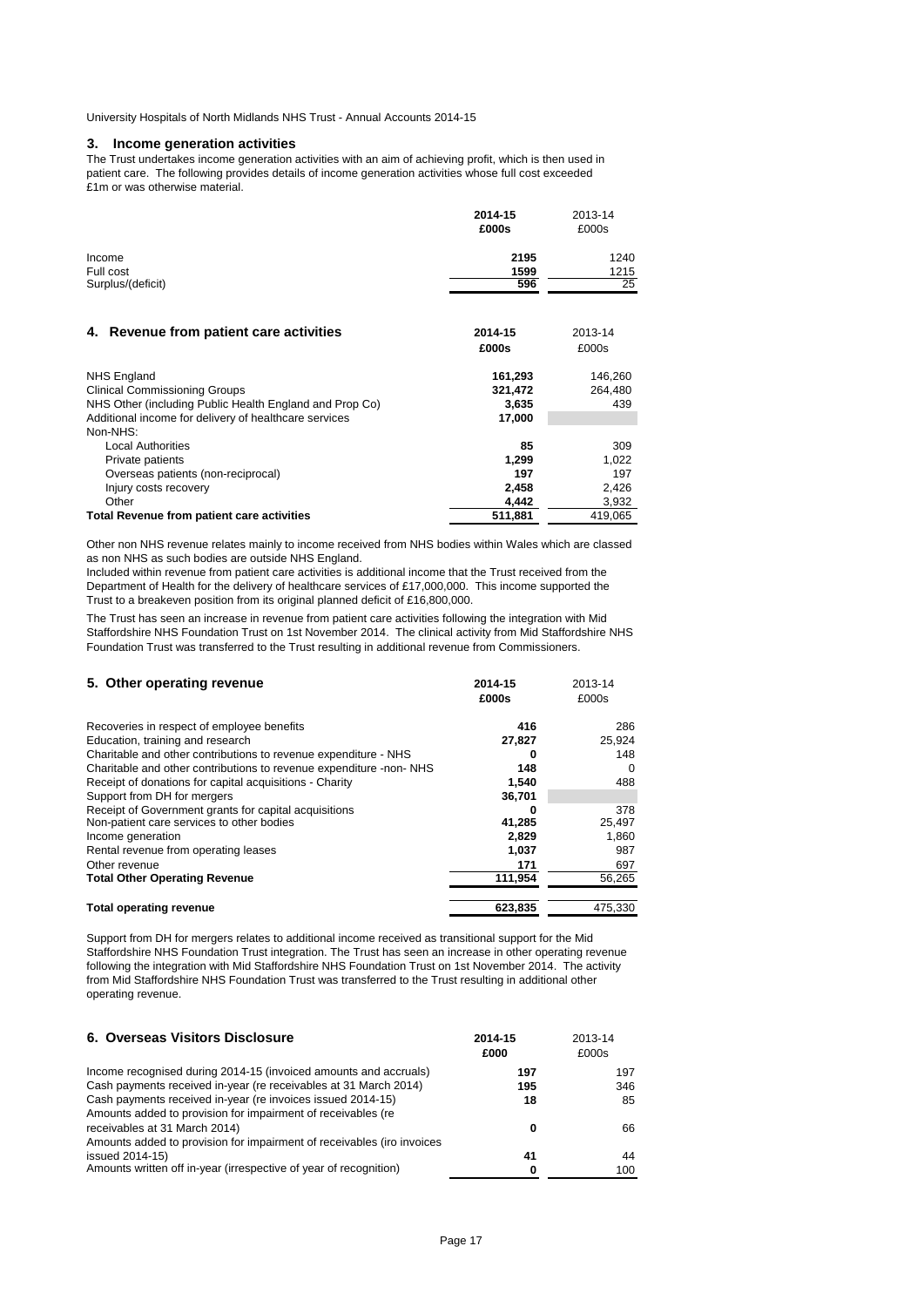| 7. Operating expenses                                                    | 2014-15 | 2013-14 |
|--------------------------------------------------------------------------|---------|---------|
|                                                                          | £000s   | £000s   |
| Services from other NHS Trusts                                           | 4,170   | 1,507   |
| Services from CCGs/NHS England                                           | 3,067   | 447     |
| Services from other NHS bodies                                           | 341     | 420     |
| Services from NHS Foundation Trusts                                      | 1,934   | 851     |
| <b>Total Services from NHS bodies*</b>                                   | 9,512   | 3,225   |
| Purchase of healthcare from non-NHS bodies                               | 7,882   | 1,886   |
| Trust Chair and Non-executive Directors                                  | 84      | 75      |
| Supplies and services - clinical                                         | 113,791 | 88,855  |
| Supplies and services - general                                          | 5,914   | 4,529   |
| Consultancy services                                                     | 7,274   | 5,033   |
| Establishment                                                            | 4,006   | 3,228   |
| Transport                                                                | 2,059   | 1,400   |
| Service charges - ON-SOFP PFIs and other service concession arrangements | 30,312  | 28,808  |
| Business rates paid to local authorities                                 | 2.258   |         |
| Premises                                                                 | 17,385  | 13,364  |
| Hospitality                                                              | 93      | 70      |
| Insurance                                                                | 38      | 43      |
| <b>Legal Fees</b>                                                        | 255     | 189     |
| Impairments and Reversals of Receivables                                 | 384     | 476     |
| Inventories write down                                                   | 24      | 37      |
| Depreciation                                                             | 18,732  | 16,845  |
| Amortisation                                                             | 1,255   | 380     |
| Impairments and reversals of property, plant and equipment               | 8,231   | 1,113   |
| Audit fees                                                               | 144     | 156     |
| Other auditor's remuneration                                             | 77      | 118     |
| Clinical negligence                                                      | 8,422   | 7,888   |
| <b>Education and Training</b>                                            | 1,261   | 873     |
| Other                                                                    | 6,433   | 1,779   |
| Total Operating expenses (excluding employee benefits)                   | 245.826 | 180,370 |

Other operating expenses include all expenditure not covered under any other operating expense headings. Costs in respect of operating costs relating to the main PFI scheme are now disclosed seperatly within the note in 2014/15, the prior year comparator has been amended.

The Trust has seen an increase in operating expenses following the integration with Mid Staffordshire NHS Foundation Trust on 1st November 2014. Additional costs have been incurred as a result of providing additional clinical services transferred from Mid Staffordshire NHS Foundation Trust following the integration. Areas where expenditure has increased include staff costs, clinical supplies and services.

# **Employee Benefits**

| Employee benefits excluding Board members | 364.355 | 298.615 |
|-------------------------------------------|---------|---------|
| Board members                             | 1.403   | 1.248   |
| <b>Total Employee Benefits</b>            | 365,758 | 299.863 |
|                                           |         |         |
| <b>Total Operating Expenses</b>           | 611.584 | 480.233 |

\*Services from NHS bodies does not include expenditure which falls into a category below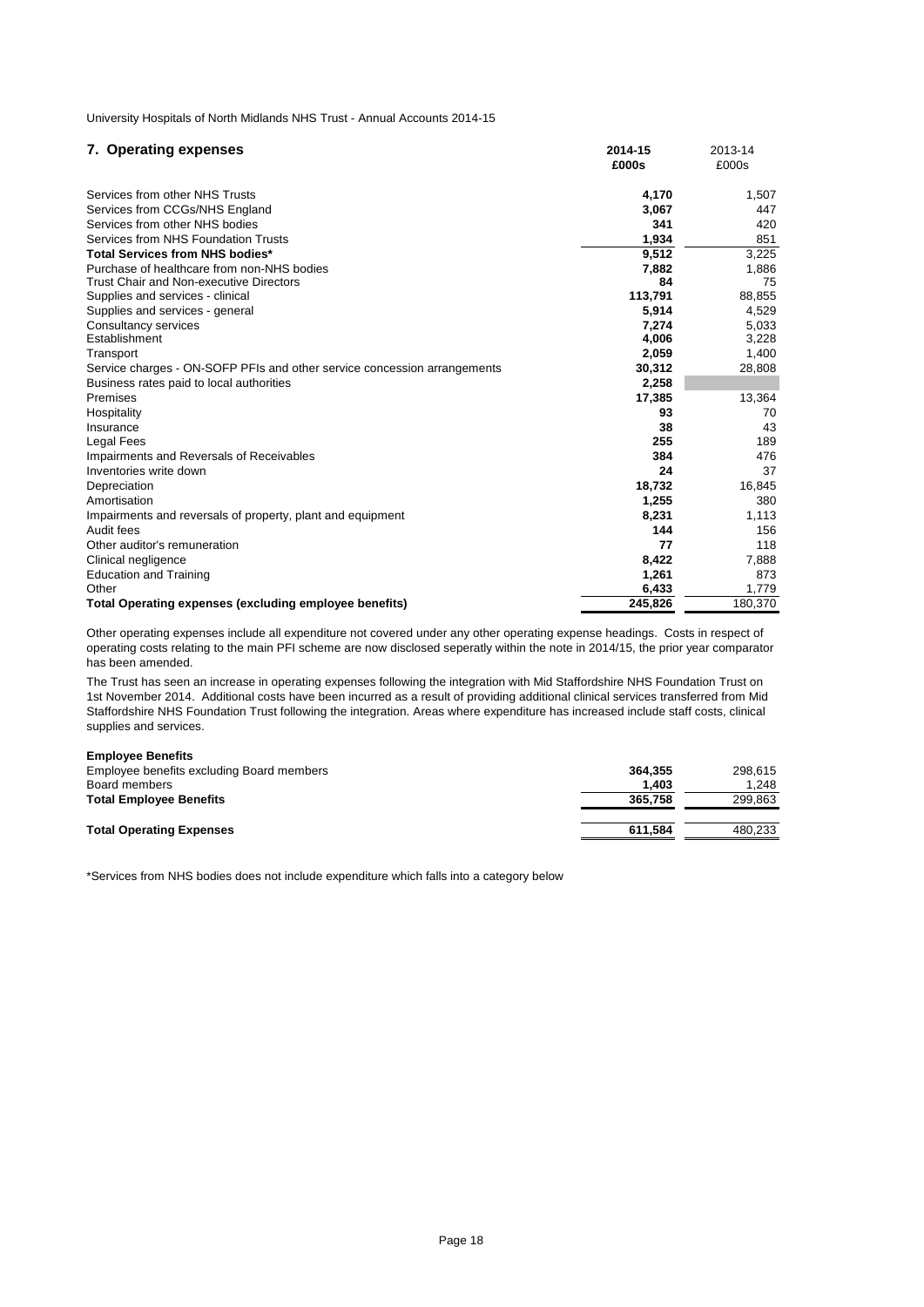# **8 Operating Leases**

| 8.1 Trust as lessee               | 2014-15<br>£000s | 2013-14<br>£000s |
|-----------------------------------|------------------|------------------|
| Payments recognised as an expense |                  |                  |
| Minimum lease payments            | 1,903            | 1,343            |
| <b>Total</b>                      | 1,903            | 1,343            |
| Payable:                          |                  |                  |
| No later than one year            | 3.724            | 1.073            |
| Between one and five years        | 16,447           | 1,690            |
| <b>Total</b>                      | 20,171           | 2,763            |

The Trust leases various medical and office equipment assets under operating leases. The terms of these leases are standard equipment leases for between 5 and 7 years. The Trust does not sub-let these assets.

| 8.2 Trust as lessor<br><b>Recognised as revenue</b> | 2014-15<br>£000 | 2013-14<br>£000s |
|-----------------------------------------------------|-----------------|------------------|
| Rental revenue                                      | 1,037           | 987              |
| <b>Total</b>                                        | 1,037           | 987              |
| Receivable:                                         |                 |                  |
| No later than one year                              | 384             | 349              |
| Between one and five years                          | 680             | 680              |
| After five years                                    | 425             | 595              |
| <b>Total</b>                                        | 1,489           | 1,624            |

The Trust receives rental income from commercial retail outlets within the Hospital reception areas and from rental of buildings owned by the Trust.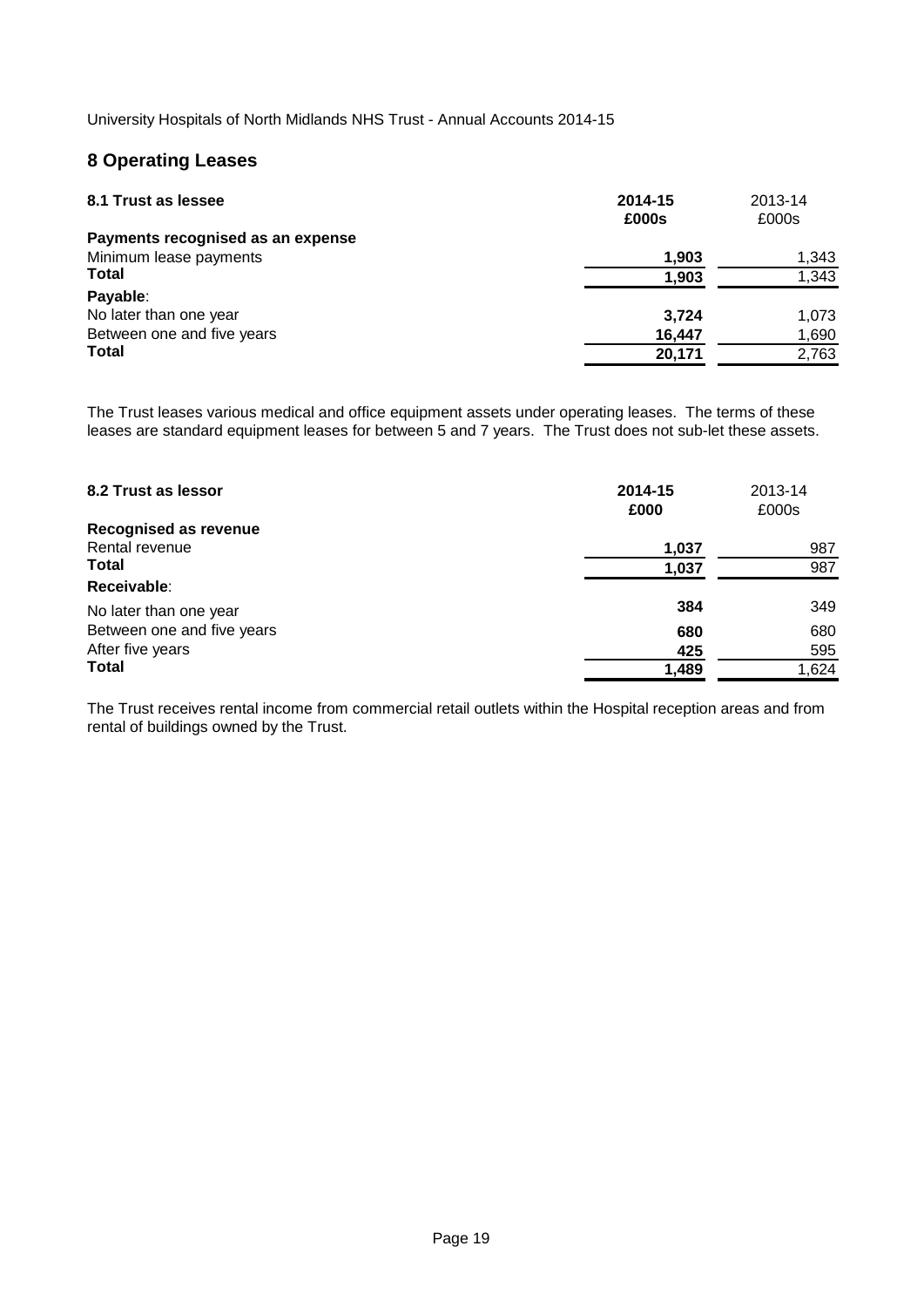# **9 Employee benefits and staff numbers**

**9.1 Employee benefits**

| 9.1 Employee benefits                                 | 2014-15<br>Permanently |             |          |  |  |  |
|-------------------------------------------------------|------------------------|-------------|----------|--|--|--|
|                                                       | Total                  | employed    | Other    |  |  |  |
|                                                       | £000s                  | £000s       | £000s    |  |  |  |
| <b>Employee Benefits - Gross Expenditure</b>          |                        |             |          |  |  |  |
| Salaries and wages                                    | 312,798                | 275,391     | 37,407   |  |  |  |
| Social security costs                                 | 21,277                 | 20,858      | 419      |  |  |  |
| Employer Contributions to NHS BSA - Pensions Division | 32,442                 | 31,804      | 638      |  |  |  |
| <b>Termination benefits</b>                           | 258                    | 258         | 0        |  |  |  |
| <b>Total employee benefits</b>                        | 366,775                | 328,311     | 38,464   |  |  |  |
| Employee costs capitalised                            | 1,017                  | 1,017       | 0        |  |  |  |
| Gross Employee Benefits excluding capitalised costs   | 365,758                | 327,294     | 38,464   |  |  |  |
|                                                       |                        | 2013-14     |          |  |  |  |
|                                                       |                        | Permanently |          |  |  |  |
|                                                       | Total                  | employed    | Other    |  |  |  |
|                                                       | £000s                  | £000s       | £000s    |  |  |  |
| <b>Employee Benefits - Gross Expenditure</b>          |                        |             |          |  |  |  |
| Salaries and wages                                    | 253,378                | 234,164     | 19,214   |  |  |  |
| Social security costs                                 | 18,005                 | 17,695      | 310      |  |  |  |
| Employer Contributions to NHS BSA - Pensions Division | 28,050                 | 27,564      | 486      |  |  |  |
| <b>Termination benefits</b>                           | 1,297                  | 1,297       | $\Omega$ |  |  |  |
| Total employee benefits                               | 300,730                | 280,720     | 20,010   |  |  |  |
| Employee costs capitalised                            | 867                    | 867         | $\Omega$ |  |  |  |
| Gross Employee Benefits excluding capitalised costs   | 299,863                | 279,853     | 20,010   |  |  |  |

The Trust has seen an increase in employee benefit costs and staff numbers following the integration with Mid Staffordshire NHS<br>Foundation Trust on 1st November 2014. Additional costs have been incurred as a result of the Foundation Trust.

| 9.2 Staff Numbers                                         |                        |                           | 2013-14                |                 |
|-----------------------------------------------------------|------------------------|---------------------------|------------------------|-----------------|
|                                                           | Total<br><b>Number</b> | employed<br><b>Number</b> | Other<br><b>Number</b> | Total<br>Number |
| <b>Average Staff Numbers</b>                              |                        |                           |                        |                 |
| Medical and dental                                        | 1,040                  | 923                       | 117                    | 871             |
| Administration and estates                                | 1,404                  | 1,336                     | 68                     | 1,132           |
| Healthcare assistants and other support staff             | 2,033                  | 2,022                     | 11                     | 1,673           |
| Nursing, midwifery and health visiting staff              | 2,737                  | 2,445                     | 292                    | 2,158           |
| Scientific, therapeutic and technical staff               | 932                    | 860                       | 72                     | 774             |
| Other                                                     | 352                    | 209                       | 143                    | 248             |
| Total average staff numbers                               | 8,498                  | 7,795                     | 703                    | 6,855           |
|                                                           |                        |                           |                        |                 |
| Of the above - staff engaged on capital projects          | 40                     | 40                        | 0                      | 36              |
| 9.3 Staff Sickness absence and ill health retirements     |                        | 2014-15                   | 2013-14                |                 |
|                                                           |                        | <b>Number</b>             | Number                 |                 |
| <b>Total Days Lost</b>                                    |                        | 61,760                    | 56,745                 |                 |
| <b>Total Staff Years</b>                                  |                        | 6,959                     | 6,390                  |                 |
| <b>Average working Days Lost</b>                          |                        | 8.87                      | 8.88                   |                 |
|                                                           |                        | <b>Number</b>             | Number                 |                 |
| Number of persons retired early on ill health grounds     |                        | 8                         | 13                     |                 |
|                                                           |                        | £000s                     | £000s                  |                 |
| Total additional pensions liabilities accrued in the year |                        | 450                       | 674                    |                 |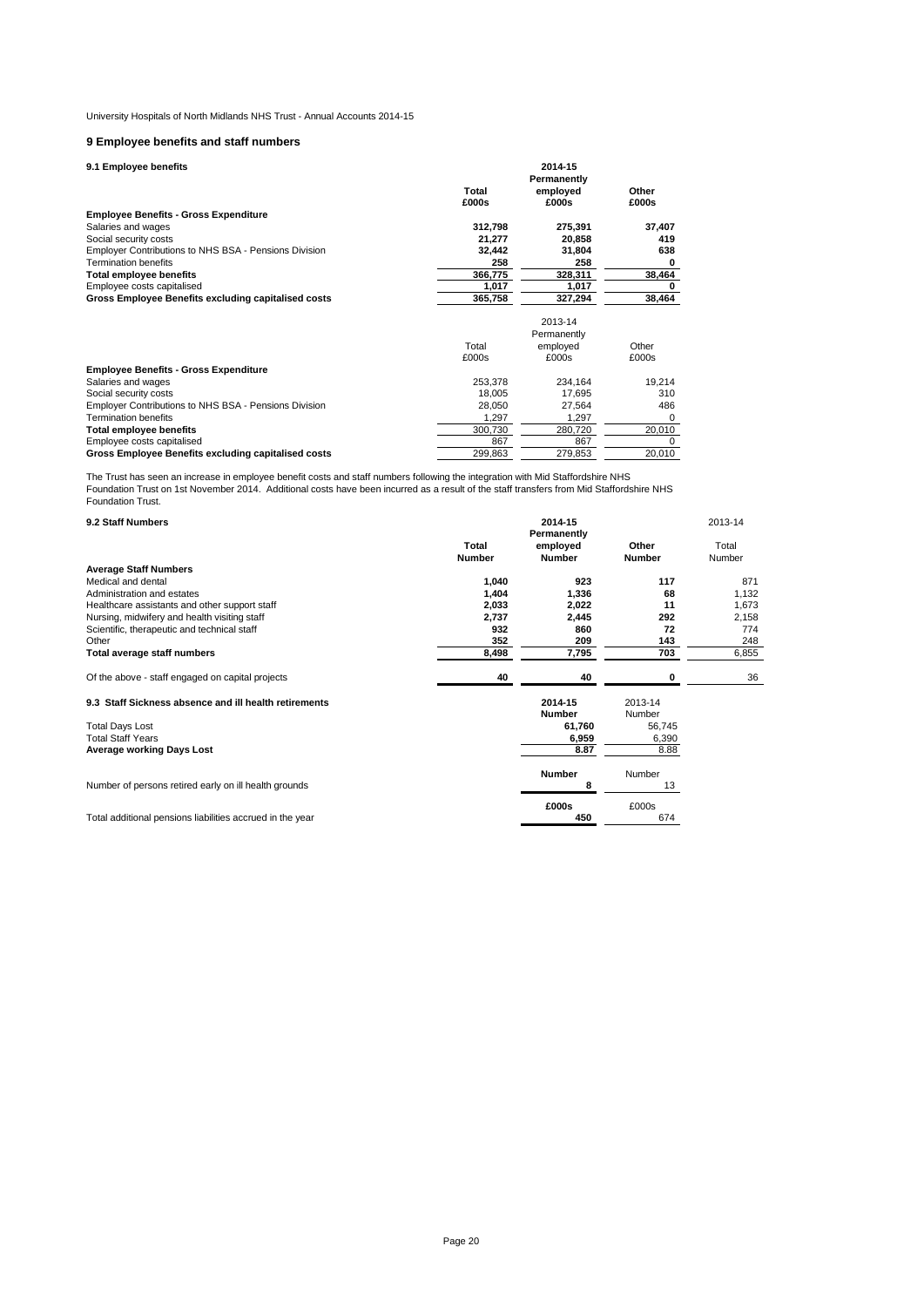**9.4 Exit Packages agreed in 2014-15**

| Exit package cost band (including any special<br>payment element) | Number of<br>compulsory<br>redundancies<br><b>Number</b> | Cost of<br>compulsory<br>redundancies<br>£O | Number of<br>other<br>departures<br>agreed<br>Number | Cost of other<br>departures<br>agreed<br>£0 | <b>Total number</b><br>of exit<br>packages<br><b>Number</b> | <b>Total cost of</b><br>exit packages<br>£O | Number of other<br>departures<br>where special<br>payments have<br>been made<br><b>Number</b> | Cost of other<br>departures<br>where special<br>payments have<br>been made<br>£0 |
|-------------------------------------------------------------------|----------------------------------------------------------|---------------------------------------------|------------------------------------------------------|---------------------------------------------|-------------------------------------------------------------|---------------------------------------------|-----------------------------------------------------------------------------------------------|----------------------------------------------------------------------------------|
| Less than £10,000                                                 |                                                          | 4.448                                       |                                                      |                                             |                                                             | 4.448                                       |                                                                                               |                                                                                  |
| £10.000-£25.000                                                   |                                                          |                                             |                                                      |                                             |                                                             |                                             |                                                                                               |                                                                                  |
| £25.001-£50.000                                                   |                                                          |                                             |                                                      |                                             |                                                             |                                             |                                                                                               |                                                                                  |
| £50.001-£100.000                                                  |                                                          | 77.516                                      |                                                      |                                             |                                                             | 77.516                                      |                                                                                               |                                                                                  |
| £100.001 - £150.000                                               |                                                          |                                             |                                                      |                                             |                                                             |                                             |                                                                                               |                                                                                  |
| £150.001 - £200.000                                               |                                                          |                                             |                                                      |                                             |                                                             |                                             |                                                                                               |                                                                                  |
| >E200,000                                                         |                                                          |                                             |                                                      |                                             |                                                             |                                             |                                                                                               |                                                                                  |
| Totals                                                            |                                                          | 81,964                                      |                                                      |                                             |                                                             | 81,964                                      |                                                                                               |                                                                                  |

**2014-15**

2013-14

Exit Packages agreed in 2013-14

| Exit package cost band (including any special<br>payment element) | Number of<br>compulsory<br>redundancies<br>Number | Cost of<br>compulsory<br>redundancies<br>£0 | Number of other<br>departures<br>agreed<br>Number | Cost of other<br>departures<br>agreed<br>£0 | Total number of<br>exit packages<br>Number | Total cost of exit<br>packages<br>£0 | Number of other<br>departures where<br>special payments<br>have been made<br>Number | Cost of other<br>departures where<br>special payments<br>have been made<br>£Ο |
|-------------------------------------------------------------------|---------------------------------------------------|---------------------------------------------|---------------------------------------------------|---------------------------------------------|--------------------------------------------|--------------------------------------|-------------------------------------------------------------------------------------|-------------------------------------------------------------------------------|
| Less than £10,000                                                 |                                                   | 9.711                                       |                                                   | 8.266                                       |                                            | 17.977                               |                                                                                     |                                                                               |
| £10.000-£25.000                                                   |                                                   |                                             |                                                   |                                             |                                            |                                      |                                                                                     |                                                                               |
| £25.001-£50.000                                                   |                                                   | 29.942                                      |                                                   |                                             |                                            | 29.942                               |                                                                                     |                                                                               |
| £50.001-£100.000                                                  |                                                   |                                             |                                                   |                                             |                                            |                                      |                                                                                     |                                                                               |
| £100.001 - £150.000                                               |                                                   |                                             |                                                   |                                             |                                            |                                      |                                                                                     |                                                                               |
| £150.001 - £200.000                                               |                                                   |                                             |                                                   |                                             |                                            |                                      |                                                                                     |                                                                               |
| >E200.000                                                         |                                                   |                                             |                                                   |                                             |                                            |                                      |                                                                                     |                                                                               |
| Totals                                                            |                                                   | 39.653                                      |                                                   | 8.266                                       |                                            | 47.919                               |                                                                                     |                                                                               |

Redundancy and other departure costs have been paid in accordance with standard NHS terms and conditions. Exit costs in this note are accounted for in full in the<br>year of departure. Where the Trust has agreed early retirem

This disclosure reports the number and value of exit packages agreed in the year. Note: The expense associated with these departures may have been recognised<br>in part or in full in a previous period.

| 9.5 Exit packages - Other Departures analysis                                                                          | 2014-15                            |                                       | 2013-14              |                                       |  |
|------------------------------------------------------------------------------------------------------------------------|------------------------------------|---------------------------------------|----------------------|---------------------------------------|--|
|                                                                                                                        | <b>Agreements</b><br><b>Number</b> | Total value of<br>agreements<br>£000s | Agreements<br>Number | Total value of<br>agreements<br>£000s |  |
| Voluntary redundancies including early retirement contractual costs                                                    |                                    |                                       |                      |                                       |  |
| Mutually agreed resignations (MARS) contractual costs                                                                  |                                    |                                       |                      |                                       |  |
| Early retirements in the efficiency of the service contractual costs                                                   |                                    |                                       |                      |                                       |  |
| Contractual payments in lieu of notice                                                                                 |                                    |                                       |                      |                                       |  |
| Exit payments following Employment Tribunals or court orders                                                           |                                    |                                       |                      |                                       |  |
| Non-contractual payments requiring HMT approval*                                                                       |                                    |                                       |                      |                                       |  |
| Total                                                                                                                  |                                    |                                       |                      |                                       |  |
| Non-contractual payments made to individuals where the<br>payment value was more than 12 months of their annual salary |                                    |                                       |                      |                                       |  |
|                                                                                                                        |                                    |                                       |                      |                                       |  |

This disclosure reports the number and value of exit packages agreed in the year. Note: the expense associated with these departures may have been recognised in part or in full in a previous period

As a single exit packages can be made up of several components each of which will be counted separately in this Note, the total number above will not necessarily<br>match the total numbers in Note 9.4 which will be the number

The Remuneration Report includes disclosure of exit payments payable to individuals named in that Report.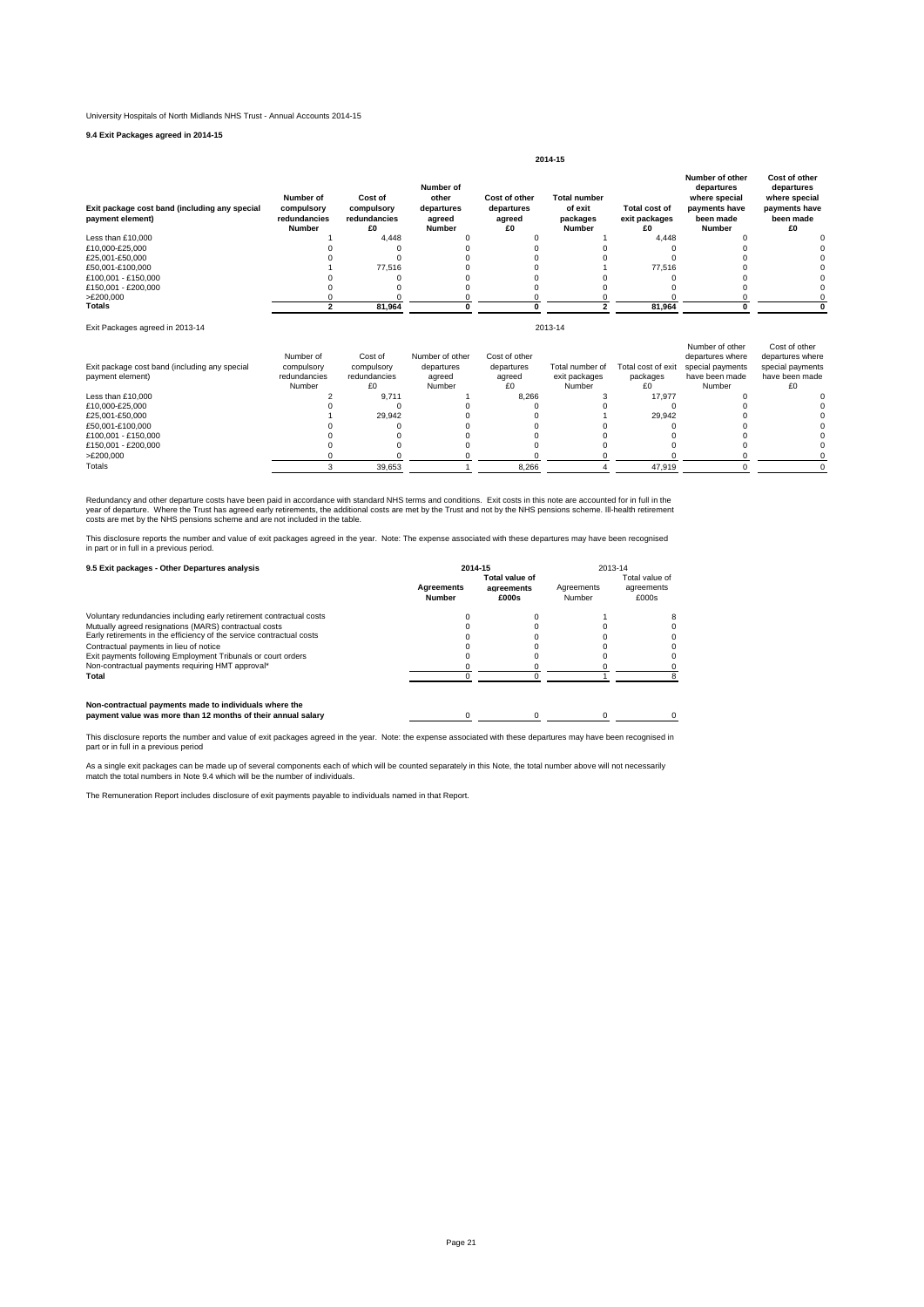### **9.6 Pension costs**

Past and present employees are covered by the provisions of the NHS Pensions Scheme. Details of the benefits payable under these provisions can be found on the NHS Pensions website at www.nhsbsa.nhs.uk/pensions. The scheme is an unfunded, defined benefit scheme that covers NHS employers, GP practices and other bodies, allowed under the direction of the Secretary of State, in England and Wales. The scheme is not designed to be run in a way that would enable NHS bodies to identify their share of the underlying scheme assets and liabilities. Therefore, the scheme is accounted for as if it were a defined contribution scheme: the cost to the NHS Body of participating in the scheme is taken as equal to the contributions payable to the scheme for the accounting period.

In order that the defined benefit obligations recognised in the financial statements do not differ materially from those that would be determined at the reporting date by a formal actuarial valuation, the FReM requires that "the period between formal valuations shall be four years, with approximate assessments in intervening years". An outline of these follows:

# **a) Accounting valuation**

A valuation of the scheme liability is carried out annually by the scheme actuary as at the end of the reporting period. This utilises an actuarial assessment for the previous accounting period in conjunction with updated membership and financial data for the current reporting period, and are accepted as providing suitably robust figures for financial reporting purposes. The valuation of the scheme liability as at 31 March 2015, is based on valuation data as 31 March 2014, updated to 31 March 2015 with summary global member and accounting data. In undertaking this actuarial assessment, the methodology prescribed in IAS 19, relevant FReM interpretations, and the discount rate prescribed by HM Treasury have also been used.

The latest assessment of the liabilities of the scheme is contained in the scheme actuary report, which forms part of the annual NHS Pension Scheme (England and Wales) Pension Accounts, published annually. These accounts can be viewed on the NHS Pensions website. Copies can also be obtained from The Stationery Office.

# **b) Full actuarial (funding) valuation**

The purpose of this valuation is to assess the level of liability in respect of the benefits due under the scheme (taking into account its recent demographic experience), and to recommend the contribution rates.

The last published actuarial valuation undertaken for the NHS Pension Scheme was completed for the year ending 31 March 2012. The Scheme Regulations allow contribution rates to be set by the Secretary of State for Health, with the consent of HM Treasury, and consideration of the advice of the Scheme Actuary and appropriate employee and employer representatives as deemed appropriate.

## **c) Scheme provisions**

The NHS Pension Scheme provided defined benefits, which are summarised below. This list is an illustrative guide only, and is not intended to detail all the benefits provided by the Scheme or the specific conditions that must be met before these benefits can be obtained:

The Scheme is a "final salary" scheme. Annual pensions are normally based on 1/80th for the 1995 section and of the best of the last three years pensionable pay for each year of service, and 1/60th for the 2008 section of reckonable pay per year of membership. Members who are practitioners as defined by the Scheme Regulations have their annual pensions based upon total pensionable earnings over the relevant pensionable service.

With effect from 1 April 2008 members can choose to give up some of their annual pension for an additional tax free lump sum, up to a maximum amount permitted under HMRC rules. This new provision is known as "pension commutation".

Annual increases are applied to pension payments at rates defined by the Pensions (Increase) Act 1971, and are based on changes in retail prices in the twelve months ending 30 September in the previous calendar year. From 2011-12 the Consumer Price Index (CPI) has been used and replaced the Retail Prices Index (RPI).

Early payment of a pension, with enhancement, is available to members of the scheme who are permanently incapable of fulfilling their duties effectively through illness or infirmity. A death gratuity of twice final year's pensionable pay for death in service, and five times their annual pension for death after retirement is payable.

For early retirements other than those due to ill health the additional pension liabilities are not funded by the scheme. The full amount of the liability for the additional costs is charged to the employer.

Members can purchase additional service in the NHS Scheme and contribute to money purchase AVC's run by the Scheme's approved providers or by other Free Standing Additional Voluntary Contributions (FSAVC) providers.

# **Other Pension Schemes**

In line with the Governments auto enrolment pension roll out, from 1st April 2013 the Trust offered the NEST pension scheme to employees who may not be eligible to join the NHS Pension Scheme. The NEST scheme is a defined contribution scheme. The Trust (employers) contributions to this scheme during 2014/15 were £12,000.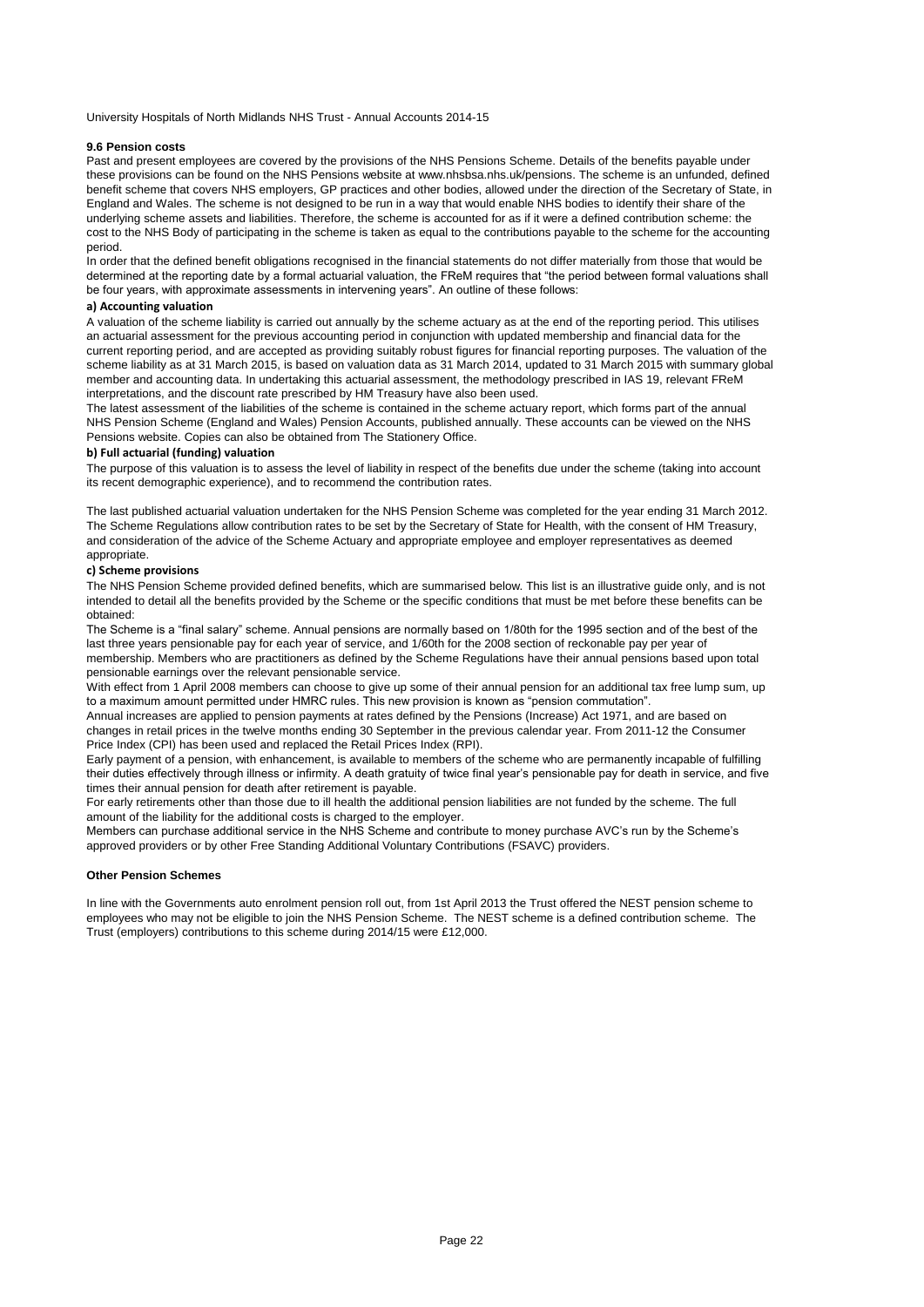## **10 Better Payment Practice Code**

| 10.1 Measure of compliance                          | 2014-15<br><b>Number</b> | 2014-15<br>£000s | 2013-14<br>Number | 2013-14<br>£000s |
|-----------------------------------------------------|--------------------------|------------------|-------------------|------------------|
| <b>Non-NHS Payables</b>                             |                          |                  |                   |                  |
| Total Non-NHS Trade Invoices Paid in the Year       | 140.585                  | 228.945          | 99.804            | 174.158          |
| Total Non-NHS Trade Invoices Paid Within Target     | 127.794                  | 200.461          | 89.504            | 149.119          |
| Percentage of NHS Trade Invoices Paid Within Target | 90.90%                   | 87.56%           | 89.68%            | 85.62%           |
| <b>NHS Payables</b>                                 |                          |                  |                   |                  |
| Total NHS Trade Invoices Paid in the Year           | 5.175                    | 38.623           | 2.326             | 24.217           |
| Total NHS Trade Invoices Paid Within Target         | 3,285                    | 21.622           | 1.575             | 18,156           |
| Percentage of NHS Trade Invoices Paid Within Target | 63.48%                   | 55.98%           | 67.71%            | 74.97%           |

The Better Payment Practice Code requires the Trust to aim to pay all valid invoices by the due date or within 30 days of receipt of a valid invoice, whichever is later.

The figures above disclose the Better Payment Practice Code figures achieved by the Trust including the payment of trade invoices for the legacy working capital balances transferred from Mid Staffordshire NHS Foundation Trust. Further details regarding this transfer are included within note 38. Due to the balances transferred including a large number of invoices that had not been paid by the due date or within 30 days of receipt of a valid invoice this has adversly affected the Better Payment Practice Code achieved by the Trust in year. The figures detailed below show the percentages achieved by the Trust excluding the payment of these legacy trade invoices.

|                                                                           | 2014-15<br><b>Number</b> | 2014-15<br>£000s | 2013-14<br>Number | 2013-14<br>£000s |
|---------------------------------------------------------------------------|--------------------------|------------------|-------------------|------------------|
| <b>Non-NHS Payables</b>                                                   |                          |                  |                   |                  |
| Total Non-NHS Trade Invoices Paid in the Year                             | 135.553                  | 220.565          | 99.804            | 174.158          |
| Total Non-NHS Trade Invoices Paid Within Target                           | 124.648                  | 194,735          | 89.504            | 149,119          |
| Percentage of NHS Trade Invoices Paid Within Target                       | 91.96%                   | 88.29%           | 89.68%            | 85.62%           |
| <b>NHS Payables</b>                                                       |                          |                  |                   |                  |
| Total NHS Trade Invoices Paid in the Year                                 | 3,145                    | 26,318           | 2,326             | 24,217           |
| Total NHS Trade Invoices Paid Within Target                               | 2,480                    | 19,118           | 1.575             | 18,156           |
| Percentage of NHS Trade Invoices Paid Within Target                       | 78.86%                   | 72.64%           | 67.71%            | 74.97%           |
| 10.2 The Late Payment of Commercial Debts (Interest) Act 1998             |                          |                  | 2014-15<br>£000s  | 2013-14<br>£000s |
| Amounts included in finance costs from claims made under this legislation |                          |                  |                   | 5                |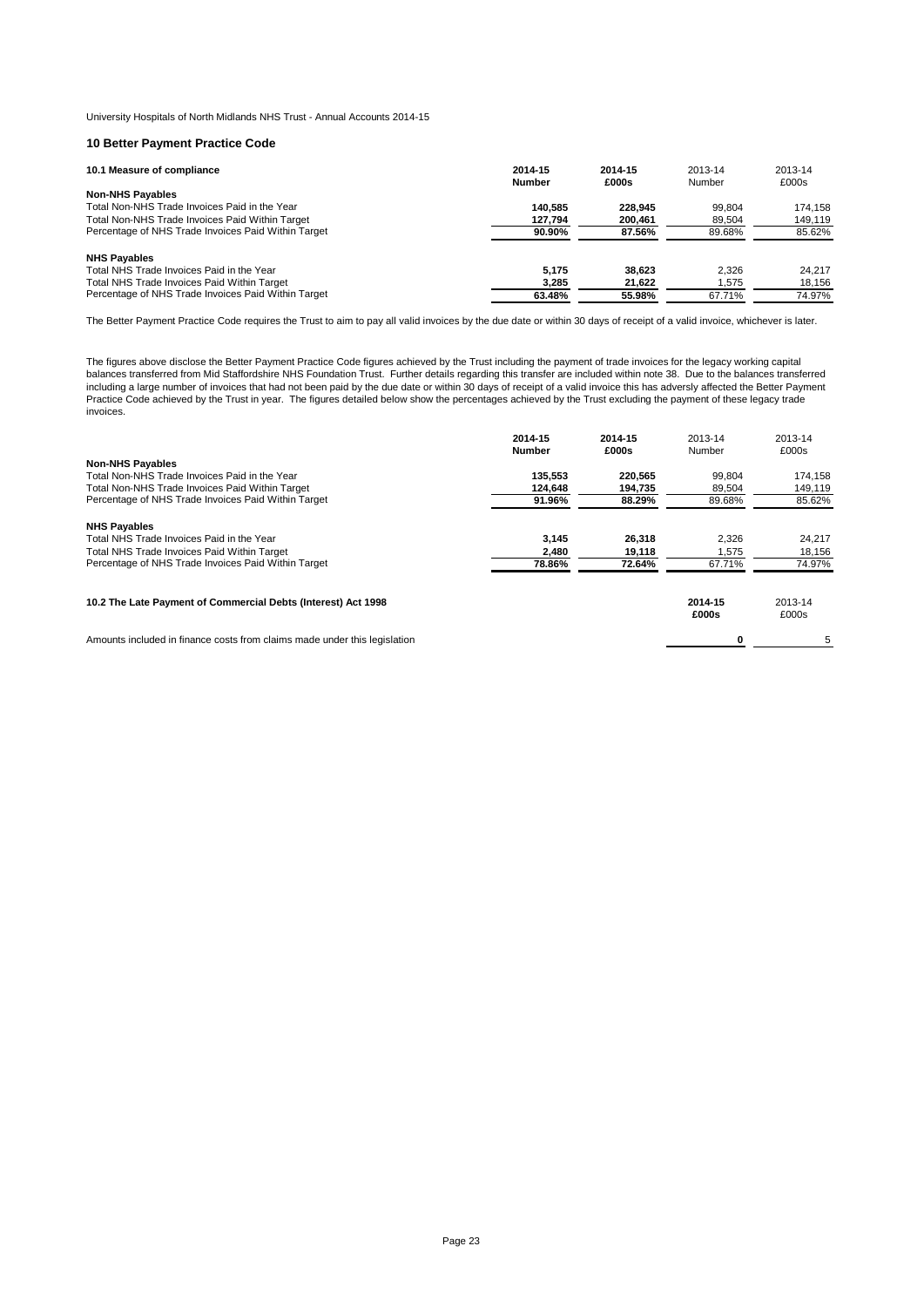| 11 Investment Revenue                                              | 2014-15<br>£000s | 2013-14<br>£000s |
|--------------------------------------------------------------------|------------------|------------------|
| Interest revenue                                                   |                  |                  |
| <b>Bank interest</b>                                               | 68               | 65               |
| Other financial assets                                             |                  | 0                |
| <b>Subtotal</b>                                                    | 69               | 65               |
| Total                                                              | 69               | 65               |
| 12 Other Gains and Losses                                          | 2014-15          | 2013-14          |
|                                                                    | £000s            | £000s            |
| Gain/(Loss) on disposal of assets other than by sale (PPE)         | 12               | (343)            |
| Gain/(Loss) on disposal of assets other than by sale (intangibles) | 0                | (11)             |
| Total                                                              | 12               | (354)            |
| <b>13 Finance Costs</b>                                            | 2014-15<br>£000s | 2013-14<br>£000s |
| <b>Interest</b>                                                    |                  |                  |
| Interest on obligations under finance leases                       | 113              | 114              |
| Interest on obligations under PFI contracts:                       |                  |                  |
| - main finance cost                                                | 8,708            | 10,356           |
| - contingent finance cost                                          | 4,595            | 4,437            |
| <b>Total interest expense</b>                                      | 13,416           | 14,907           |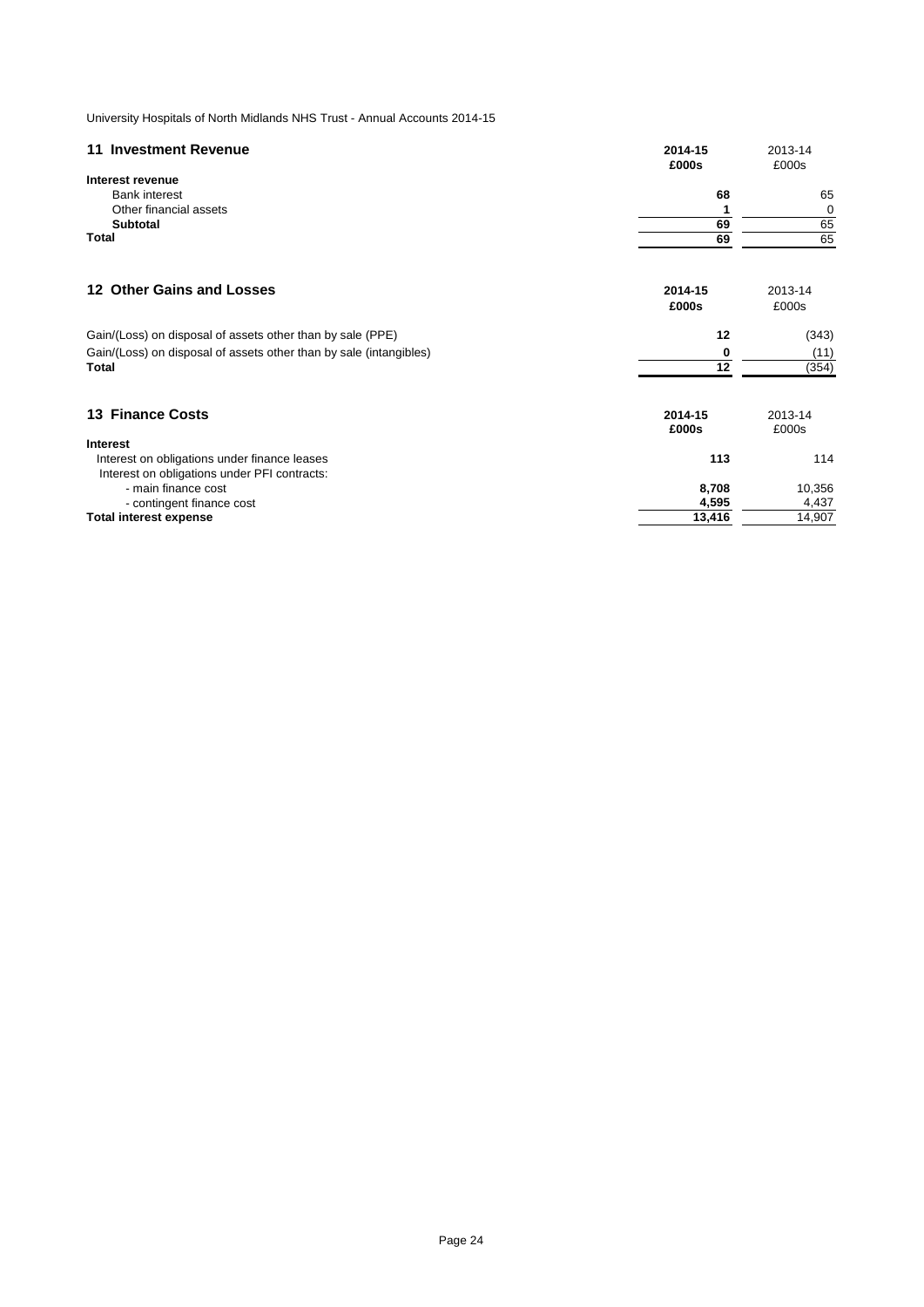#### **14 Property, plant and equipment**

|                                                                                                      | Land     | <b>Buildings</b><br>excluding<br>dwellings | <b>Dwellings</b> | Assets under<br>construction &<br>payments on | Plant &<br>machinery | <b>Transport</b><br>equipment | Information<br>technology | Furniture &<br>fittings | <b>Total</b> |
|------------------------------------------------------------------------------------------------------|----------|--------------------------------------------|------------------|-----------------------------------------------|----------------------|-------------------------------|---------------------------|-------------------------|--------------|
| 2014-15                                                                                              | £000's   | £000's                                     | £000's           | account<br>£000's                             | £000's               | £000's                        | £000's                    | £000's                  | £000's       |
| <b>Cost or valuation:</b>                                                                            |          |                                            |                  |                                               |                      |                               |                           |                         |              |
| At 1 April 2014                                                                                      | 24,275   | 299,344                                    | 1,911            | 1,345                                         | 75,587               | 752                           | 12,058                    | 7,874                   | 423,146      |
| Additions of Assets Under Construction                                                               |          |                                            |                  | 3,012                                         |                      |                               |                           |                         | 3,012        |
| <b>Additions Purchased</b>                                                                           | 0        | 19,540                                     | $\mathbf 0$      |                                               | 8.883                | $\mathbf 0$                   | 3,359                     | 355                     | 32,137       |
| Additions - Non Cash Donations (i.e. physical assets)<br>Additions - Purchases from Cash Donations & | 0        | 180                                        | $\mathbf 0$      | 0                                             | 1,306                | 0                             | 0                         | $\Omega$                | 1,486        |
| <b>Government Grants</b>                                                                             | 0        | $\mathbf 0$                                | $\mathbf 0$      | 0                                             | 16                   | $\mathbf 0$                   | 13                        | $\mathbf 0$             | 29           |
| <b>Additions Leased</b>                                                                              | $\Omega$ | $\Omega$                                   | $\Omega$         |                                               | 1,471                | $\Omega$                      | $\Omega$                  | $\Omega$                | 1,471        |
| Transfers from Other Public Sector Bodies under                                                      |          |                                            |                  |                                               |                      |                               |                           |                         |              |
| <b>Absorption Accounting</b>                                                                         | 12.750   | 53.672                                     | 415              | 2,400                                         | 31,588               | $^{\circ}$                    | 7.846                     | 197                     | 108,868      |
| Write back of depreciation on revalued/impaired assets                                               | 0        | (18, 610)                                  | (33)             |                                               | $\Omega$             | $\mathbf 0$                   | $\mathbf 0$               | $\Omega$                | (18, 643)    |
| Reclassifications                                                                                    | 0        | $\Omega$                                   | $^{\circ}$       | 0                                             | (276)                | $\Omega$                      | 276                       | $\Omega$                | $\mathbf{0}$ |
| Disposals other than for sale                                                                        | $\Omega$ | $\Omega$                                   | $\mathbf 0$      | 0                                             | (765)                | $\Omega$                      | $\Omega$                  | $\Omega$                | (765)        |
| Upward revaluation                                                                                   | 0        | 37.401                                     | 84               | 2.946                                         | $\Omega$             | $\Omega$                      | 0                         | $\Omega$                | 40,431       |
| Downward revaluation                                                                                 | $\Omega$ | (6, 861)                                   | $^{\circ}$       | 0                                             | $\Omega$             | $\Omega$                      | $\Omega$                  | $\Omega$                | (6, 861)     |
| Reclassifications relating to transfers from Other                                                   |          |                                            |                  |                                               |                      |                               |                           |                         |              |
| <b>Public Sector Bodies</b>                                                                          | $\Omega$ | 617                                        | (415)            | 330                                           | (4,084)              | $^{\circ}$                    | (2, 444)                  |                         | (5,994)      |
| At 31 March 2015                                                                                     | 37.025   | 385,283                                    | 1.962            | 10.033                                        | 113,726              | 752                           | 21.108                    | 8.428                   | 578,317      |
| Depreciation                                                                                         |          |                                            |                  |                                               |                      |                               |                           |                         |              |
| At 1 April 2014                                                                                      | 0        | $\Omega$                                   | $\mathbf 0$      | 0                                             | 42.470               | 732                           | 7.969                     | 4,095                   | 55,266       |
| Transfers (to)/from Other Public Sector Bodies                                                       |          |                                            |                  |                                               |                      |                               |                           |                         |              |
| (OPSB) under Absorption Accounting                                                                   | $\Omega$ | 1,455                                      | 415              | $\mathbf 0$                                   | 17,322               | $\mathbf 0$                   | 5,317                     | 152                     | 24,661       |
| Reclassifications                                                                                    | U        | $\Omega$                                   | $\mathbf 0$      |                                               | (52)                 | $\mathbf 0$                   | 52                        | $\Omega$                | $\Omega$     |
| Disposals other than for sale                                                                        | 0        | $\Omega$                                   | $^{\circ}$       |                                               | (765)                | $\Omega$                      | $\Omega$                  | $\Omega$                | (765)        |
| Write back of depreciation on revalued/impaired assets                                               | O        | (18,610)                                   | (33)             |                                               |                      | $\Omega$                      | $\Omega$                  | $\Omega$                | (18, 643)    |
| Impairments                                                                                          | 0        | 8,391                                      | $\Omega$         | $\Omega$                                      | $\Omega$             | $\Omega$                      | $\Omega$                  | $\Omega$                | 8,391        |
| Reversal of Impairments                                                                              | $\Omega$ | (160)                                      | $\mathbf 0$      | $\Omega$                                      | $\Omega$             | $\Omega$                      | $\Omega$                  | $\Omega$                | (160)        |
| Charged During the Year<br>Reclassifications relating to transfers from Other                        | 0        | 9.044                                      | 33               |                                               | 7.275                | 13                            | 1,784                     | 583                     | 18.732       |
| <b>Public Sector Bodies</b>                                                                          | $\Omega$ | (119)                                      | (415)            |                                               | (4, 183)             | $\Omega$                      | (1,905)                   | (40)                    | (6, 662)     |
| At 31 March 2015                                                                                     | 0        | ٠                                          | $\mathbf{0}$     | 0                                             | 62.067               | 745                           | 13,217                    | 4,790                   | 80.820       |
| Net Book Value at 31 March 2015                                                                      | 37,025   | 385,282                                    | 1,962            | 10,033                                        | 51,659               |                               | 7,891                     | 3,638                   | 497,497      |
| <b>Asset financing:</b>                                                                              |          |                                            |                  |                                               |                      |                               |                           |                         |              |
| Owned - Purchased                                                                                    | 37,025   | 190,893                                    | $\mathbf 0$      | 10,033                                        | 31,773               | 7                             | 7,839                     | 3,638                   | 281,208      |
| Owned - Donated                                                                                      | n        | 1,842                                      | $\mathbf 0$      | $\Omega$                                      | 4,935                | $\Omega$                      | 22                        | $\Omega$                | 6,799        |
| Owned - Government Granted                                                                           |          | 389                                        | $\Omega$         | O                                             | 307                  | $\Omega$                      | 30                        |                         | 726          |
| Held on finance lease                                                                                |          | $\Omega$                                   | 1,962            | 0                                             | 1,003                | $\Omega$                      | $\Omega$                  | $\Omega$                | 2,965        |
| On-SOFP PFI contracts                                                                                |          | 192.158                                    | $\Omega$         | 0                                             | 13,641               | $\Omega$                      | $\Omega$                  | $\Omega$                | 205,799      |
| PFI residual: interests                                                                              |          | $\Omega$                                   | $\Omega$         | $\Omega$                                      | $\Omega$             | $\Omega$                      | O                         | $\Omega$                | 0            |
| Total at 31 March 2015                                                                               | 37,025   | 385,282                                    | 1.962            | 10.033                                        | 51.659               | 7                             | 7.891                     | 3.638                   | 497,497      |

On 1 November 2014 £84,207,000 was transferred from Mid Staffordshire Foundation Trust in accordance with the Transfer Order. See note 38 for details regarding this transfer. Following the transfer Distributed in an increa equipment.

#### **Revaluation Reserve Balance for Property, Plant & Equipment**

|                     | Land   | <b>Buildings</b> | <b>Dwellings</b> | Assets under<br>construction &<br>payments on | Plant &<br>machinery | Transport<br>equipment | Information<br>technology | <b>Furniture &amp;</b><br>fittings | Total   |
|---------------------|--------|------------------|------------------|-----------------------------------------------|----------------------|------------------------|---------------------------|------------------------------------|---------|
|                     | £000's | £000's           | £000's           | account<br>£000's                             | £000's               | £000's                 | £000's                    | £000's                             | £000's  |
| At 1 April 2014     | 13.288 | 36,497           | 1.005            |                                               | 148                  |                        |                           | 62                                 | 51.000  |
| Movements (specify) | 2.200  | 50.994           | 84               |                                               | 836                  |                        |                           |                                    | 54.137  |
| At 31 March 2015    | 15.488 | 87.491           | 1.089            |                                               | 984                  |                        |                           |                                    | 105.137 |

#### **Additions to Assets Under Construction in 2014-15**

| Additions to Assets Under Construction in 2014-15 | £000's |
|---------------------------------------------------|--------|
| Land                                              |        |
| <b>Buildings excl Dwellings</b>                   | 3.012  |
| Dwellings                                         |        |
| Plant & Machinery                                 |        |
| Balance as at 31 March 2015                       | 3.012  |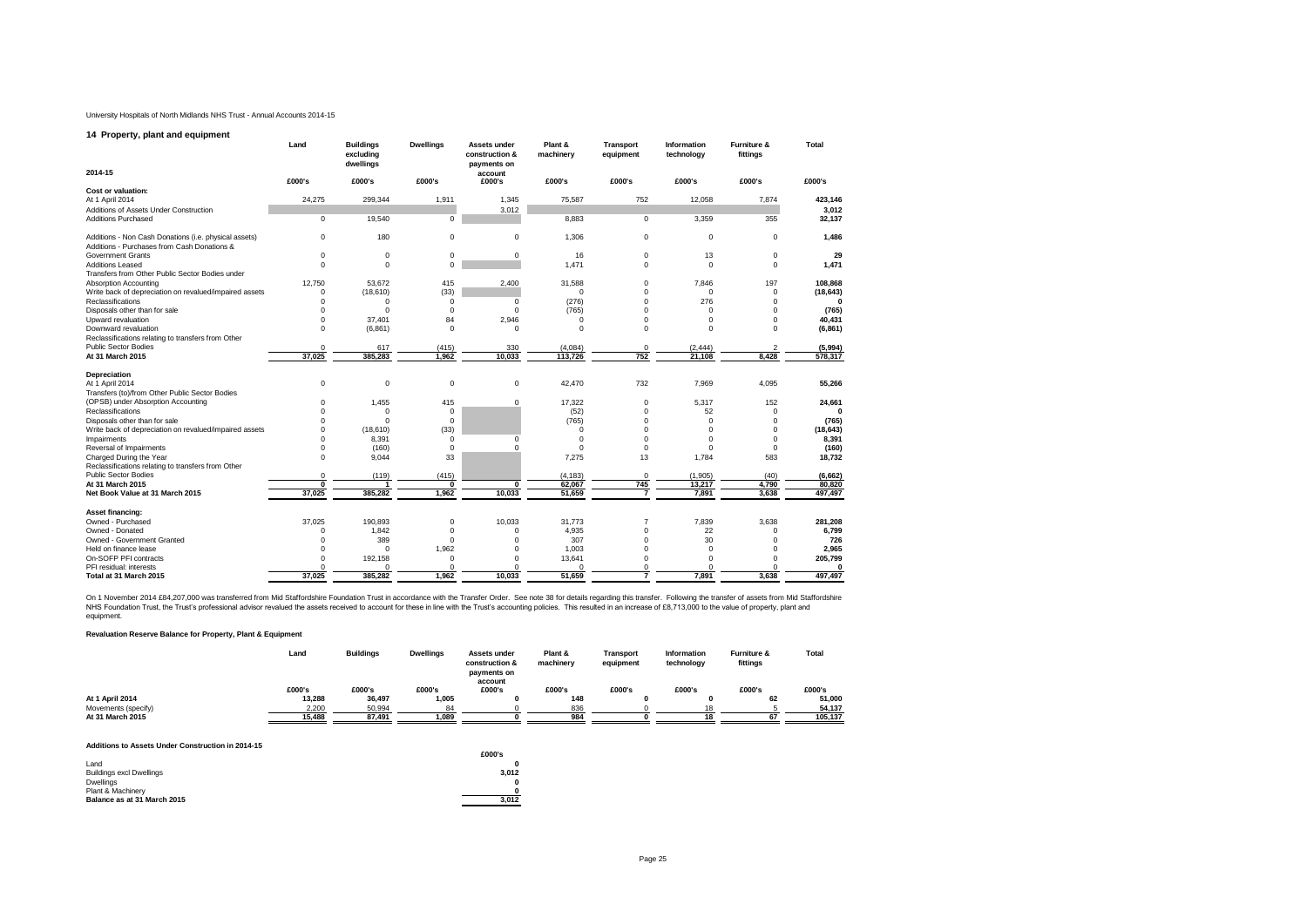# **14 Property, plant and equipment (continued)**

|                                                       | Land        | <b>Buildings</b><br>excluding<br>dwellings | <b>Dwellings</b> | Assets under<br>construction &<br>payments on | Plant &<br>machinery | <b>Transport</b><br>equipment | Information<br>technology | <b>Furniture &amp;</b><br>fittings | Total    |
|-------------------------------------------------------|-------------|--------------------------------------------|------------------|-----------------------------------------------|----------------------|-------------------------------|---------------------------|------------------------------------|----------|
| 2013-14                                               |             |                                            |                  | account                                       |                      |                               |                           |                                    |          |
| Cost or valuation:                                    | £000s       | £000s                                      | £000s            | £000s                                         | £000s                | £000s                         | £000s                     | £000s                              | £000s    |
| At 1 April 2013                                       | 24,275      | 299,019                                    | 1,820            | 4,176                                         | 73,491               | 752                           | 10,498                    | 8,100                              | 422,131  |
| Additions of Assets Under Construction                |             |                                            |                  | 852                                           |                      |                               |                           |                                    | 852      |
| <b>Additions Purchased</b>                            | 0           | 6,248                                      | $\Omega$         |                                               | 3,426                | 0                             | 1,789                     | 77                                 | 11,540   |
|                                                       |             |                                            |                  |                                               |                      |                               |                           |                                    |          |
| Additions - Non Cash Donations (i.e. Physical Assets) | $\Omega$    | $\mathbf 0$                                | $\Omega$         | $\mathbf 0$                                   | 458                  | 0                             | 30                        | 0                                  | 488      |
| Additions - Purchases from Cash Donations &           |             |                                            |                  |                                               |                      |                               |                           |                                    |          |
| <b>Government Grants</b>                              | $\Omega$    | 0                                          | $\Omega$         | $\Omega$                                      | 340                  | $\Omega$                      | 26                        | 0                                  | 366      |
| <b>Additions Leased</b>                               |             | $\mathbf 0$                                | $\Omega$         |                                               |                      | $\Omega$                      |                           | $\Omega$                           | $\Omega$ |
| Reclassifications                                     |             | 18                                         | $\Omega$         | (3,683)                                       | 3,665                |                               |                           | $\Omega$                           | $\Omega$ |
| Disposals other than for sale                         |             | $\Omega$                                   |                  | -0                                            | (5,793)              |                               | (285)                     | (303)                              | (6, 381) |
| Revaluation                                           | $\Omega$    | (2, 137)                                   | 91               | $\Omega$                                      | O                    | $\Omega$                      |                           | $\Omega$                           | (2,046)  |
| Impairments/negative indexation charged to reserves   | $\mathbf 0$ | (3,804)                                    | $\mathbf 0$      | 0                                             | 0                    | 0                             | $\Omega$                  | 0                                  | (3,804)  |
| At 31 March 2014                                      | 24,275      | 299,344                                    | 1,911            | 1,345                                         | 75,587               | 752                           | 12,058                    | 7,874                              | 423,146  |
| Depreciation                                          |             |                                            |                  |                                               |                      |                               |                           |                                    |          |
| At 1 April 2013                                       | $\Omega$    | 0                                          | $\mathbf 0$      | 0                                             | 41,391               | 612                           | 6,700                     | 3,709                              | 52,412   |
| Disposals other than for sale                         |             | $\mathbf 0$                                | $\Omega$         |                                               | (5, 450)             | 0                             | (284)                     | (297)                              | (6,031)  |
| Revaluation                                           | $\Omega$    | (9,042)                                    | (31)             |                                               | n                    | $\Omega$                      |                           | 0                                  | (9,073)  |
| Impairments/negative indexation charged to operating  |             |                                            |                  |                                               |                      |                               |                           |                                    |          |
| expenses                                              | $\Omega$    | 1,113                                      | $\Omega$         | 0                                             | $\Omega$             | 0                             | $\Omega$                  | 0                                  | 1,113    |
| Charged During the Year                               | $\Omega$    | 7,929                                      | 31               |                                               | 6,529                | 120                           | 1,553                     | 683                                | 16,845   |
| At 31 March 2014                                      | $\mathbf 0$ | $\Omega$                                   | $\Omega$         | $\Omega$                                      | 42,470               | 732                           | 7,969                     | 4,095                              | 55,266   |
| Net Book Value at 31 March 2014                       | 24,275      | 299,344                                    | 1,911            | 1,345                                         | 33,117               | $\overline{20}$               | 4,089                     | 3,779                              | 367,880  |
| Asset financing:                                      |             |                                            |                  |                                               |                      |                               |                           |                                    |          |
| Owned - Purchased                                     | 24,275      | 117,682                                    | $\Omega$         | 1,345                                         | 14,357               | 20                            | 4,033                     | 3,779                              | 165,491  |
| Owned - Donated                                       |             | 1,521                                      |                  | $\Omega$                                      | 4,023                | $\Omega$                      | 30                        | $\Omega$                           | 5,574    |
| Owned - Government Granted                            |             | 367                                        |                  | 0                                             | 340                  |                               | 26                        |                                    | 733      |
| Held on finance lease                                 |             | $\Omega$                                   | 1,911            | $\Omega$                                      | 908                  |                               |                           | 0                                  | 2,819    |
| On-SOFP PFI contracts                                 |             | 179,774                                    |                  | 0                                             | 13,489               |                               |                           | 0                                  | 193,263  |
| PFI residual: interests                               |             |                                            |                  |                                               |                      |                               |                           |                                    | $\Omega$ |
| Total at 31 March 2014                                | 24,275      | 299,344                                    | 1,911            | 1,345                                         | 33,117               | 20                            | 4,089                     | 3,779                              | 367,880  |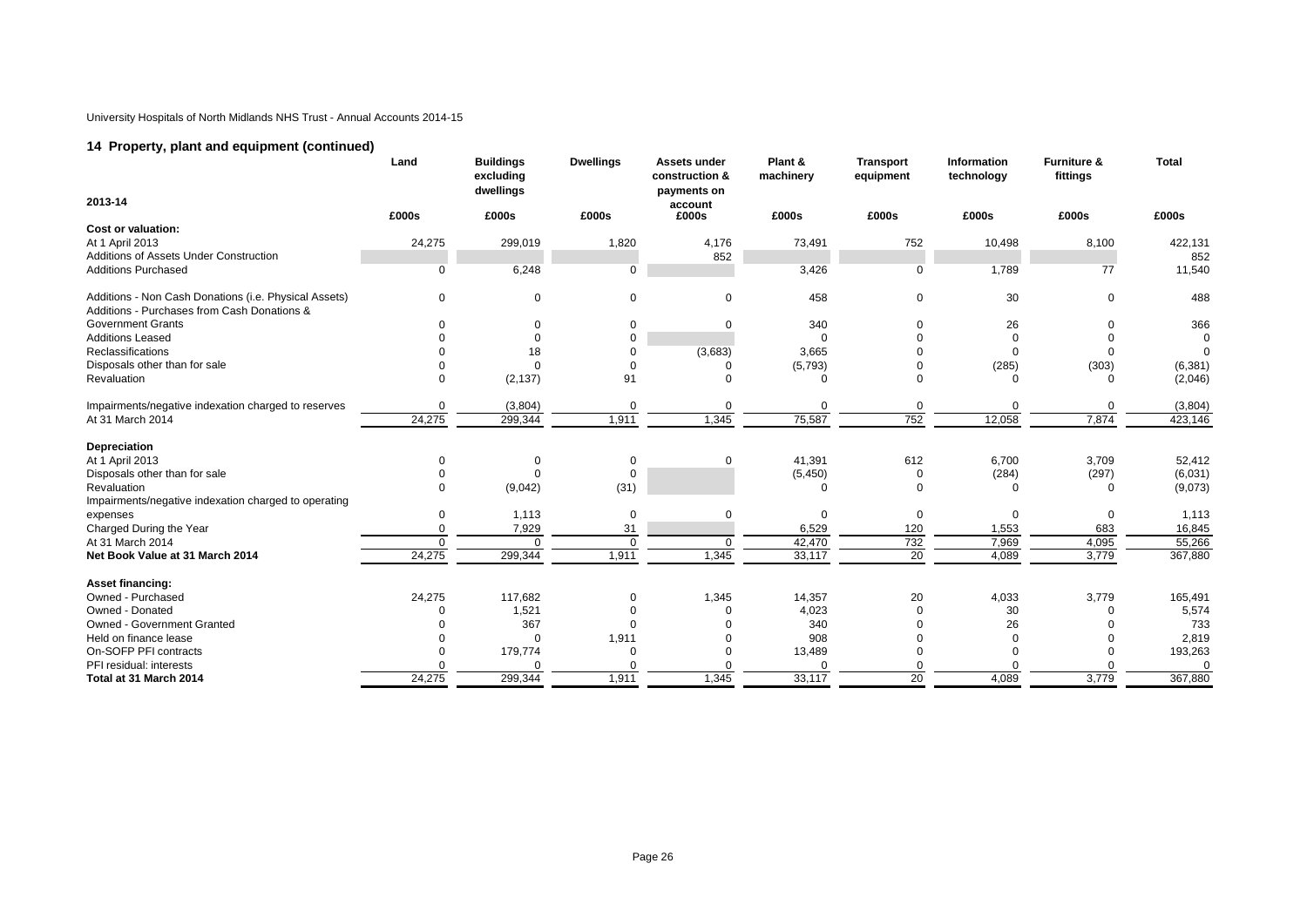# **14 Property, plant and equipment (continued)**

The UHNM Charity donated £1,486,000 of assets to the Trust in 2014-15 in respect of assets acquired in the financial year.

All land and building assets have been revalued as at 31 March 2015. The valuation was carried out by a qualified independent valuer from Jones Lang LaSalle.

The valuation is a calculation based on the estimated building cost and the remaining useful economic life.

Land values have not been changed since the last valuation on 31 March 2014 as the valuer does not consider that there have been significant changes in the commercial land market.

The valuer has considered the works undertaken to buildings by the Trust since the last valuation and in most cases this has not significantly changed the estimated building cost per square metre. The valuer has updated the building cost per square metre for listed buildings held by the Trust to reflect the relevant price for a building of listed status. Part of the costs that have been capitalised as buildings additions during 2014-15 have subsequently been impaired. This is considered a pricing impairment, and not a permanent loss due to use of economic benefit.

The useful economic life of an asset is determined individually for each asset, but generally falls within the following range:

|                            | <b>Min Life</b><br>Years | <b>Max Life</b><br>Years |
|----------------------------|--------------------------|--------------------------|
| <b>Buildings</b>           | 15                       | 80                       |
| <b>Dwellings</b>           | 20                       | 80                       |
| Plant & Machinery          | 5                        | 15                       |
| <b>Transport Equipment</b> |                          | 7                        |
| Information Technology     | 5                        | 5                        |
| Furniture & Fittings       | h                        | 10                       |

Where a building is schedule for demolition the remaining asset life will be reduced to the period remaining before demolition.

The Trust leases two buildings which are used for medical education to Keele University. The following values within the property, plant and equipment and expense disclosures relate to these buildings:

|                          | 2014-15<br>£000 | 2013-14<br>£000 |
|--------------------------|-----------------|-----------------|
| Gross carrying amount    | 12.791          | 12,884          |
| Depreciation in period   | (362)           | (364)           |
| Revaluation/(impairment) | 1,198           | (269)           |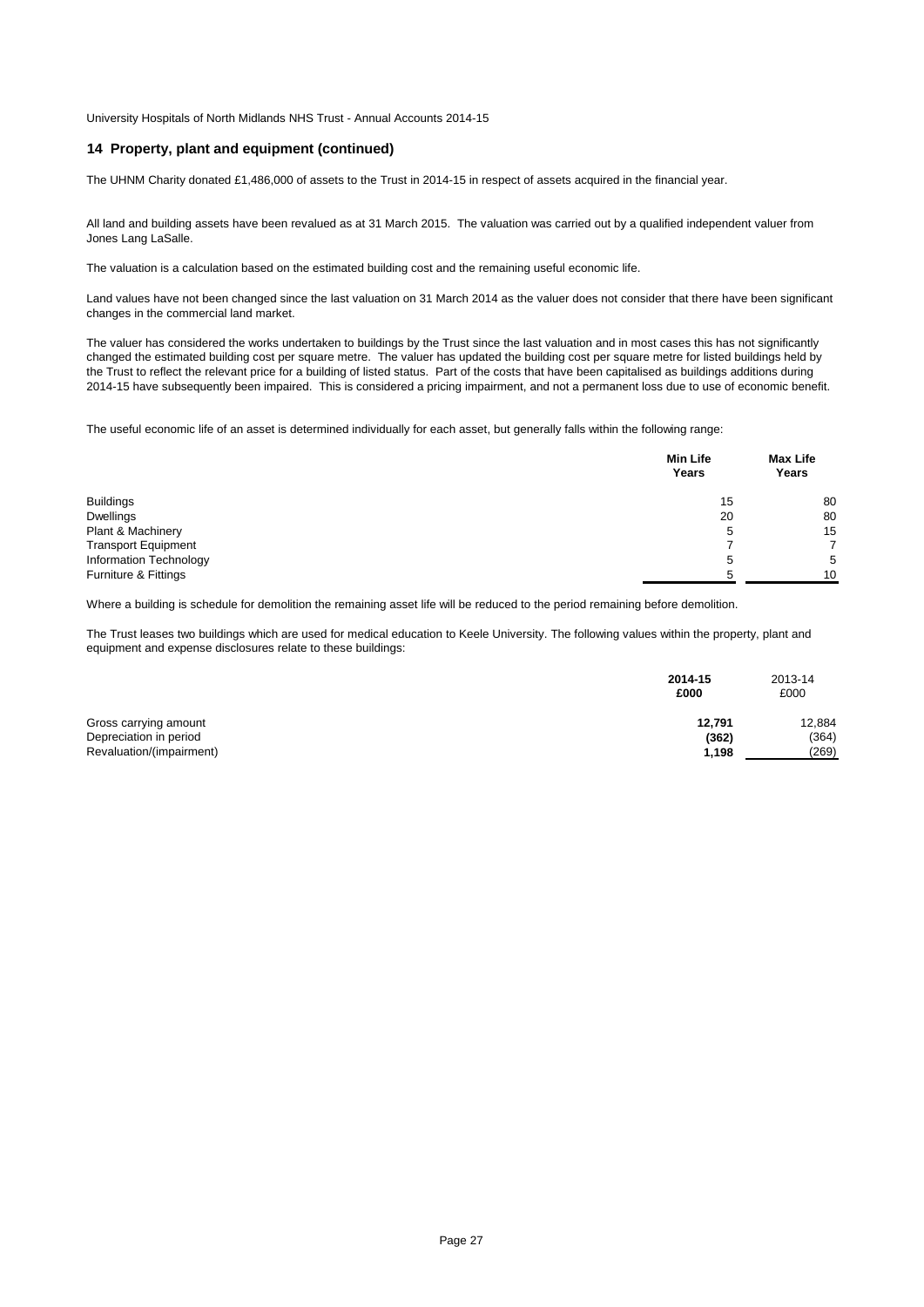# **15 Intangible non-current assets**

|                                                             | <b>Computer</b><br><b>Licenses</b> | <b>Licenses</b><br>and  | <b>Total</b> |
|-------------------------------------------------------------|------------------------------------|-------------------------|--------------|
| 2014-15                                                     |                                    | <b>Trademarks</b>       |              |
|                                                             | £000's                             | £000's                  | £000's       |
| At 1 April 2014                                             | 4,636                              | 0                       | 4,636        |
| <b>Additions Purchased</b>                                  | 3,994                              | $\overline{0}$          | 3,994        |
| Additions - Purchases from Cash Donations and               |                                    |                         |              |
| <b>Government Grants</b>                                    | 25                                 | 0                       | 25           |
| Transfers (to)/from Other Public Sector Bodies              |                                    |                         |              |
| (OPSB) under Absorption Accounting                          | 12,211                             | 230                     | 12,441       |
| Reclassifications relating to transfers from OPSB           | 1,230                              | (230)                   | 1,000        |
| At 31 March 2015                                            | 22,096                             | $\bf{0}$                | 22,096       |
| <b>Amortisation</b>                                         |                                    |                         |              |
| At 1 April 2014                                             | 1,266                              | $\bf{0}$                | 1,266        |
| Charged during the year                                     | 1,255                              | $\Omega$                | 1,255        |
| Transfers (to)/from Other Public Sector Bodies              |                                    |                         |              |
| (OPSB) under Absorption Accounting                          | 4,606                              | 0                       | 4,606        |
| Reclassifications relating to transfers from OPSB           | 1,668                              | $\pmb{0}$               | 1,668        |
| At 31 March 2015                                            | 8,795                              | $\pmb{0}$               | 8,795        |
| Net Book Value at 31 March 2015                             | 13,301                             | $\mathbf 0$             | 13,301       |
| Asset Financing: Net book value at 31 March 2015 comprises: |                                    |                         |              |
| Purchased                                                   | 13,267                             | 0                       | 13,267       |
| <b>Government Granted</b>                                   | 34                                 | $\mathbf 0$             | 34           |
| Total at 31 March 2015                                      | 13,301                             | $\overline{\mathbf{0}}$ | 13,301       |

On 1 November 2014 £7,835,000 was transferred from Mid Staffordshire Foundation Trust in accordance with the Transfer Order. See note 38 for details regarding this transfer.

# **Revaluation reserve balance for intangible non-current assets**

|                        | £000's | £000's | £000's |
|------------------------|--------|--------|--------|
| <b>At 1 April 2014</b> |        |        |        |
| Movements (specify)    |        |        |        |
| At 31 March 2015       |        |        |        |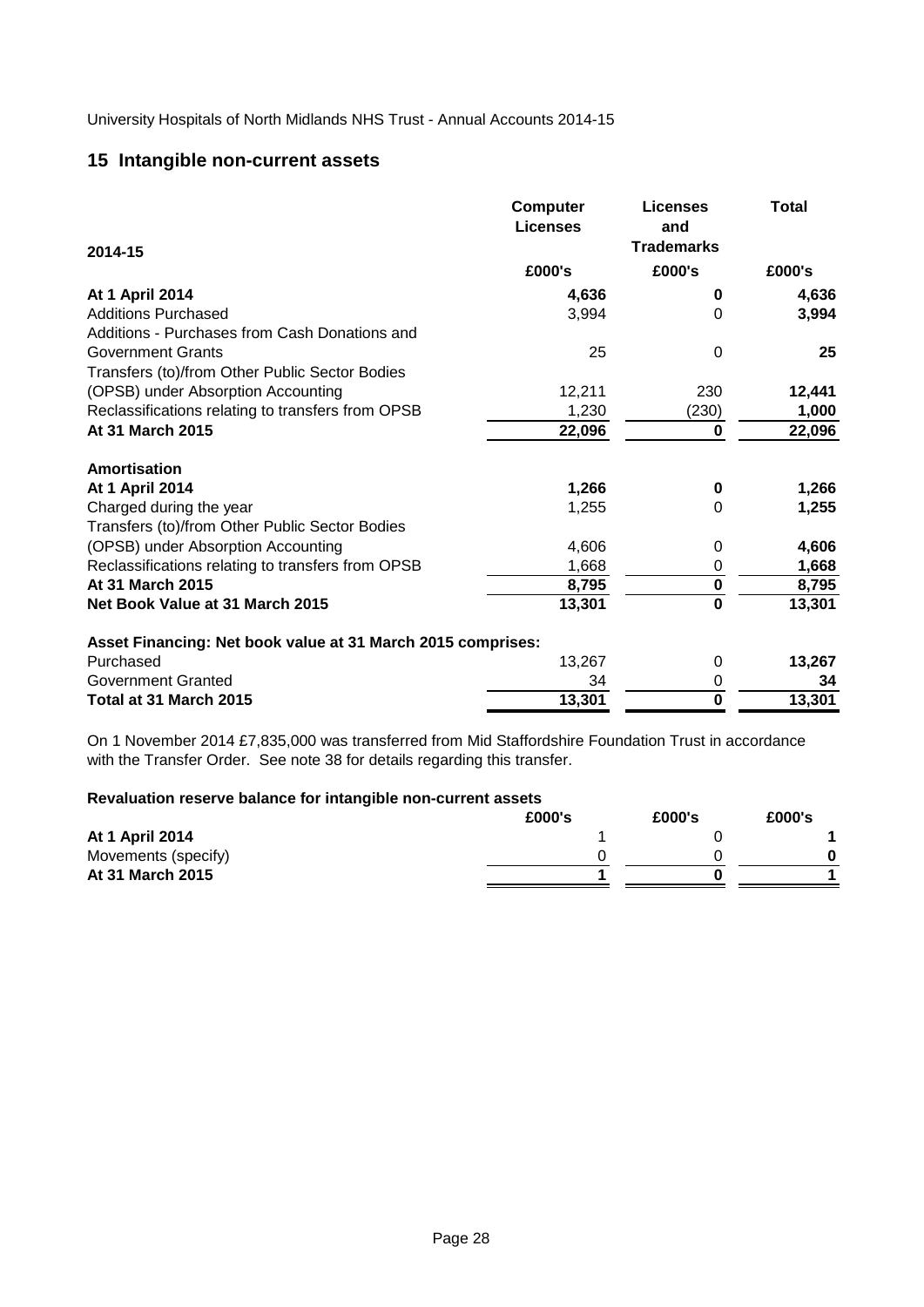# **15 Intangible non-current assets (continued)**

| 2013-14                                    | Computer<br>Licenses |
|--------------------------------------------|----------------------|
|                                            | £000s                |
| Cost or valuation:                         |                      |
| At 1 April 2013                            | 2,568                |
| Additions - purchased                      | 2,084                |
| Additions - government granted             | 13                   |
| Disposals other than by sale               | (29)                 |
| At 31 March 2014                           | 4,636                |
| Amortisation                               |                      |
| At 1 April 2013                            | 904                  |
| Disposals other than by sale               | (18)                 |
| Charged during the year                    | 380                  |
| At 31 March 2014                           | 1,266                |
| Net book value at 31 March 2014            | 3,370                |
| Net book value at 31 March 2014 comprises: |                      |
| Purchased                                  | 3,357                |
| Government Granted                         | 13                   |
| Total at 31 March 2014                     | 3,370                |
|                                            |                      |

Purchased software licenses are the only category of intangible asset held by the Trust. These assets have not been revalued as historic cost is deemed to be a reasonable proxy for fair value.

The useful economic life of a software asset is determined by the duration of the licensing agreement.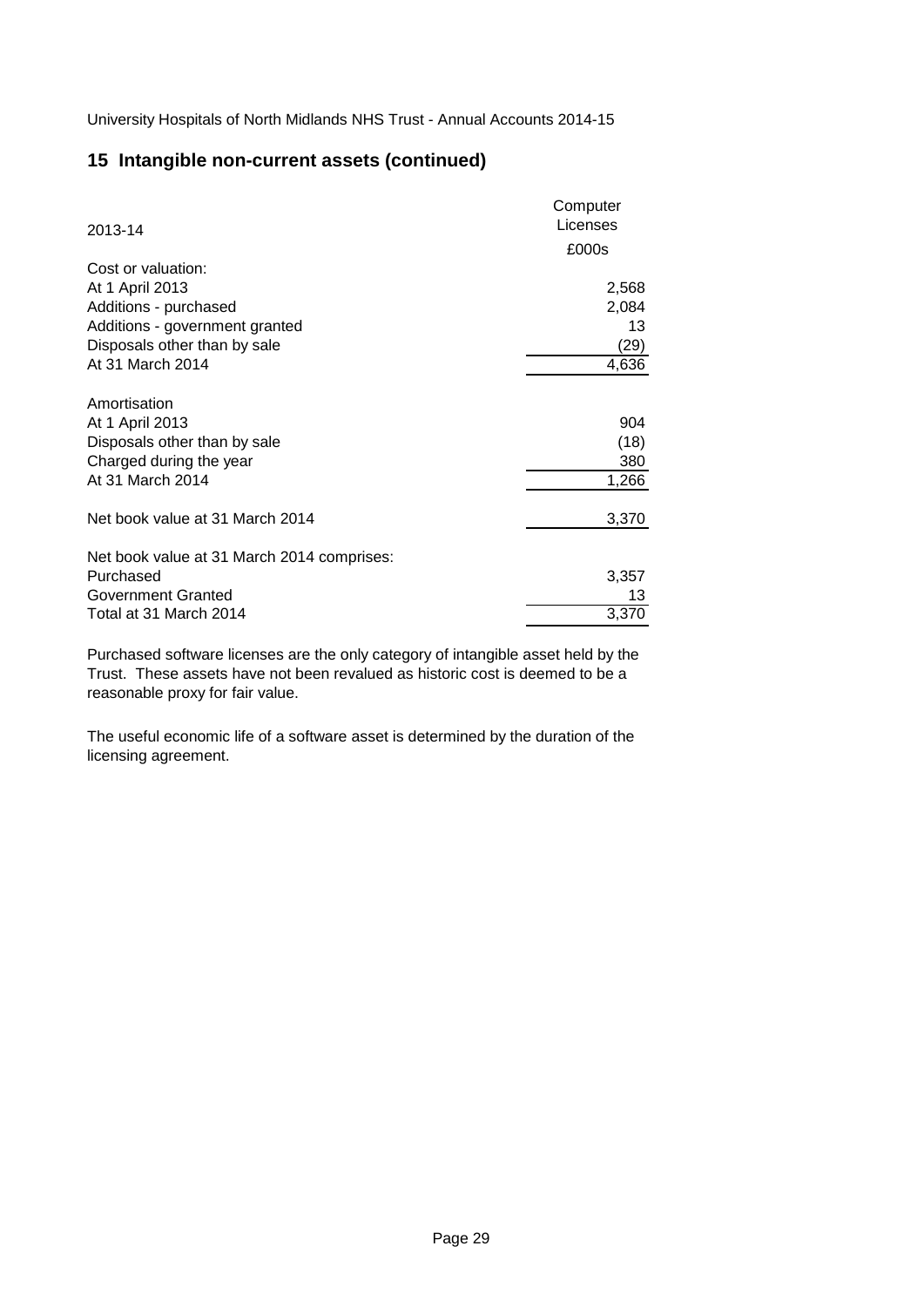| 16 Analysis of impairments and reversals recognised in 2014-15     | 2014-15 |  |
|--------------------------------------------------------------------|---------|--|
|                                                                    | Total   |  |
|                                                                    | £000s   |  |
| Total Impairments of Property, Plant and Equipment charged to SoCI | 8,231   |  |
| Total Impairments charged to SoCI - AME                            | 8,231   |  |
| <b>Overall Total Impairments</b>                                   | 8,231   |  |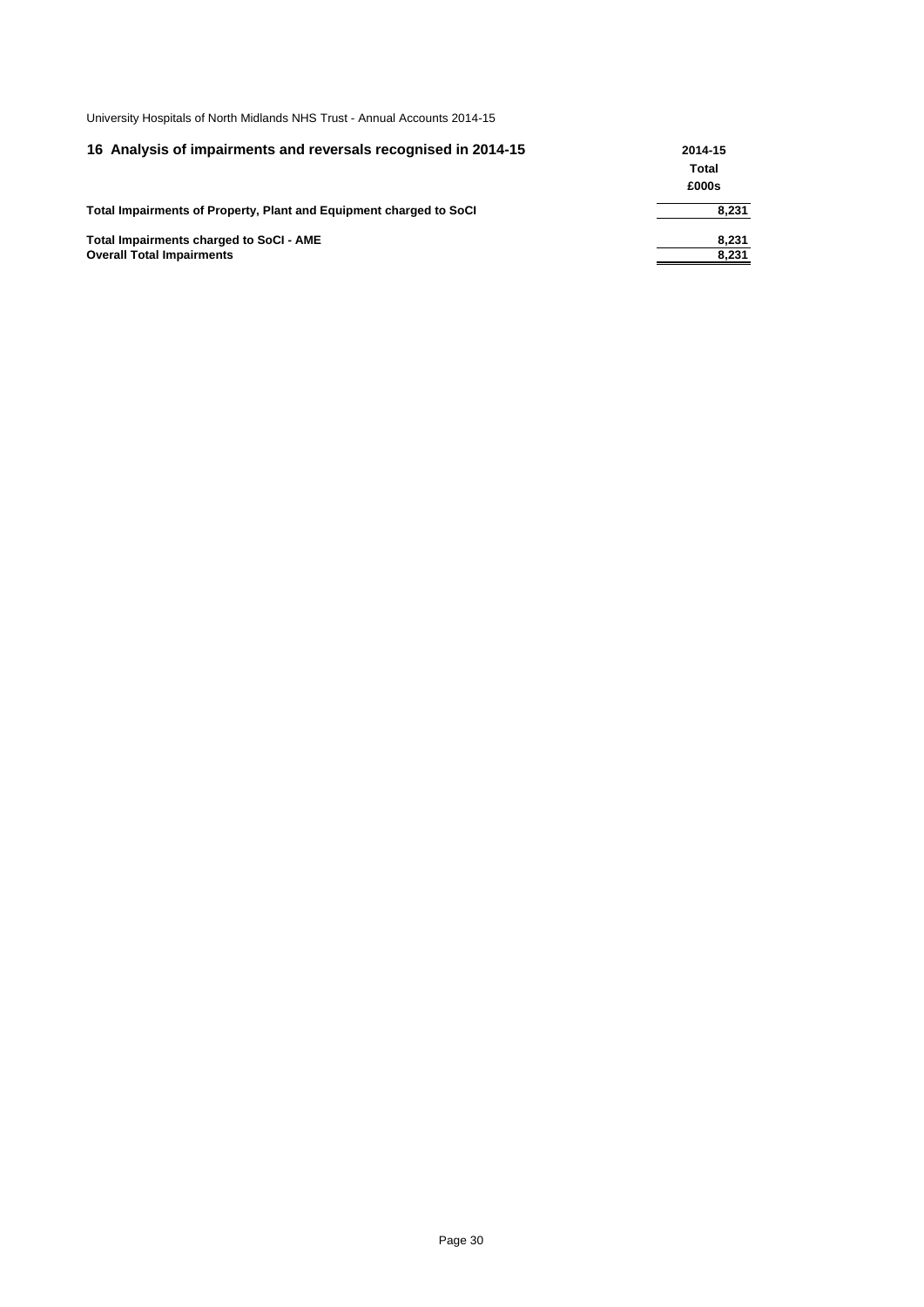# **17 Commitments**

# **17.1 Capital commitments**

Contracted capital commitments at 31 March not otherwise included in these financial statements:

|                                  | 31 March 2015<br>£000s | 31 March 2014<br>£000s |
|----------------------------------|------------------------|------------------------|
| Property, plant and equipment    | 156.576                | 152.418                |
| <b>Total</b>                     | 156.576                | 152.418                |
| 17.2 Other financial commitments |                        |                        |

|                                                  | 31 March 2015 | 31 March 2014 |  |
|--------------------------------------------------|---------------|---------------|--|
|                                                  | £000s         | £000s         |  |
| Not later than one year                          |               |               |  |
| Later than one year and not later than five year |               |               |  |
| Later than five years                            |               |               |  |
| Total                                            |               |               |  |

\* prior year figures have been restated.

| 18 Intra-Government and other balances                  | Current<br>receivables<br>£000s | Non-current<br>receivables<br>£000s | Current<br>payables<br>£000s | Non-current<br>payables<br>£000s |
|---------------------------------------------------------|---------------------------------|-------------------------------------|------------------------------|----------------------------------|
| Balances with Other Central Government Bodies           | 14.544                          |                                     | 2,042                        |                                  |
| <b>Balances with Local Authorities</b>                  | 3.462                           |                                     | 248                          |                                  |
| Balances with NHS bodies outside the Departmental Group |                                 |                                     | 171                          |                                  |
| Balances with NHS bodies inside the Departmental Group  | 35,574                          |                                     | 24,252                       |                                  |
| Balances with Public Corporations and Trading Funds     |                                 |                                     |                              |                                  |
| Balances with Bodies External to Government             | 10,809                          | 1,127                               | 49,805                       | 319,190                          |
| At 31 March 2015                                        | 64,389                          | 1,127                               | 76,518                       | 319,190                          |
| <b>Balances with Other Central Government Bodies</b>    | 26.484                          |                                     | 4.144                        |                                  |
| <b>Balances with Local Authorities</b>                  | 3.316                           |                                     | 36                           |                                  |
| Balances with NHS bodies outside the Departmental Group |                                 |                                     | 46                           |                                  |
| Balances with NHS Trusts and FTs                        | 4,323                           |                                     | 3,584                        |                                  |
| Balances with Public Corporations and Trading Funds     |                                 |                                     |                              |                                  |
| Balances with Bodies External to Government             | 7,565                           | 2,390                               | 27,730                       |                                  |
| At 31 March 2014                                        | 41.688                          | 2,390                               | 35,540                       |                                  |

Due to a reclassification of categories in the reporting requirements from last year the prior year figures are not directly comparable.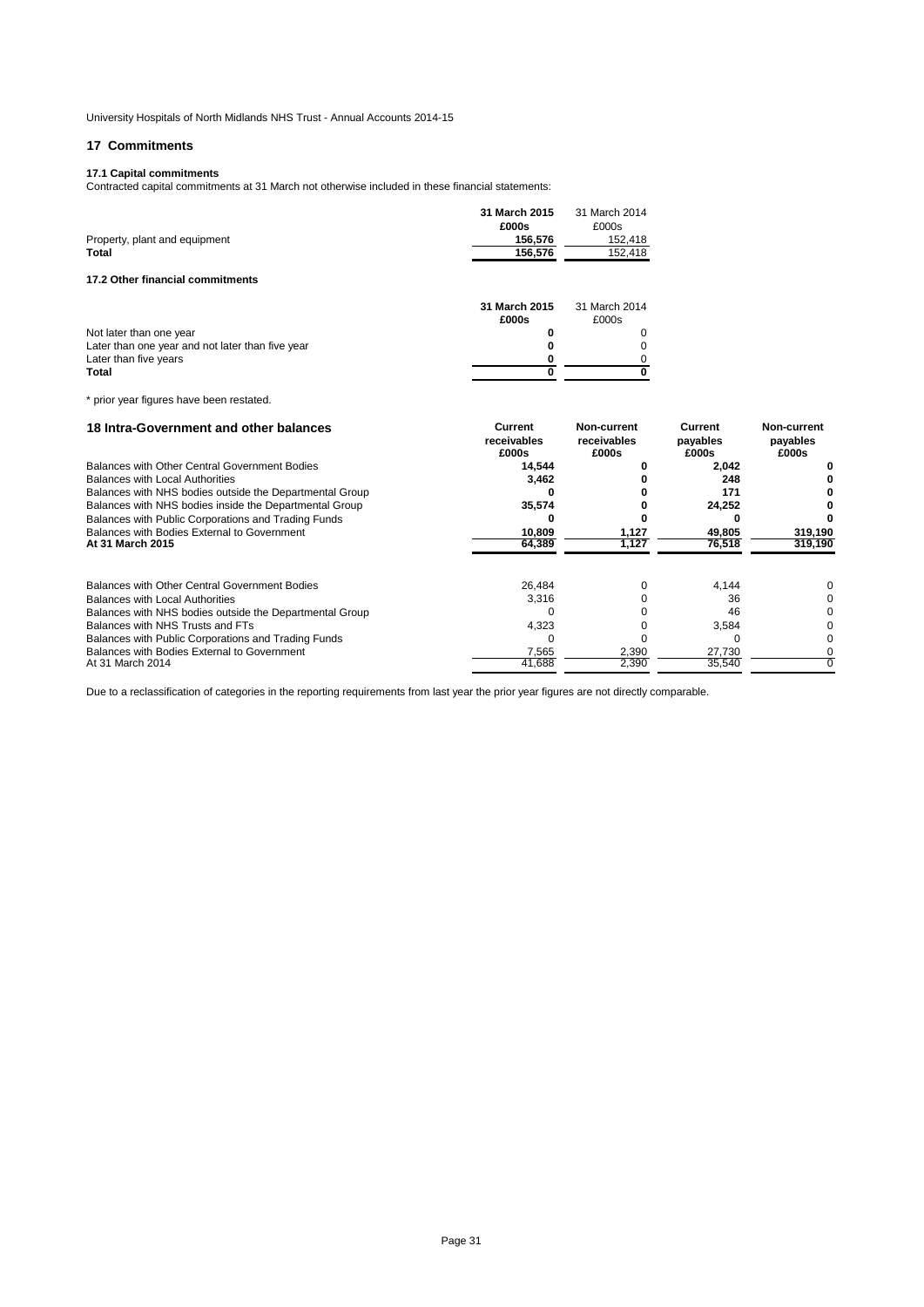| <b>19 Inventories</b>                                                                                           | Drugs<br>£000s | <b>Consumables</b><br>£000s | Energy<br>£000s | Other<br>£000s | Total<br>£000s |
|-----------------------------------------------------------------------------------------------------------------|----------------|-----------------------------|-----------------|----------------|----------------|
| Balance at 1 April 2014                                                                                         | 2.305          | 5.947                       | 49              |                | 8.301          |
| Additions                                                                                                       | 52.342         | 67.581                      | .966            |                | 121.889        |
| Inventories recognised as an expense in the period                                                              | (52, 164)      | (67, 375)                   | (1, 910)        | (49)           | (121, 498)     |
| Write-down of inventories (including losses)<br>Transfers (to)/from Other Public Sector Bodies under Absorption | (24)           |                             | 0               |                | (24)           |
| Accounting                                                                                                      | 978            | 1.145                       |                 | 49             | 2.172          |
| Balance at 31 March 2015                                                                                        | 3.437          | 7.298                       | 105             |                | 10.840         |

On 1 November 2014 £2,172,000 was transferred from Mid Staffordshire Foundation Trust in accordance with the Transfer Order. See note 38 for details regarding this transfer.

# **20 Trade and other receivables**

|                                                                          | <b>Current</b> |         |       | Non-current   |               |               |
|--------------------------------------------------------------------------|----------------|---------|-------|---------------|---------------|---------------|
|                                                                          | 31 March 2015  |         |       | 31 March 2014 | 31 March 2015 | 31 March 2014 |
|                                                                          | £000s          | £000s   | £000s | £000s         |               |               |
| NHS receivables - revenue                                                | 26.268         | 16.787  |       | 0             |               |               |
| NHS prepayments and accrued income                                       | 9.190          | 4.365   |       | 0             |               |               |
| Non-NHS receivables - revenue                                            | 4.240          | 3.152   |       | $\Omega$      |               |               |
| Non-NHS prepayments and accrued income                                   | 22.864         | 15.261  | 1,127 | 2,390         |               |               |
| PDC Dividend prepaid to DH                                               | 116            |         |       |               |               |               |
| Provision for the impairment of receivables                              | (2,069)        | (1,689) | o     | 0             |               |               |
| <b>VAT</b><br>Current/non-current part of PFI and other PPP arrangements | 2,861          | 2.809   | 0     | 0             |               |               |
| prepayments and accrued income                                           | 616            | 1.003   |       | 0             |               |               |
| Total                                                                    | 64.086         | 41.688  | 1.127 | 2,390         |               |               |
| <b>Total current and non current</b>                                     | 65.213         | 44.078  |       |               |               |               |

The majority of trading for the Trust is with CCG's. As CCG's are funded by Government to buy NHS patient care services, no credit scoring of them is considered necessary.

On 1 November 2014 £7,863,000 was transferred from Mid Staffordshire Foundation Trust in accordance with the Transfer Order. See note 38 for details regarding this transfer.

| 20.1 Receivables past their due date but not impaired | 31 March 2015<br>£000s | 31 March 2014<br>£000s |
|-------------------------------------------------------|------------------------|------------------------|
| By up to three months                                 | 4.733                  | 3.726                  |
| By three to six months                                | 1.904                  | 1,982                  |
| By more than six months                               | 437                    |                        |
| Total                                                 | 7.074                  | 5,713                  |
| 20.2 Provision for impairment of receivables          | 2014-15<br>£000s       | 2013-14<br>£000s       |
| Balance at 1 April 2014                               | (1,689)                | (1, 453)               |
| Amount written off during the year                    |                        | 240                    |
| Amount recovered during the year                      | 2.572                  | 5,878                  |
| (Increase)/decrease in receivables impaired           | (2,956)                | (6, 354)               |
| Balance at 31 March 2015                              | (2,069)                | (1,689)                |

The Trust provides in full for all non NHS trade receivables which are more than 180 days past due and 18.9% of NHS Injury Cost Recovery Scheme.

The increase or decrease in impairment of receivables is reviewed on a monthly basis and increased or decreased dependent upon the value of receivables deemed to be potentially at risk of being collected in full by the Trust. The Trust may go on to recover balances provided for at a future date and this is reflected within the amount recovered during the year.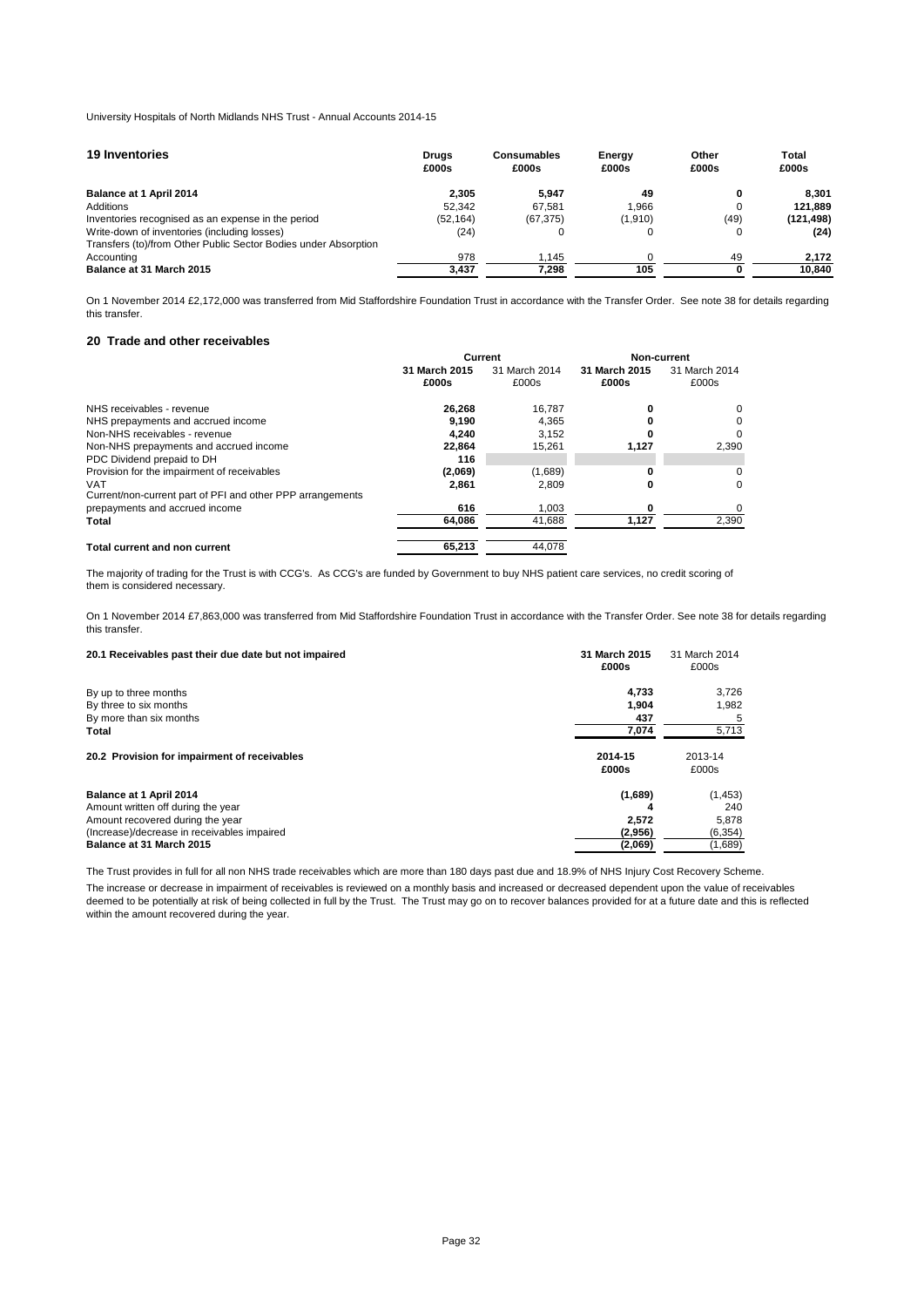# **21a Other current assets**

|                                                                 | 31 March 2015<br>£000  | 31 March 2014<br>£000  |
|-----------------------------------------------------------------|------------------------|------------------------|
| <b>EU Emissions Trading Scheme Allowance</b>                    | 17                     | 21                     |
| 21b Other non current assets                                    | 31 March 2015<br>£000s | 31 March 2014<br>£000s |
| <b>EU Emissions Trading Scheme Allowance</b>                    | 286                    | 215                    |
| 22 Cash and Cash Equivalents                                    | 31 March 2015<br>£000s | 31 March 2014<br>£000s |
| <b>Opening balance</b><br>Net change in year                    | 1,450<br>8,308         | 34<br>1,416            |
| <b>Closing balance</b>                                          | 9,758                  | 1,450                  |
| Made up of                                                      |                        |                        |
| Cash with Government Banking Service<br>Cash in hand            | 9,756<br>2             | 1,448<br>2             |
| Cash and cash equivalents as in statement of financial position | 9,758                  | 1,450                  |
| Cash and cash equivalents as in statement of cash flows         | 9,758                  | 1,450                  |
| Patients' money held by the Trust, not included above           | 6                      | 3                      |

On 1 November 2014 £717,000 was transferred from Mid Staffordshire Foundation Trust in accordance with the Transfer Order. See note 38 for details regarding this transfer.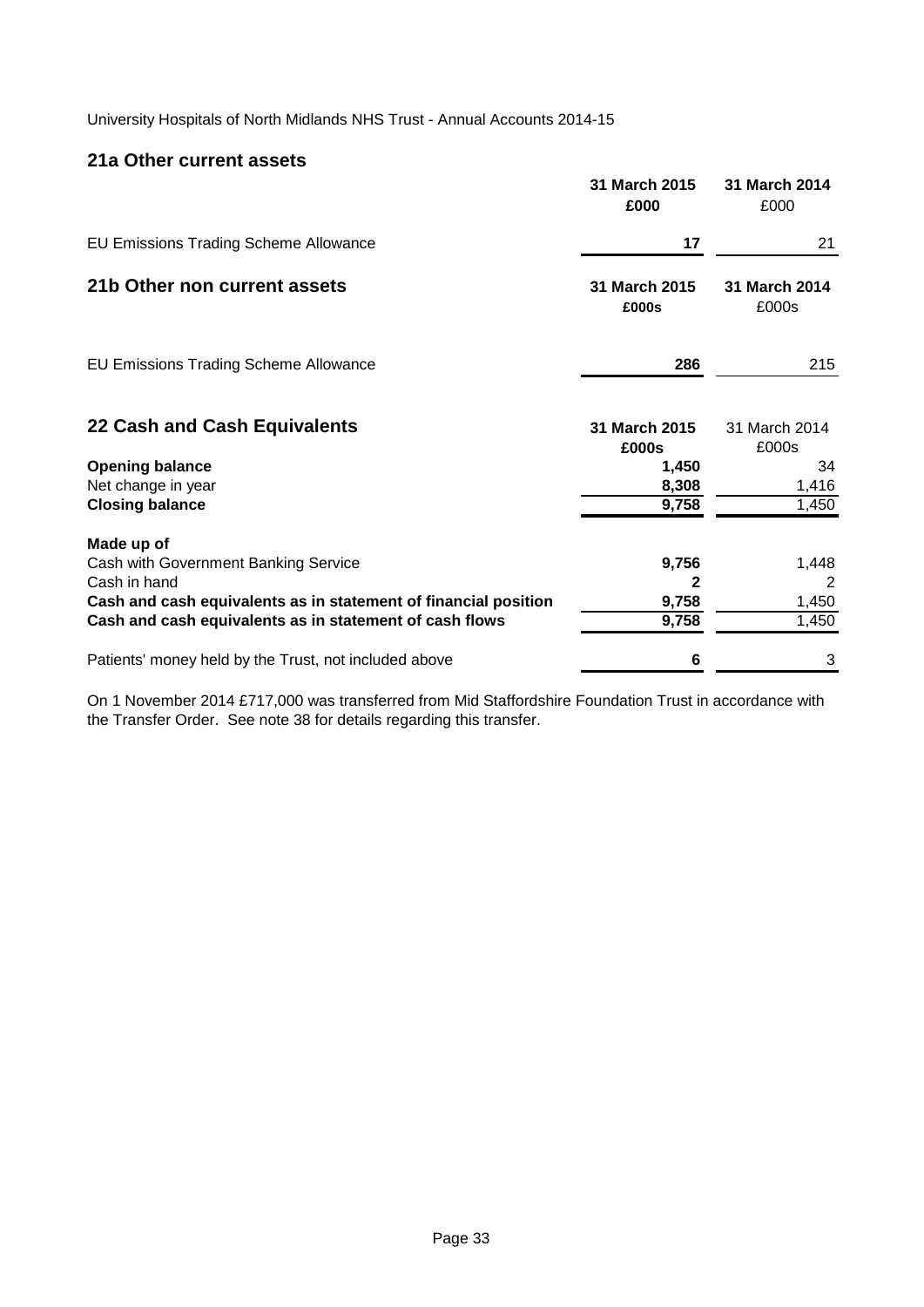# **23 Trade and other payables**

| . .                                      | <b>Current</b> |               | Non-current   |               |
|------------------------------------------|----------------|---------------|---------------|---------------|
|                                          | 31 March 2015  | 31 March 2014 | 31 March 2015 | 31 March 2014 |
|                                          | £000s          | £000s         | £000s         | £000s         |
| NHS payables - revenue                   | 1,310          | 391           | 0             | 0             |
| NHS accruals and deferred income         | 23.113         | 5.277         | 0             | 0             |
| Non-NHS payables - revenue               | 4,328          | 2,448         | 0             | 0             |
| Non-NHS payables - capital               | 8.913          | 5.332         | 0             | 0             |
| Non-NHS accruals and deferred income     | 19,892         | 17,824        | 0             | 0             |
| Social security costs                    | 1.100          | 1,568         |               |               |
| <b>VAT</b>                               | 942            | 538           |               | 0             |
| Other                                    | 6,653          | 2,162         | 0             | 0             |
| <b>Total</b>                             | 66,251         | 35,540        |               | 0             |
| Total payables (current and non-current) | 66,251         | 35.540        |               |               |

On 1 November 2014 £19,391,000 trade and other payables and £2,054,000 other liabilities and deferred income were transferred from Mid Staffordshire Foundation Trust in accordance with the Transfer Order. See note 38 for details regarding this transfer.

| <b>24 Borrowings</b>                              |                        | <b>Current</b>         | Non-current            |                        |  |
|---------------------------------------------------|------------------------|------------------------|------------------------|------------------------|--|
|                                                   | 31 March 2015<br>£000s | 31 March 2014<br>£000s | 31 March 2015<br>£000s | 31 March 2014<br>£000s |  |
| <b>PFI</b> liabilities:                           |                        |                        |                        |                        |  |
| Main liability                                    | 9.950                  | 8.717                  | 317.093                | 327,516                |  |
| Finance lease liabilities                         | 317                    | 256                    | 2.097                  | 2.215                  |  |
| <b>Total</b>                                      | 10,267                 | 8,973                  | 319,190                | 329,731                |  |
| Total other liabilities (current and non-current) | 329,457                | 338.704                |                        |                        |  |

On 1 November 2014 £1,000 was transferred from Mid Staffordshire Foundation Trust in accordance with the Transfer Order. See note 38 for details regarding this transfer.

**Borrowings / Loans - repayment of principal falling due in:**

| 31 March 2015 |         |  |
|---------------|---------|--|
| Other         | Total   |  |
| £000s         | £000s   |  |
| 10.012        | 10.012  |  |
| 10.042        | 10.042  |  |
| 22.672        | 22.672  |  |
| 286.731       | 286,731 |  |
| 329.457       | 329.457 |  |
|               |         |  |

The Trust's finance leases include relate to a building and equipment. The final repayment for the building lease will be made in 2025 and for the equipment 2022.

The Trust has a PFI scheme in operation for the provision of buildings, equipment and services. The final repayment associated with the assets currently in use and those scheduled to come into use will be made in 2046.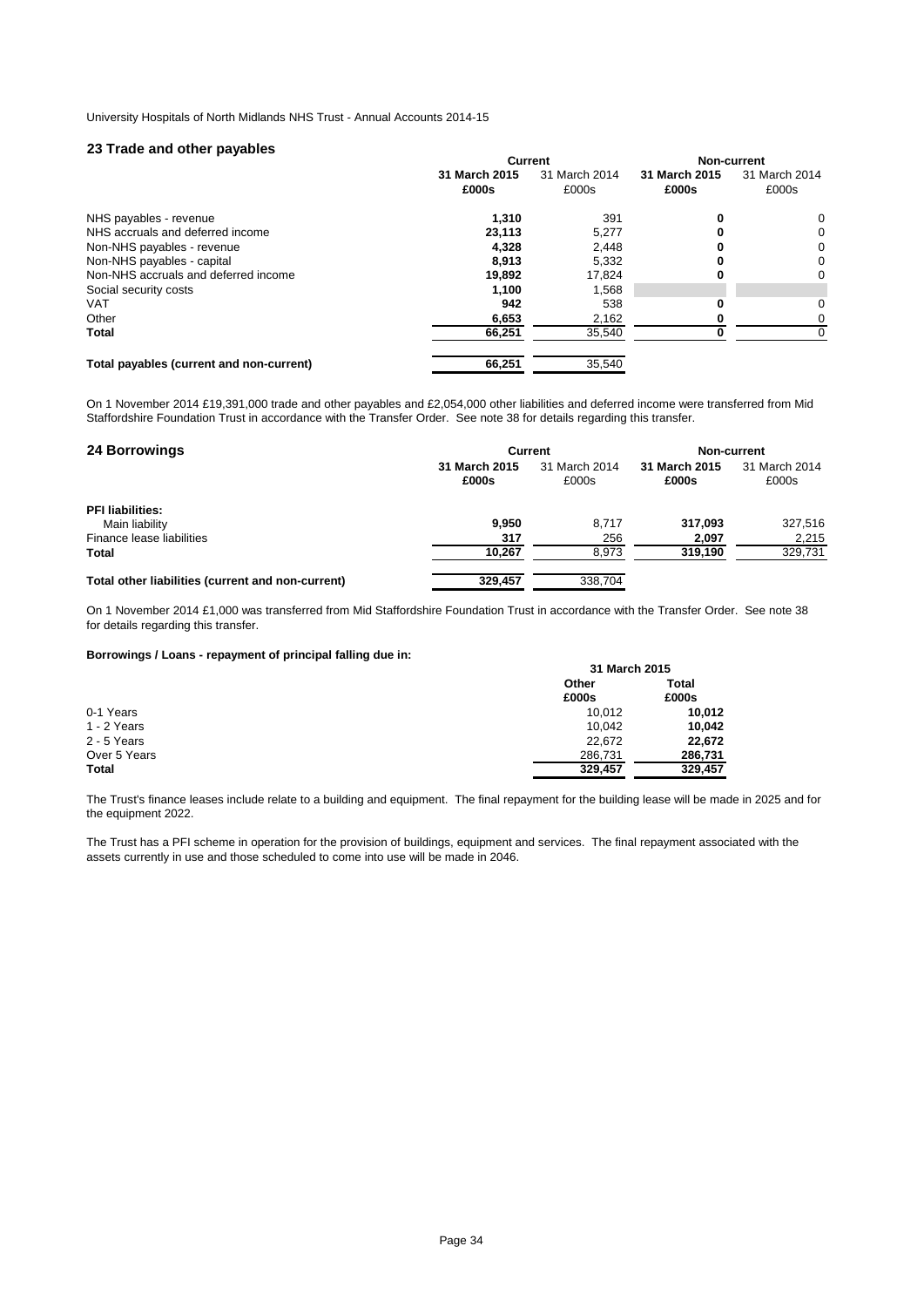| 25 Deferred revenue                             | <b>Current</b>         |                        | Non-current            |                        |
|-------------------------------------------------|------------------------|------------------------|------------------------|------------------------|
|                                                 | 31 March 2015<br>£000s | 31 March 2014<br>£000s | 31 March 2015<br>£000s | 31 March 2014<br>£000s |
| Opening balance at 1 April 2014                 | 3.205                  | 2.243                  | 1.642                  | 1.610                  |
| Deferred revenue addition                       | 13.143                 | 3.229                  | 0                      | 171                    |
| Transfer of deferred revenue                    | (5, 185)               | (2,267)                |                        | (139)                  |
| Current deferred Income at 31 March 2015        | 11,163                 | 3.205                  | 1.642                  | 1.642                  |
| Total deferred income (current and non-current) | 12,805                 | 4.847                  |                        |                        |

On 1 November 2014 £2,054,000 was transferred from Mid Staffordshire Foundation Trust in accordance with the Transfer Order. See note 38 for details regarding this transfer.

# **26 Finance lease obligations as lessee**

The Trust has a finance lease for one building. The final repayment will be made in 2025.

The lease liability in the Trust's Statement of Financial Position is £1,457,000 split between £94,000 due in less than one year and £1,363,000 due in more than one year. This liability represents the sum of the rental payments due in respect of the property (£1,753,000) less the element deemed to be interest (£296,000) which is recognised as an expense in the year that the payment is made.

|               |               | Present value of minimum lease |               |
|---------------|---------------|--------------------------------|---------------|
| 31 March 2015 | 31 March 2014 | 31 March 2015                  | 31 March 2014 |
| £000s         | £000s         | £000s                          | £000s         |
| 141           | 136           | 94                             | 87            |
| 606           | 588           | 453                            | 421           |
| 1.006         | 1.164         | 910                            | 1,035         |
| (296)         | (345)         |                                |               |
|               |               |                                |               |
| 1,457         | 1,543         | 1,457                          | 1,543         |
|               |               |                                |               |
|               |               | 94                             | 87            |
|               |               | 1,363                          | 1,456         |
|               |               | 1,457                          | 1,543         |
|               |               | Minimum lease payments         |               |

### **Amounts payable under finance leases (Other)**

The Trust has a finance lease for pathology equipment. The final repayment will be made in 2022.

The lease liability in the Trust's Statement of Financial Position is £957,000 split between £223,000 due in less than one year and £734,000 due in more than one year. This liability represents the sum of the rental payments due in respect of the equipment (£2,326,000) less the element deemed to be interest (£1,369,000) which is recognised as an expense in the year that the payment is made.

|                                                         | Minimum lease payments |               | Present value of minimum lease |               |
|---------------------------------------------------------|------------------------|---------------|--------------------------------|---------------|
|                                                         | 31 March 2015          | 31 March 2014 | 31 March 2015                  | 31 March 2014 |
|                                                         | £000s                  | £000s         | £000s                          | £000s         |
| Within one year                                         | 310                    | 221           | 223                            | 169           |
| Between one and five years                              | 1,241                  | 882           | 55                             | 66            |
| After five years                                        | 775                    | 772           | 679                            | 693           |
| Less future finance charges                             | (1, 369)               | (947)         |                                |               |
| Minimum Lease Payments / Present value of minimum lease |                        |               |                                |               |
| payments                                                | 957                    | 928           | 957                            | 928           |
| Included in:                                            |                        |               |                                |               |
| Current borrowings                                      |                        |               | 223                            | 169           |
| Non-current borrowings                                  |                        |               | 734                            | 759           |
|                                                         |                        |               | 957                            | 928           |
|                                                         |                        |               |                                |               |

# **27 Finance lease receivables as lessor**

The Trust has no finance leases where it acts as the lessor.

The Trust has no finance lease commitments at the year end.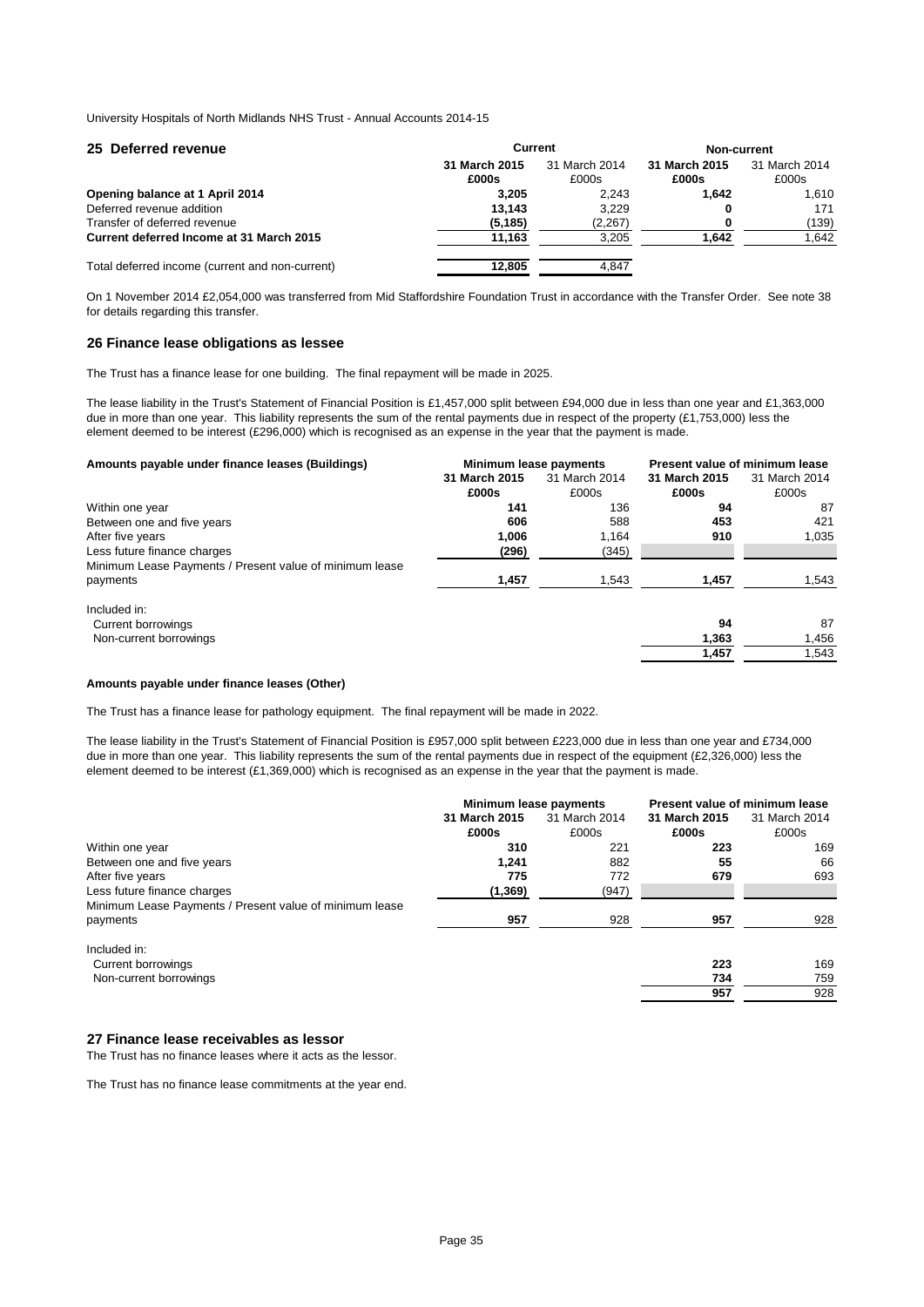# **28 Provisions**

|                                                                 | <b>Total</b> | <b>Early Departure</b><br>Costs | <b>Legal Claims</b> | Continuing<br>Care | Equal Pay (incl.<br>Agenda for<br>Change | Other   | Redundancy |
|-----------------------------------------------------------------|--------------|---------------------------------|---------------------|--------------------|------------------------------------------|---------|------------|
|                                                                 | £000s        | £000s                           | £000s               | £000s              | £000s                                    | £000s   | £000s      |
| Balance at 1 April 2014                                         | 10,144       | 87                              | 237                 | 0                  | 896.                                     | 6,524   | .400       |
| Arising during the year                                         | 8,059        |                                 | 97                  | 0                  | 1,048                                    | 6,738   | 176        |
| Utilised during the year                                        | (113)        |                                 | (57)                | 0                  | (32)                                     | (24)    | 0          |
| Reversed unused                                                 | (5,970)      | (18)                            | (66)                | 0                  | (300)                                    | (5,017) | (569)      |
| Transfers (to)/from other public sector bodies under absorption |              |                                 |                     |                    |                                          |         |            |
| accounting                                                      | 897          | 76                              | 79                  | 422                |                                          | 320     | 0          |
| Balance at 31 March 2015                                        | 13,017       | 145                             | 290                 | 422                | 2,612                                    | 8,541   | 1,007      |
| <b>Expected Timing of Cash Flows:</b>                           |              |                                 |                     |                    |                                          |         |            |
| No Later than One Year                                          | 11.645       | 18                              | 290                 | 0                  | 2,612                                    | 8,541   | 184        |
| Later than One Year and not later than Five Years               | 874          | 51                              |                     | 0                  |                                          |         | 823        |
| Later than Five Years                                           | 498          | 76                              |                     | 422                |                                          |         | 0          |

Amount Included in the Provisions of the NHS Litigation Authority in Respect of Clinical Negligence Liabilities:

| As at 31 March 2015 | 113.538 |
|---------------------|---------|
| As at 31 March 2014 | 58.507  |

On 1 November 2014 £897,000 was transferred from Mid Staffordshire Foundation Trust in accordance with the Transfer Order. See note 38 for details regarding this transfer.

The Trust has provided £145,000 (2013-14: £87,000) in respect of ill-health and early retirements pension obligations for five former employees. The value of the liability is an estimate based on actuarial assumptions regarding life expectancy.

The Trust has provided £290,000 (2013-14: £237,000) in respect of legal cases. Of this £50,000 relates to current employment tribunal cases and £240,000 relates to the insurance excess on public and employer liability cases being administered by the NHS Litigation Authority. In all cases the timing and the value of the payments are uncertain and the Trust has provided based on the advise provided by legal advisors and the NHS Litigation Authority.

The Trust has provided £11,575,000 (2013-14: £8,420,000) in respect of additional costs in relation to income, pay and operating costs where the Trust has deemed there to be a risk and a qualifying providing event which is likely to result in the Trust incurring future cash outflows as a result of past events. These are classified under Continuing Care, Equal pay and Other.

The Trust has provided  $£1,007,000$  (2013-14:  $£1,400,000$ ) in respect of redundancy costs.

# **29 Contingencies**

The member contingent liability relating to the excess due on clinical negligence cases covered by the NHS Litigation Authority is £160,000. The equivalent balance in 2013-14 was £120,000.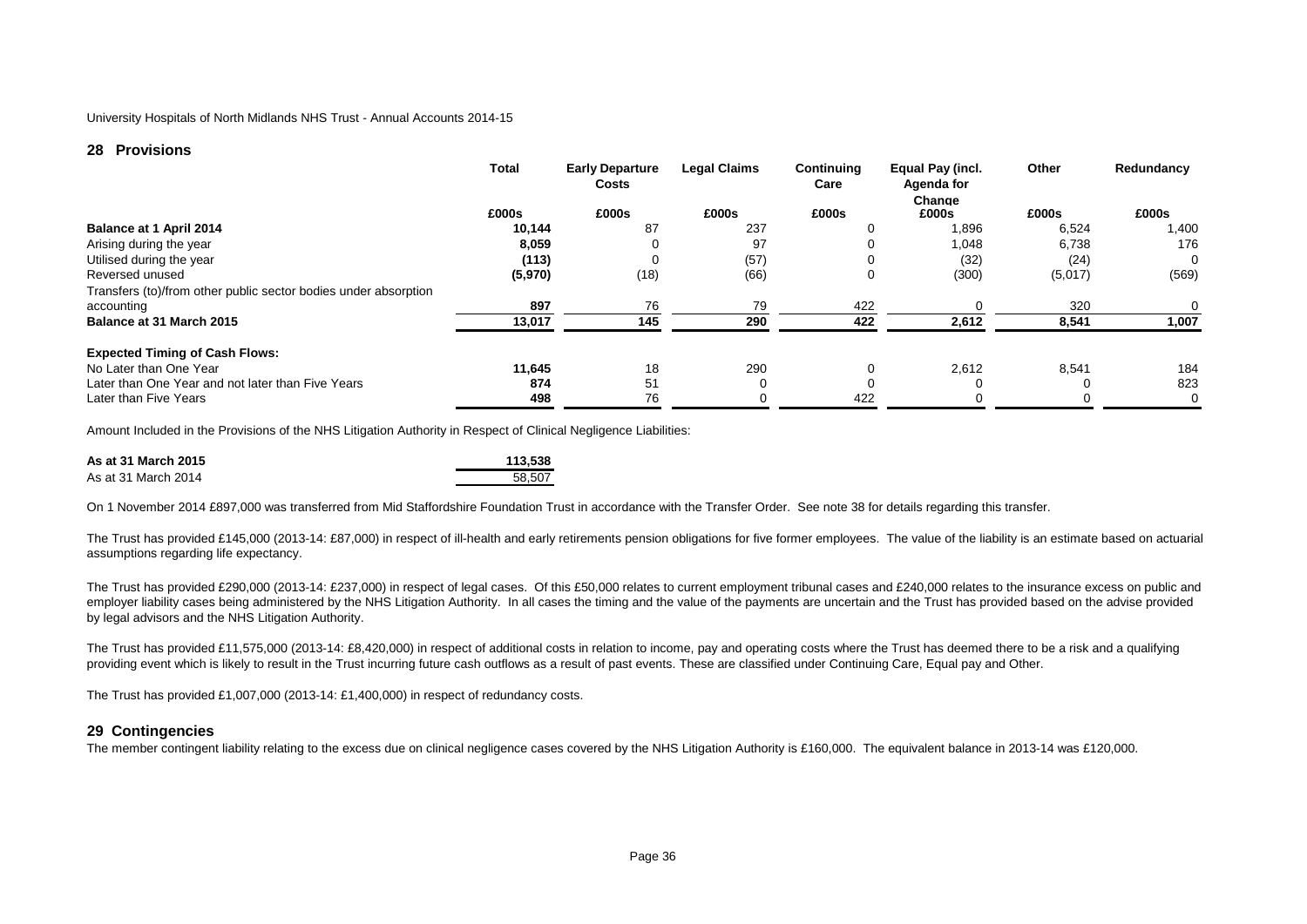# **30 PFI and LIFT - additional information**

The information below is required by the Department of Heath for inclusion in national statutory accounts

- The Trust has commitments to two PFI schemes:
- The main scheme covering the redevelopment of the City General site, facilities management services, PACS equipment, a managed
- equipment service and network and communications equipment
- A second scheme covering radiotherapy equipment

The Trust will retain existing estate at the City General site in addition to new buildings covered by the PFI scheme.

The main PFI contract ends in August 2044. A monthly unitary payment will be paid up to that point. Historically, bullet payments have been made to reduce the monthly unitary payment. The unitary payment is subject to annual increases in line with RPI. Services are subject to market testing every 7 years. The arrangement requires the operator to deliver services to the Trust in accordance with the service delivery specification. Non delivery of quality or performance can lead to a reduction in the service charge being paid by the Trust. The Trust retains step in rights should the contractor fail to meet minimum standards as set out within the contract. Under IFRIC 12 the asset is treated as an asset of the trust. The substance of the contract is that the trust has a financial lease and payments comprise 2 elements – imputed finance lease charges and service charges. Details of the imputed finance lease charges are included within the table below.

The radiotherapy contract commenced in May 2010 and runs for 10 years. A bullet payment was made at the beginning of the scheme. Monthly service payments are made to cover the cost of the equipment, maintenance and lifecycle costs.

|                                                                                   | 2014-15 | 2013-14 |
|-----------------------------------------------------------------------------------|---------|---------|
| Charges to operating expenditure and future commitments in respect of ON SOFP PFI | £000s   | £000s   |
| Service element of on SOFP PFI charged to operating expenses in year              | 30.312  | 28.808  |
| Payments committed to in respect of service element of on SOFP PFI                |         |         |
| No Later than One Year                                                            | 31.340  | 29.907  |
| Later than One Year, No Later than Five Years                                     | 124.915 | 120.220 |
| Later than Five Years                                                             | 740.523 | 739.834 |
| Total                                                                             | 896,778 | 889.961 |

The above table discloses the total payments the Trust is committed to paying in respect of the service element of on SOFP PFI inflated at current inflation rate. If this rate was to increase by 2.5% each year, the Trust would be committed to pay an additional £196,672,000 in respect of service element of on SOFP PFI until the end of the PFI contract life in 2045.

| £000s<br>£000s<br>No Later than One Year<br>18,170<br>17,752<br>63,736<br>64,382<br>Later than Five Years<br>387,822<br>405,526<br>469,728<br>487,660<br><b>Subtotal</b><br>Less: Interest Element<br>(142, 685)<br>(151, 427)<br><b>Total</b><br>327,043<br>336,233<br>Present Value Imputed "finance lease" obligations for on SOFP PFI contracts due<br>2014-15<br>2013-14<br>Analysed by when PFI payments are due<br>£000s<br>£000s<br>No Later than One Year<br>9,695<br>8,364<br>Later than One Year, No Later than Five Years<br>32,206<br>29,018<br>Later than Five Years<br>285,142<br>298,851<br>327,043<br>336,233<br><b>Number of on SOFP PFI Contracts</b><br>Total Number of on PFI contracts<br>2<br>1<br>Number of on PFI contracts which individually have a total commitments value in excess of £500m<br>31 Impact of IFRS treatment - current year<br>2013-14<br>2014-15<br>£000s<br>£000s<br>The information below is required by the Department of Heath for budget reconciliation purposes<br>Revenue costs of IFRS: Arrangements reported on SoFP under IFRIC12 (e.g PFI / LIFT)<br>Depreciation charges<br>6,551<br>6,488<br><b>Interest Expense</b><br>13,303<br>14,793<br>Impairment charge - DEL<br>375<br>0<br>Other Expenditure<br>30,312<br>28,808<br>Impact on PDC dividend payable<br>(5,611)<br>(5,759)<br><b>Total IFRS Expenditure (IFRIC12)</b><br>44,555<br>44,705<br>Revenue consequences of PFI / LIFT schemes under UK GAAP / ESA95 (net of any sublease revenue)<br>(53, 866)<br>(52, 187)<br>Net IFRS change (IFRIC12)<br>(9, 311)<br>(7, 482)<br>The Trust is not required to include the IFRS impact when measuring breakeven performance.<br>Capital Consequences of IFRS : LIFT/PFI and other items under IFRIC12<br>Capital expenditure 2014-15<br>3,629<br>1,080<br>2.093<br>2,021<br>UK GAAP capital expenditure 2014-15 (Reversionary Interest) | Imputed "finance lease" obligations for on SOFP PFI contracts due | 2014-15 | 2013-14 |
|-----------------------------------------------------------------------------------------------------------------------------------------------------------------------------------------------------------------------------------------------------------------------------------------------------------------------------------------------------------------------------------------------------------------------------------------------------------------------------------------------------------------------------------------------------------------------------------------------------------------------------------------------------------------------------------------------------------------------------------------------------------------------------------------------------------------------------------------------------------------------------------------------------------------------------------------------------------------------------------------------------------------------------------------------------------------------------------------------------------------------------------------------------------------------------------------------------------------------------------------------------------------------------------------------------------------------------------------------------------------------------------------------------------------------------------------------------------------------------------------------------------------------------------------------------------------------------------------------------------------------------------------------------------------------------------------------------------------------------------------------------------------------------------------------------------------------------------------------------------------------------------------------------|-------------------------------------------------------------------|---------|---------|
|                                                                                                                                                                                                                                                                                                                                                                                                                                                                                                                                                                                                                                                                                                                                                                                                                                                                                                                                                                                                                                                                                                                                                                                                                                                                                                                                                                                                                                                                                                                                                                                                                                                                                                                                                                                                                                                                                                     |                                                                   |         |         |
|                                                                                                                                                                                                                                                                                                                                                                                                                                                                                                                                                                                                                                                                                                                                                                                                                                                                                                                                                                                                                                                                                                                                                                                                                                                                                                                                                                                                                                                                                                                                                                                                                                                                                                                                                                                                                                                                                                     |                                                                   |         |         |
|                                                                                                                                                                                                                                                                                                                                                                                                                                                                                                                                                                                                                                                                                                                                                                                                                                                                                                                                                                                                                                                                                                                                                                                                                                                                                                                                                                                                                                                                                                                                                                                                                                                                                                                                                                                                                                                                                                     | Later than One Year, No Later than Five Years                     |         |         |
|                                                                                                                                                                                                                                                                                                                                                                                                                                                                                                                                                                                                                                                                                                                                                                                                                                                                                                                                                                                                                                                                                                                                                                                                                                                                                                                                                                                                                                                                                                                                                                                                                                                                                                                                                                                                                                                                                                     |                                                                   |         |         |
|                                                                                                                                                                                                                                                                                                                                                                                                                                                                                                                                                                                                                                                                                                                                                                                                                                                                                                                                                                                                                                                                                                                                                                                                                                                                                                                                                                                                                                                                                                                                                                                                                                                                                                                                                                                                                                                                                                     |                                                                   |         |         |
|                                                                                                                                                                                                                                                                                                                                                                                                                                                                                                                                                                                                                                                                                                                                                                                                                                                                                                                                                                                                                                                                                                                                                                                                                                                                                                                                                                                                                                                                                                                                                                                                                                                                                                                                                                                                                                                                                                     |                                                                   |         |         |
|                                                                                                                                                                                                                                                                                                                                                                                                                                                                                                                                                                                                                                                                                                                                                                                                                                                                                                                                                                                                                                                                                                                                                                                                                                                                                                                                                                                                                                                                                                                                                                                                                                                                                                                                                                                                                                                                                                     |                                                                   |         |         |
|                                                                                                                                                                                                                                                                                                                                                                                                                                                                                                                                                                                                                                                                                                                                                                                                                                                                                                                                                                                                                                                                                                                                                                                                                                                                                                                                                                                                                                                                                                                                                                                                                                                                                                                                                                                                                                                                                                     |                                                                   |         |         |
|                                                                                                                                                                                                                                                                                                                                                                                                                                                                                                                                                                                                                                                                                                                                                                                                                                                                                                                                                                                                                                                                                                                                                                                                                                                                                                                                                                                                                                                                                                                                                                                                                                                                                                                                                                                                                                                                                                     |                                                                   |         |         |
|                                                                                                                                                                                                                                                                                                                                                                                                                                                                                                                                                                                                                                                                                                                                                                                                                                                                                                                                                                                                                                                                                                                                                                                                                                                                                                                                                                                                                                                                                                                                                                                                                                                                                                                                                                                                                                                                                                     |                                                                   |         |         |
|                                                                                                                                                                                                                                                                                                                                                                                                                                                                                                                                                                                                                                                                                                                                                                                                                                                                                                                                                                                                                                                                                                                                                                                                                                                                                                                                                                                                                                                                                                                                                                                                                                                                                                                                                                                                                                                                                                     |                                                                   |         |         |
|                                                                                                                                                                                                                                                                                                                                                                                                                                                                                                                                                                                                                                                                                                                                                                                                                                                                                                                                                                                                                                                                                                                                                                                                                                                                                                                                                                                                                                                                                                                                                                                                                                                                                                                                                                                                                                                                                                     |                                                                   |         |         |
|                                                                                                                                                                                                                                                                                                                                                                                                                                                                                                                                                                                                                                                                                                                                                                                                                                                                                                                                                                                                                                                                                                                                                                                                                                                                                                                                                                                                                                                                                                                                                                                                                                                                                                                                                                                                                                                                                                     | <b>Total</b>                                                      |         |         |
|                                                                                                                                                                                                                                                                                                                                                                                                                                                                                                                                                                                                                                                                                                                                                                                                                                                                                                                                                                                                                                                                                                                                                                                                                                                                                                                                                                                                                                                                                                                                                                                                                                                                                                                                                                                                                                                                                                     |                                                                   |         |         |
|                                                                                                                                                                                                                                                                                                                                                                                                                                                                                                                                                                                                                                                                                                                                                                                                                                                                                                                                                                                                                                                                                                                                                                                                                                                                                                                                                                                                                                                                                                                                                                                                                                                                                                                                                                                                                                                                                                     |                                                                   |         |         |
|                                                                                                                                                                                                                                                                                                                                                                                                                                                                                                                                                                                                                                                                                                                                                                                                                                                                                                                                                                                                                                                                                                                                                                                                                                                                                                                                                                                                                                                                                                                                                                                                                                                                                                                                                                                                                                                                                                     |                                                                   |         |         |
|                                                                                                                                                                                                                                                                                                                                                                                                                                                                                                                                                                                                                                                                                                                                                                                                                                                                                                                                                                                                                                                                                                                                                                                                                                                                                                                                                                                                                                                                                                                                                                                                                                                                                                                                                                                                                                                                                                     |                                                                   |         |         |
|                                                                                                                                                                                                                                                                                                                                                                                                                                                                                                                                                                                                                                                                                                                                                                                                                                                                                                                                                                                                                                                                                                                                                                                                                                                                                                                                                                                                                                                                                                                                                                                                                                                                                                                                                                                                                                                                                                     |                                                                   |         |         |
|                                                                                                                                                                                                                                                                                                                                                                                                                                                                                                                                                                                                                                                                                                                                                                                                                                                                                                                                                                                                                                                                                                                                                                                                                                                                                                                                                                                                                                                                                                                                                                                                                                                                                                                                                                                                                                                                                                     |                                                                   |         |         |
|                                                                                                                                                                                                                                                                                                                                                                                                                                                                                                                                                                                                                                                                                                                                                                                                                                                                                                                                                                                                                                                                                                                                                                                                                                                                                                                                                                                                                                                                                                                                                                                                                                                                                                                                                                                                                                                                                                     |                                                                   |         |         |
|                                                                                                                                                                                                                                                                                                                                                                                                                                                                                                                                                                                                                                                                                                                                                                                                                                                                                                                                                                                                                                                                                                                                                                                                                                                                                                                                                                                                                                                                                                                                                                                                                                                                                                                                                                                                                                                                                                     |                                                                   |         |         |
|                                                                                                                                                                                                                                                                                                                                                                                                                                                                                                                                                                                                                                                                                                                                                                                                                                                                                                                                                                                                                                                                                                                                                                                                                                                                                                                                                                                                                                                                                                                                                                                                                                                                                                                                                                                                                                                                                                     |                                                                   |         |         |
|                                                                                                                                                                                                                                                                                                                                                                                                                                                                                                                                                                                                                                                                                                                                                                                                                                                                                                                                                                                                                                                                                                                                                                                                                                                                                                                                                                                                                                                                                                                                                                                                                                                                                                                                                                                                                                                                                                     |                                                                   |         |         |
|                                                                                                                                                                                                                                                                                                                                                                                                                                                                                                                                                                                                                                                                                                                                                                                                                                                                                                                                                                                                                                                                                                                                                                                                                                                                                                                                                                                                                                                                                                                                                                                                                                                                                                                                                                                                                                                                                                     |                                                                   |         |         |
|                                                                                                                                                                                                                                                                                                                                                                                                                                                                                                                                                                                                                                                                                                                                                                                                                                                                                                                                                                                                                                                                                                                                                                                                                                                                                                                                                                                                                                                                                                                                                                                                                                                                                                                                                                                                                                                                                                     |                                                                   |         |         |
|                                                                                                                                                                                                                                                                                                                                                                                                                                                                                                                                                                                                                                                                                                                                                                                                                                                                                                                                                                                                                                                                                                                                                                                                                                                                                                                                                                                                                                                                                                                                                                                                                                                                                                                                                                                                                                                                                                     |                                                                   |         |         |
|                                                                                                                                                                                                                                                                                                                                                                                                                                                                                                                                                                                                                                                                                                                                                                                                                                                                                                                                                                                                                                                                                                                                                                                                                                                                                                                                                                                                                                                                                                                                                                                                                                                                                                                                                                                                                                                                                                     |                                                                   |         |         |
|                                                                                                                                                                                                                                                                                                                                                                                                                                                                                                                                                                                                                                                                                                                                                                                                                                                                                                                                                                                                                                                                                                                                                                                                                                                                                                                                                                                                                                                                                                                                                                                                                                                                                                                                                                                                                                                                                                     |                                                                   |         |         |
|                                                                                                                                                                                                                                                                                                                                                                                                                                                                                                                                                                                                                                                                                                                                                                                                                                                                                                                                                                                                                                                                                                                                                                                                                                                                                                                                                                                                                                                                                                                                                                                                                                                                                                                                                                                                                                                                                                     |                                                                   |         |         |
|                                                                                                                                                                                                                                                                                                                                                                                                                                                                                                                                                                                                                                                                                                                                                                                                                                                                                                                                                                                                                                                                                                                                                                                                                                                                                                                                                                                                                                                                                                                                                                                                                                                                                                                                                                                                                                                                                                     |                                                                   |         |         |
|                                                                                                                                                                                                                                                                                                                                                                                                                                                                                                                                                                                                                                                                                                                                                                                                                                                                                                                                                                                                                                                                                                                                                                                                                                                                                                                                                                                                                                                                                                                                                                                                                                                                                                                                                                                                                                                                                                     |                                                                   |         |         |
|                                                                                                                                                                                                                                                                                                                                                                                                                                                                                                                                                                                                                                                                                                                                                                                                                                                                                                                                                                                                                                                                                                                                                                                                                                                                                                                                                                                                                                                                                                                                                                                                                                                                                                                                                                                                                                                                                                     |                                                                   |         |         |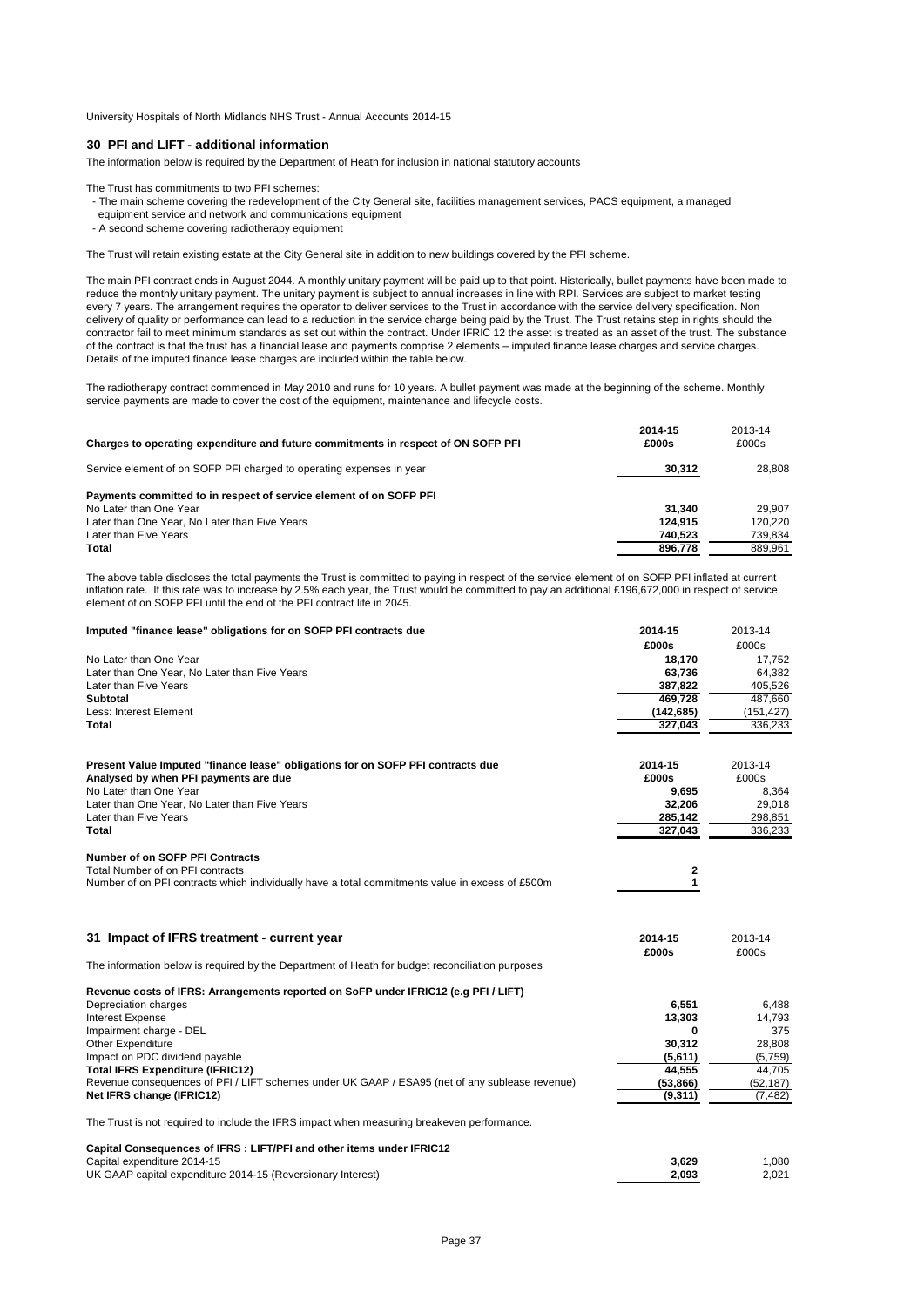## **32 Financial Instruments**

#### **32.1 Financial risk management**

Financial reporting standard IFRS 7 requires disclosure of the role that financial instruments have had during the period in creating or changing the risks a body faces in undertaking its activities. Because of the continuing service provider relationship that the NHS Trust has with clinical commissioning groups (CCG's) and the way those CCG's are financed, the NHS Trust is not exposed to the degree of financial risk faced by business entities. Also financial instruments play a much more limited role in creating or changing risk than would be typical of listed companies, to which the financial reporting standards mainly apply. The NHS Trust has limited powers to borrow or invest surplus funds and financial assets and liabilities are generated by day-to-day operational activities rather than being held to change the risks facing the NHS Trust in undertaking its activities.

The Trusts's treasury management operations are carried out by the finance department, within parameters defined formally within the Trust's standing financial instructions and policies agreed by the board of directors. Trust treasury activity is subject to review by the Trust's internal auditors.

#### **Currency risk**

The Trust is principally a domestic organisation with the great majority of transactions, assets and liabilities being in the UK and sterling based. The Trust has no overseas operations. The Trust therefore has low exposure to currency rate fluctuations.

#### **Interest rate risk**

The Trust borrows from government for capital expenditure, subject to affordability as confirmed by the strategic health authority. The borrowings are for 1 – 25 years, in line with the life of the associated assets, and interest is charged at the National Loans Fund rate, fixed for the life of the loan. The Trust therefore has low exposure to interest rate fluctuations.

#### **Credit risk**

Because the majority of the Trust's revenue comes from contracts with other public sector bodies, the Trust has low exposure to credit risk. The maximum exposures as at 31 March 2015 are in receivables from customers, as disclosed in the trade and other receivables note.

#### **Liquidity risk**

The Trust's operating costs are incurred under contracts with primary care organisation's, which are financed from resources voted annually by Parliament . The Trust funds its capital expenditure from funds obtained within its prudential borrowing limit. The Trust is not, therefore, exposed to significant liquidity risks.

| <b>32.2 Financial Assets</b>    | At 'fair value<br>through profit<br>and loss' | Loans and<br>receivables | <b>Available for</b><br>sale | Total       |
|---------------------------------|-----------------------------------------------|--------------------------|------------------------------|-------------|
|                                 | £000s                                         | £000s                    | £000s                        | £000s       |
| Receivables - NHS               |                                               | 34,622                   |                              | 34,622      |
| Receivables - non-NHS           |                                               | 2,641                    |                              | 2,641       |
| Cash at bank and in hand        |                                               | 9,758                    |                              | 9,758       |
| Total at 31 March 2015          | 0                                             | 47,021                   | 0                            | 47,021      |
| <b>Embedded derivatives</b>     | 0                                             |                          |                              | $\mathbf 0$ |
| Receivables - NHS               |                                               | 21,152                   |                              | 21,152      |
| Receivables - non-NHS           |                                               | 919                      |                              | 919         |
| Cash at bank and in hand        |                                               | 1,450                    |                              | 1,450       |
| Other financial assets          | 0                                             | $\mathbf 0$              | 0                            | $\Omega$    |
| Total at 31 March 2014          | $\Omega$                                      | 23,521                   | $\Omega$                     | 23,521      |
| 32.3 Financial Liabilities      | At 'fair value<br>through profit              | Other                    | <b>Total</b>                 |             |
|                                 | and loss'<br>£000s                            | £000s                    | £000s                        |             |
| NHS payables                    |                                               | 13,004                   | 13,004                       |             |
| Non-NHS payables                |                                               | 38,003                   | 38,003                       |             |
| Other borrowings                |                                               | 1,007                    | 1,007                        |             |
| PFI & finance lease obligations |                                               | 329,457                  | 329,457                      |             |
| Total at 31 March 2015          | 0                                             | 381,471                  | 381,471                      |             |
| NHS payables                    |                                               | 3,749                    | 3,749                        |             |
| Non-NHS payables                |                                               | 20,662                   | 20,662                       |             |
| Other borrowings                |                                               | 1,400                    | 1,400                        |             |
| PFI & finance lease obligations |                                               | 338,704                  | 338,704                      |             |
| Total at 31 March 2014          | $\Omega$                                      | 364,515                  | 364,515                      |             |

IFRS 7 requires the Trust to disclose the fair value of financial liabilities. The PFI scheme is a non-current Financial Liability where the fair value is likely to differ from the carrying value. The trust have reviewed the current interest rates available on the market and if these were used as the implicit interest rate for the scheme the fair value of the liability would be £325,734,000.

### **33 Events after the end of the reporting period**

The Trust has not identified any major events that required disclosure.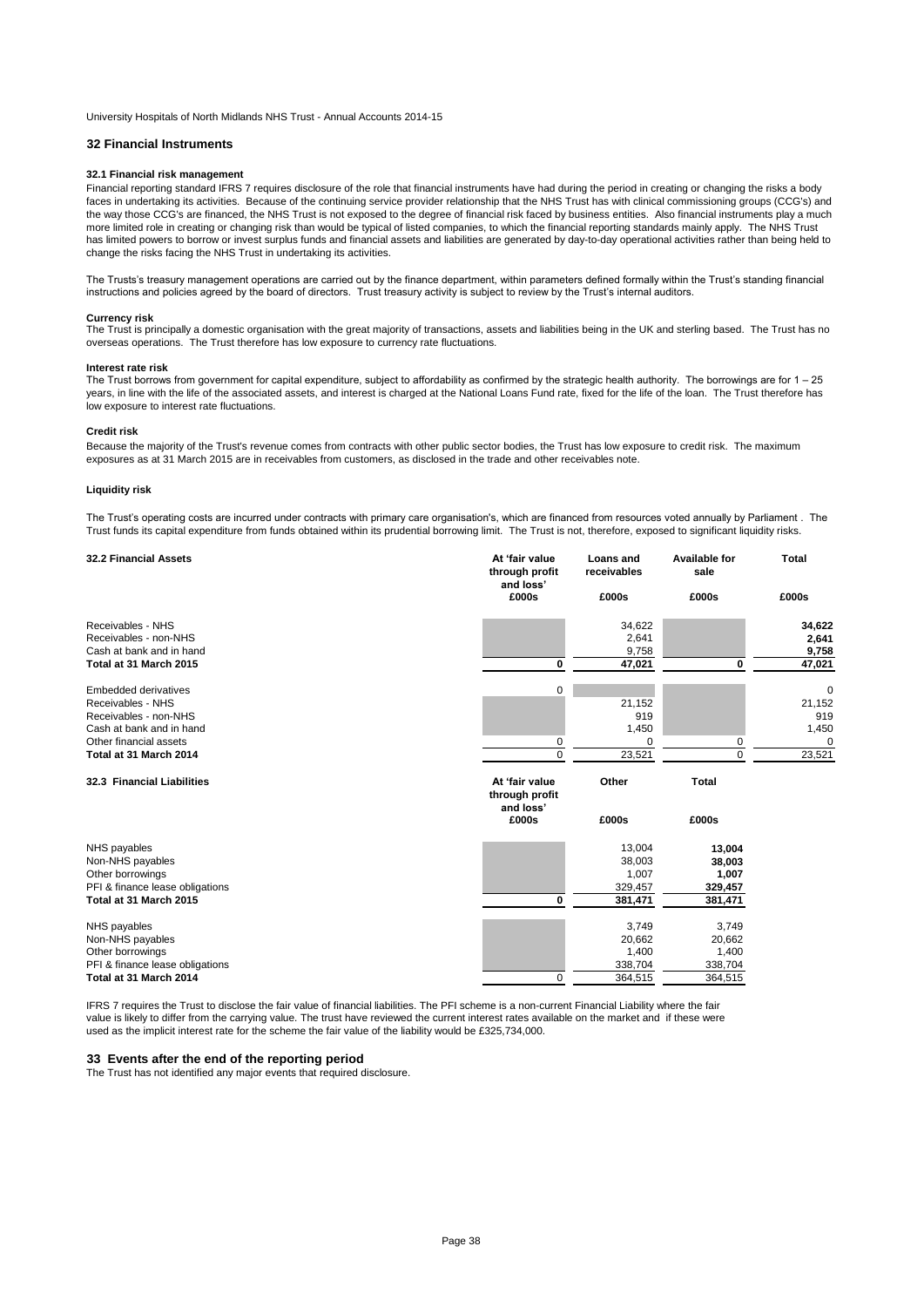## **34 Related party transactions**

The Trust's Register of Interests shows that a number of individuals employed or contracted by the Trust in roles of significant influence are also employed or contracted in roles of significant influence by other organisations. The income received relates mainly to the purchase by the UHNM Charity of equipment that enhances the service provided by the Trust. For practical purposes these purchases are administered via the Trust's established ordering and payment procedures with the UHNM Charity reimbursing the cost to the Trust. The charitable and other contributions to revenue expenditure income disclosed in Note 5 relates to services provided by the Trust to the UHNM charity, i.e. the running of the Appeals Dept. Details of related party transactions with such parties are detailed below:

|                                 | 2014-15                                     |                                                      |                                                    |                                                     |  |
|---------------------------------|---------------------------------------------|------------------------------------------------------|----------------------------------------------------|-----------------------------------------------------|--|
|                                 | Payments to<br><b>Related Party</b><br>£000 | <b>Receipts from</b><br><b>Related Party</b><br>£000 | <b>Amounts owed</b><br>to Related<br>Party<br>£000 | <b>Amounts due</b><br>from Related<br>Party<br>£000 |  |
| <b>Keele University</b>         | 3,806                                       | 2,768                                                | 434                                                | 636                                                 |  |
| Worcestershire Acute NHS Trust  | 6                                           | 44                                                   | 0                                                  |                                                     |  |
| Nuffield Hospital               | 463                                         | 68                                                   | 170                                                | 82                                                  |  |
| <b>Staffordshire University</b> | 32                                          |                                                      |                                                    |                                                     |  |
| Stoke on Trent College          | 171                                         | $\Omega$                                             | 8                                                  | $\mathbf 0$                                         |  |
| <b>Baker Tilly</b>              | 264                                         | $\Omega$                                             | 22                                                 | $\mathbf 0$                                         |  |
|                                 |                                             |                                                      | 2013-14                                            |                                                     |  |

|                                        | Payments to          | Receipts from        | Amounts owed     | Amounts due<br>from Related |
|----------------------------------------|----------------------|----------------------|------------------|-----------------------------|
|                                        | <b>Related Party</b> | <b>Related Party</b> | to Related Party | Party                       |
|                                        | £000                 | £000                 | £000             | £000                        |
| <b>Baker Tilly</b>                     | 206                  |                      | 14               | $\Omega$                    |
| <b>Keele University</b>                | 4.340                | 2.575                | 480              | 281                         |
| Laing O'Rourke                         | 1.854                |                      |                  | $\Omega$                    |
| Mid Staffordshire NHS Foundation Trust | 849                  | 5.238                | 708              | 2.445                       |
| Stafford and Surrounds CCG             |                      | 17.034               |                  | 2.238                       |

The Trust has included in the financial statements a provision of £82,000 (2013-14: £8,000) for amounts due from Keele University.

The Department of Health is regarded as a related party. During the year the Trust has had a significant number of material transactions with the Department, and with other entities for which the Department is regarded as the parent Department, these are detailed below.

| 2014-15                                                | 2013-14                                                |
|--------------------------------------------------------|--------------------------------------------------------|
| Department of Health                                   | Department of Health                                   |
| NHS South Cheshire CCG                                 | NHS South Cheshire CCG                                 |
| NHS Vale Royal CCG                                     | NHS Vale Royal CCG                                     |
| NHS Cannock Chase CCG                                  | NHS Cannock Chase CCG                                  |
| NHS North Staffordshire CCG                            | NHS North Staffordshire CCG                            |
| NHS Shropshire CCG                                     | NHS Shropshire CCG                                     |
| NHS Stafford & Surrounds CCG                           | NHS Stafford & Surrounds CCG                           |
| NHS Stoke on Trent CCG                                 | NHS Stoke on Trent CCG                                 |
| NHS Telford & Wrekin CCG                               | NHS Telford & Wrekin CCG                               |
| Betsi Cadwaladr UHB                                    | Betsi Cadwaladr UHB                                    |
| <b>Health Commission Wales</b>                         | <b>Health Commission Wales</b>                         |
| <b>NHS England</b>                                     | <b>NHS England</b>                                     |
| <b>East Cheshire NHS Trust</b>                         | East Cheshire NHS Trust                                |
| North Staffordshire Combined Healthcare NHS Trust      | North Staffordshire Combined Healthcare NHS Trust      |
| Shrewsbury and Telford Hospital NHS Trust              | Shrewsbury and Telford Hospital NHS Trust              |
| Staffordshire and Stoke on Trent Partnership NHS Trust | Staffordshire and Stoke on Trent Partnership NHS Trust |
| Mid Staffordshire NHS Foundation Trust                 | Mid Staffordshire NHS Foundation Trust                 |
| The Mid Cheshire NHS Foundation Trust                  | The Mid Cheshire NHS Foundation Trust                  |
| NHS Business Services Authority                        | NHS Business Services Authority                        |
| <b>NHS Litigation Authority</b>                        | <b>NHS Litigation Authority</b>                        |

In addition, the Trust has had a number of material transactions with other government departments and other central and local government bodies. The majority of these transactions have been with HM Revenue and Customs, National Insurance Fund and the NHS Pension scheme.

The Trust has also received revenue and capital payments from the UHNS Charity and all of the Trustees are also members of the Trust board. In 2014-15 the total amount received from the UHNS Charity was £1,061,496 (2013-14: £1,370,000). At the end of the year £976,350 (2013-14: £305,000) was outstanding and is included within trade and other receivables.

# **35 Losses and special payments**

|                                   | 2014-15                              |                          | 2013-14                              |                                 |  |
|-----------------------------------|--------------------------------------|--------------------------|--------------------------------------|---------------------------------|--|
|                                   | <b>Total Value</b><br>of Cases<br>£s | Total Number<br>of Cases | <b>Total Value</b><br>of Cases<br>£s | <b>Total Number</b><br>of Cases |  |
| Losses                            | 49.082                               | 10                       | 217.179                              | 110                             |  |
| Special payments                  | 35.820                               | 64                       | 26.583                               | 53                              |  |
| Total losses and special payments | 84.902                               | 74                       | 243.762                              | 163                             |  |

There have been no cases in 2014/15 or 2013/14 over £250,000 individually.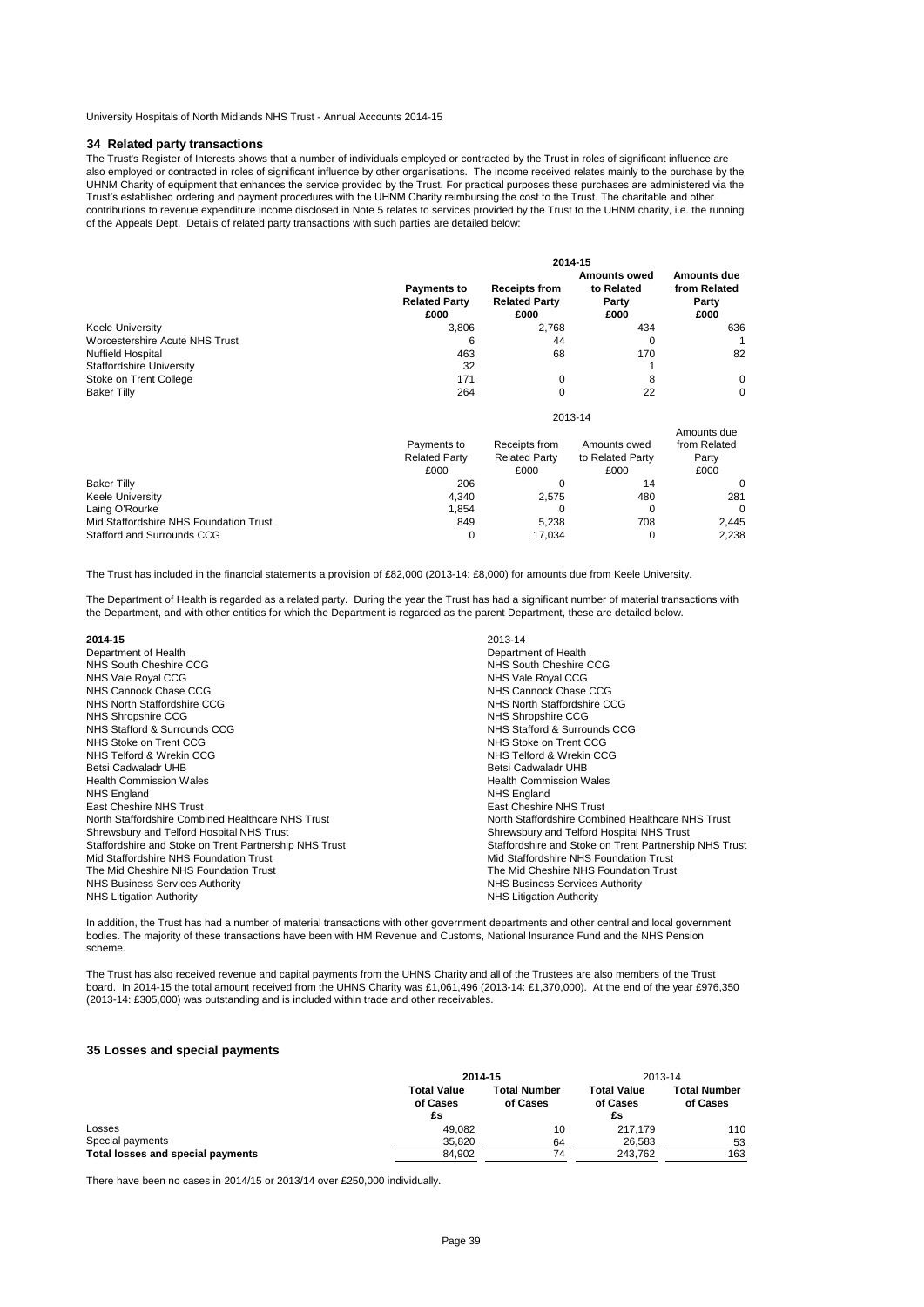#### **36 Financial performance targets**

The figures given for periods prior to 2009-10 are on a UK GAAP basis as that is the basis on which the targets were set for those years.

| 36.1 Breakeven performance                                                      | 2005-06<br>£000s | 2006-07<br>£000s | 2007-08<br>£000s | 2008-09<br>£000s | 2009-10<br>£000s | 2010-11<br>£000s | 2011-12<br>£000s | 2012-13<br>£000s | 2013-14<br>£000s | 2014-15<br>£000s |
|---------------------------------------------------------------------------------|------------------|------------------|------------------|------------------|------------------|------------------|------------------|------------------|------------------|------------------|
| Turnover                                                                        | 299,619          | 333,855          | 393,915          | 371,299          | 408,938          | 418,078          | 426,319          | 473,558          | 475,330          | 623,835          |
| Retained surplus/(deficit) for the year                                         | (15,059)         | 311              | 3,990            | 3,008            | (56, 308)        | 3,002            | (125, 084)       | (53, 483)        | (20,099)         | 76.890           |
| Adjustment for:                                                                 |                  |                  |                  |                  |                  |                  |                  |                  |                  |                  |
| Timing/non-cash impacting distortions:                                          |                  |                  |                  |                  |                  |                  |                  |                  |                  |                  |
| Pre FDL(97)24 agreements                                                        |                  |                  |                  |                  |                  |                  |                  |                  |                  |                  |
| Adjustments for impairments                                                     |                  |                  |                  |                  | 55,065           | (1,611)          | 127.898          | 57.106           | 1.113            | 8,231            |
| Adjustments for impact of policy change re donated/government grants assets     |                  |                  |                  |                  |                  |                  | 22               | (3,388)          | (315)            | (887)            |
| Consolidated Budgetary Guidance - adjustment for dual accounting under IFRIC12* |                  |                  |                  |                  | 6,555            | 2,742            | (1,786)          |                  |                  |                  |
| Absorption accounting adjustment                                                |                  |                  |                  |                  |                  |                  |                  |                  |                  | (80, 452)        |
| Break-even in-year position                                                     | (15,059)         | 311              | 3.990            | 3.008            | 5.312            | 4.141            | 1.050            | 235              | (19, 301)        | 3,782            |
| Break-even cumulative position                                                  | (14, 934)        | (14, 623)        | (10, 633)        | (7,625)          | (2,313)          | 1,828            | 2,878            | 3.113            | (16,188)         | (12, 406)        |

\* Due to the introduction of International Financial Reporting Standards (IFRS) accounting in 2009-10, NHS Trust's financial performance measurement needs to be aligned with the guidance issued by HM Treasury measuring Dep For the financial years 2009-10 to 2011-12, the incremental revenue expenditure resulting from the application of IFRS to IFRIC 12 schemes (which would include PFI schemes), which has no cash impact and is not chargeable f purposes, was excluded when measuring Breakeven performance. The HM Treasury quidance was amended in 2012-13 to remove this adjustment when measuring Breakeven performance. Other adjustments are made in respect of accounti changes (impairments and the removal of the donated asset and government grant reserves) to maintain comparability year to year.

|                                                            | 2005-06 | 2006-07 | 2007-08 | 2008-09 | 2009-10 | 2010-11 | 2011-12 | 2012-13 | 2013-14 | 2014-15 |
|------------------------------------------------------------|---------|---------|---------|---------|---------|---------|---------|---------|---------|---------|
| Materiality test (I.e. is it equal to or less than 0.5%):  |         |         |         |         |         |         |         |         |         |         |
| Break-even in-year position as a percentage of turnover    | -5.03   | 0.09    |         | 0.81    | 1.30    | 0.99    | 0.25    | 0.05    |         | 0.61    |
| Break-even cumulative position as a percentage of turnover | $-4.98$ | $-4.38$ | $-2.70$ | $-2.05$ | $-0.57$ | 0.44    | 0.68    | 0.66    | $-3.44$ | $-1.99$ |

The amounts in the above tables in respect of financial years 2005/06 to 2008/09 inclusive have **not** been restated to IFRS and remain on a UK GAAP basis.

The Trust has a statutory duty to break even on a cumulative basis. In 2005-06 the Trust incurred a £15.059.000 deficit. The Trust developed a 5 year Financial Recovery Plan (FRP) which was agreed with the Strategic Health Department of Health to achieve cumulative break even by the end of 2010-11. During the 5 years to March 2011 the Trust generated surplus and was able to repay the deficit. In 2011-12 and 2012-13 the Trust achieved surplus cumulative surplus as at March 2013 of £3,113,000. The Trust submitted a deficit plan of £31,673,000 for 2013-14 and achieved a deficit of £19,301,000 against this plan. This resulted in a cumulative deficit at March 2014 the cumulative deficit the Trust's external auditors were required to issue Section 19 letters to the Secretary of State for Health informing him that the Trust has not met its statutory duty to break-even over a 3 year pe Commission Act 1998.

In 2014-15 the Trust approved a financial plan with a planned deficit of £16,944,000 and has achieved a in year breakeven position of a surplus £3,782,000 giving a cumulative position at March 2015 of £12,406,000. In 2014on having a deficit breakeven position for 2015-16 and 2016-17. Due to this the Trust's auditors have been required to issue a Section 30 letter to the Secretary of State for Health informing him that the Trust is not plan break-even over a 3 year period in accordancy with the Audit Commission Act 1998. The NHS Trust Development Authority has provided written assurance that it will make sufficient cash financing available to the Trust over t such that the organisation is able to meet its current liabilities.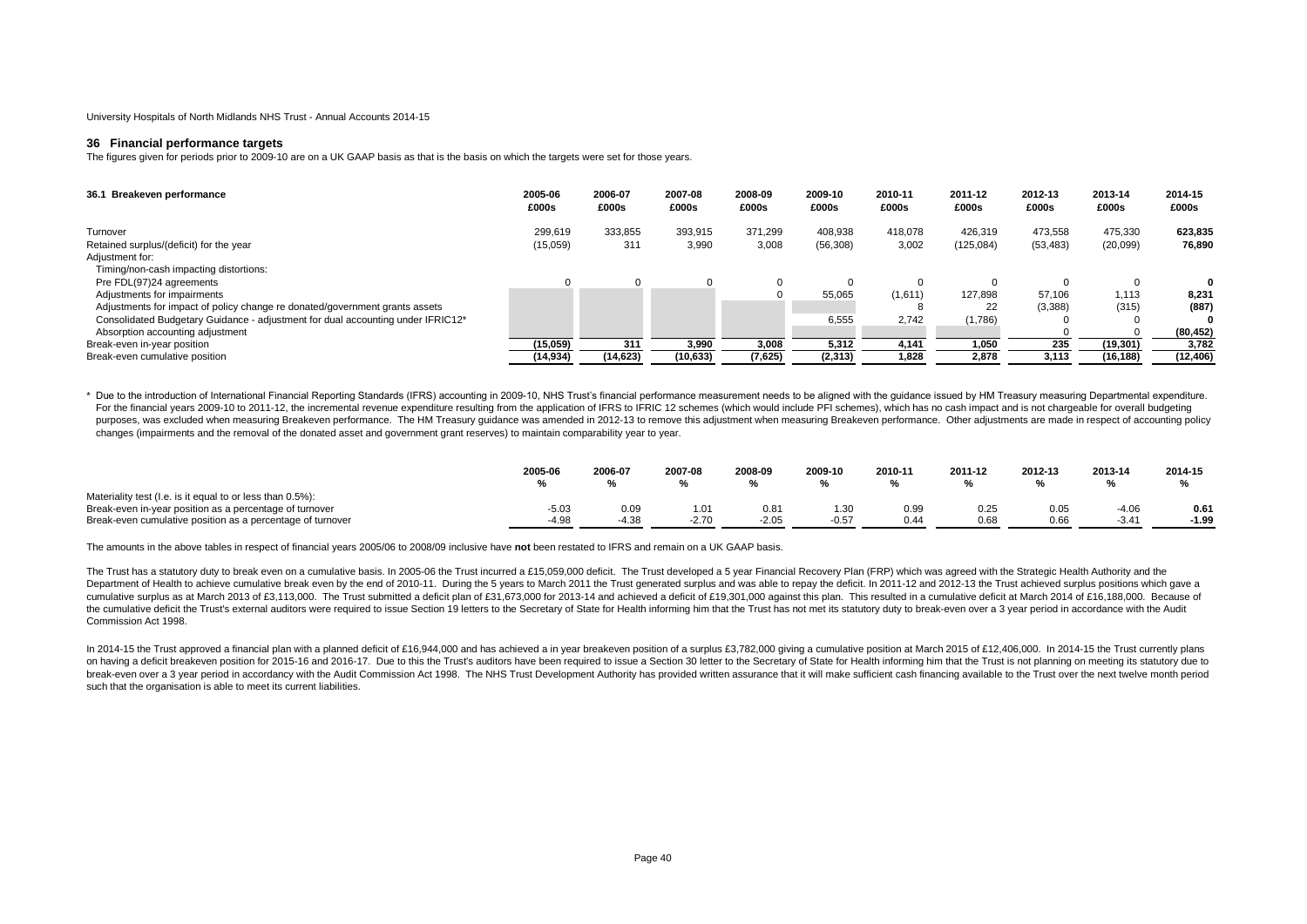# **36.2 Capital cost absorption rate**

The dividend payable on public dividend capital is based on the actual (rather than forecast) average relevant net assets and therefore the actual capital cost absorption rate is automatically 3.5%.

# **36.3 External financing**

The Trust is given an external financing limit which it is permitted to undershoot.

|                                      | 2014-15 | 2013-14 |
|--------------------------------------|---------|---------|
|                                      | £000s   | £000s   |
| External financing limit (EFL)       | 22.341  | 29.924  |
| Cash flow financing                  | 18.495  | 28,271  |
| Finance leases taken out in the year | 1.417   | 0       |
| External financing requirement       | 19.912  | 28.271  |
| Under/(over) spend against EFL       | 2.429   | 1,653   |

# **36.4 Capital resource limit**

The Trust is given a capital resource limit which it is not permitted to exceed.

|                                                               | 2014-15<br>£000s | 2013-14<br>£000s |
|---------------------------------------------------------------|------------------|------------------|
| Gross capital expenditure                                     | 42.183           | 15.343           |
| Less: book value of assets disposed of                        |                  | 0                |
| Less: capital grants                                          | (54)             | (379)            |
| Less: donations towards the acquisition of non-current assets | (1, 486)         | (488)            |
| Charge against the capital resource limit                     | 40.643           | 14,476           |
| Capital resource limit                                        | 41,833           | 14,560           |
| (Over)/underspend against the capital resource limit          | 1,190            | 84               |